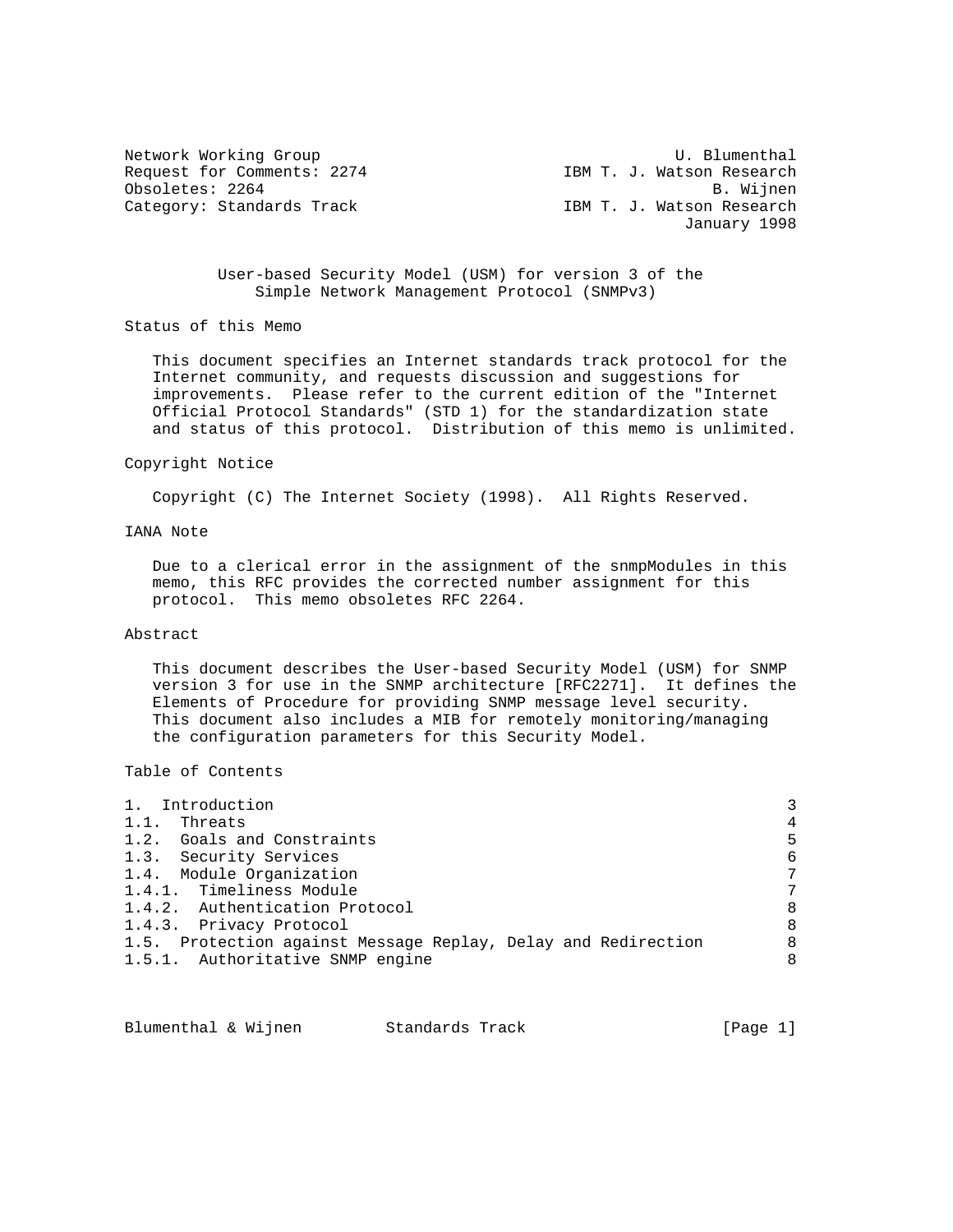1.5.2. Mechanisms 9 1.6. Abstract Service Interfaces. 10 1.6.1. User-based Security Model Primitives for Authentication 11 1.6.2. User-based Security Model Primitives for Privacy 11 2. Elements of the Model 12 2.1. User-based Security Model Users 12<br>2.2. Replay Protection 13 2.2. Replay Protection 13<br>2.2.1. msgAuthoritativeEngineID 13 2.2.1. msgAuthoritativeEngineID 2.2.2. msgAuthoritativeEngineBoots and msgAuthoritativeEngineTime 14 2.2.3. Time Window 15 2.3. Time Synchronization 15 2.4. SNMP Messages Using this Security Model 16 2.5. Services provided by the User-based Security Model 17 2.5.1. Services for Generating an Outgoing SNMP Message 17 2.5.2. Services for Processing an Incoming SNMP Message 19 2.6. Key Localization Algorithm. 21 3. Elements of Procedure 21 and 22 and 22 and 22 and 22 and 22 and 22 and 22 and 22 and 22 and 22 and 22 and 22 and 22 and 22 and 22 and 22 and 22 and 22 and 22 and 22 and 22 and 22 and 22 and 22 and 22 and 22 and 22 and 2 3.1. Generating an Outgoing SNMP Message 22 3.2. Processing an Incoming SNMP Message 25 (25 Mag) 25 (25 Mag) 25 (25 Mag) 26 Mag) 26 (25 Mag) 26 Mag) 26 Mag) 26 (25 Mag) 27 Mag) 28 (26 Mag) 28 Mag) 28 (26 Mag) 28 Mag) 28 Mag) 28 Mag) 28 Mag) 28 Mag) 28 Mag) 28 Mag) 2 4. Discovery 5. Definitions 31 6. HMAC-MD5-96 Authentication Protocol 45 6.1. Mechanisms 45 6.1.1. Digest Authentication Mechanism 46 6.2. Elements of the Digest Authentication Protocol 46 6.2.1. Users 46<br>6.2.2. msgAuthoritativeEngineID 47 6.2.2. msgAuthoritativeEngineID 47 6.2.3. SNMP Messages Using this Authentication Protocol 47 6.2.4. Services provided by the HMAC-MD5-96 Authentication Module 47 6.2.4.1. Services for Generating an Outgoing SNMP Message 47<br>6.2.4.2. Services for Processing an Incoming SNMP Message 48 6.2.4.2. Services for Processing an Incoming SNMP Message 48 6.3. Elements of Procedure 49 6.3.1. Processing an Outgoing Message 49 6.3.2. Processing an Incoming Message 50 7. HMAC-SHA-96 Authentication Protocol 51 7.1. Mechanisms 51 7.1.1. Digest Authentication Mechanism 61 7.2. Elements of the HMAC-SHA-96 Authentication Protocol 52 7.2.1. Users 52 7.2.2. msgAuthoritativeEngineID 52 7.2.3. SNMP Messages Using this Authentication Protocol 53 7.2.4. Services provided by the HMAC-SHA-96 Authentication Module 53<br>7.2.4.1. Services for Generating an Outgoing SNMP Message 53 7.2.4.1. Services for Generating an Outgoing SNMP Message 7.2.4.2. Services for Processing an Incoming SNMP Message 54 7.3. Elements of Procedure 54 7.3.1. Processing an Outgoing Message 35 7.3.2. Processing an Incoming Message 35 8. CBC-DES Symmetric Encryption Protocol 56

Blumenthal & Wijnen Standards Track [Page 2]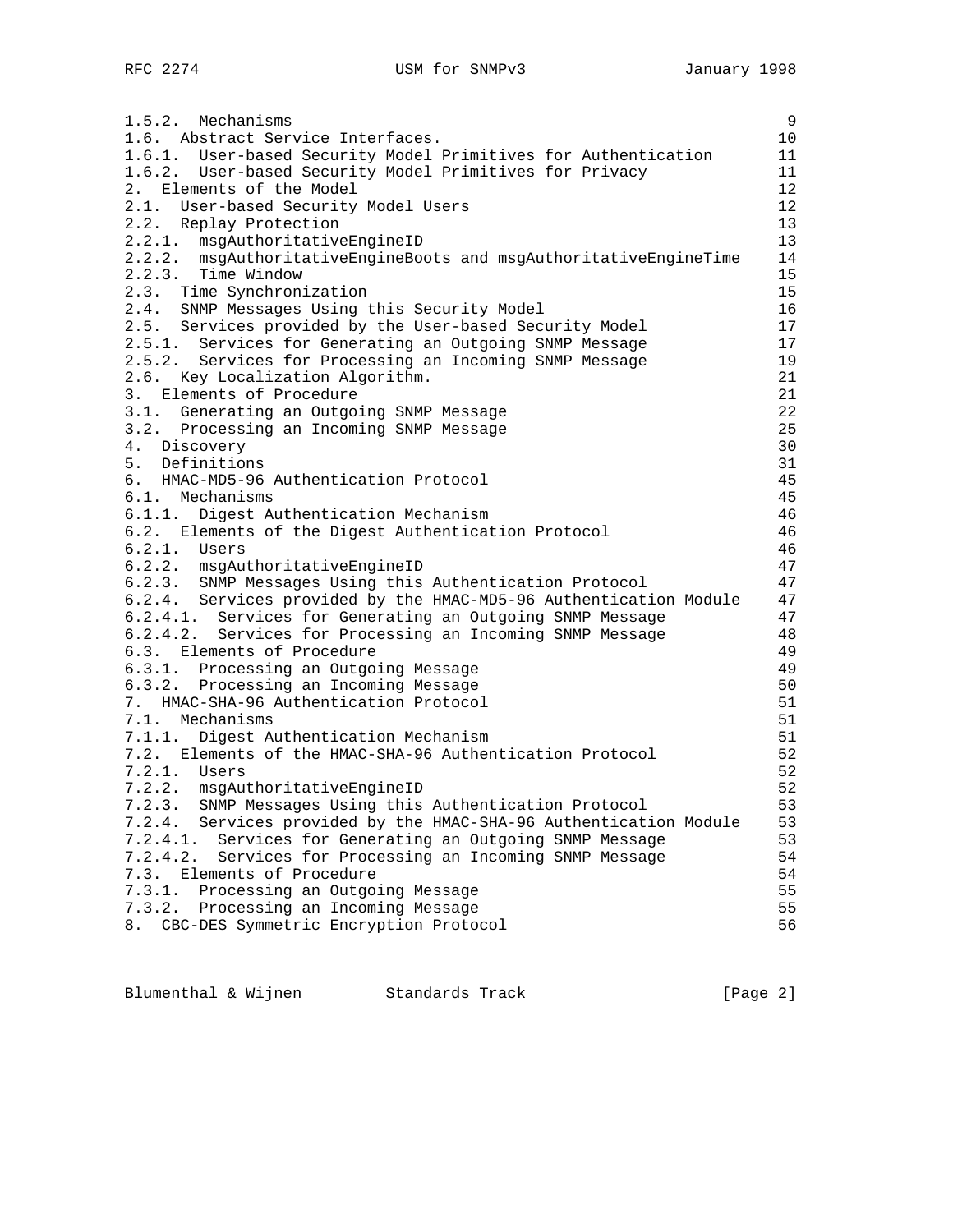| 8.1. Mechanisms                                    | 56 |
|----------------------------------------------------|----|
| 8.1.1. Symmetric Encryption Protocol               | 57 |
| 8.1.1.1. DES key and Initialization Vector.        | 57 |
| 8.1.1.2. Data Encryption.                          | 58 |
| 8.1.1.3. Data Decryption                           | 59 |
| 8.2. Elements of the DES Privacy Protocol          | 59 |
| $8.2.1.$ Users                                     | 59 |
| 8.2.2. msqAuthoritativeEngineID                    | 59 |
| 8.2.3. SNMP Messages Using this Privacy Protocol   | 60 |
| 8.2.4. Services provided by the DES Privacy Module | 60 |
| 8.2.4.1. Services for Encrypting Outgoing Data     | 60 |
| 8.2.4.2. Services for Decrypting Incoming Data     | 61 |
| 8.3. Elements of Procedure.                        | 61 |
| 8.3.1. Processing an Outgoing Message              | 61 |
| 8.3.2. Processing an Incoming Message              | 62 |
| 9. Intellectual Property                           | 62 |
| 10. Acknowledgements                               | 63 |
| 11. Security Considerations                        | 64 |
| 11.1. Recommended Practices                        | 64 |
| 11.2. Defining Users                               | 66 |
| 11.3. Conformance                                  | 67 |
| 12. References                                     | 67 |
| 13. Editors' Addresses                             | 69 |
| A.1. SNMP engine Installation Parameters           | 70 |
| A.2. Password to Key Algorithm                     | 71 |
| A.2.1. Password to Key Sample Code for MD5         | 71 |
| A.2.2. Password to Key Sample Code for SHA         | 72 |
| A.3. Password to Key Sample Results                | 73 |
| A.3.1. Password to Key Sample Results using MD5    | 73 |
| A.3.2. Password to Key Sample Results using SHA    | 74 |
| A.4. Sample encoding of msgSecurityParameters      | 74 |
| B. Full Copyright Statement                        | 76 |

1. Introduction

 The Architecture for describing Internet Management Frameworks [RFC2271] describes that an SNMP engine is composed of:

- 1) a Dispatcher
- 2) a Message Processing Subsystem,
- 3) a Security Subsystem, and
- 4) an Access Control Subsystem.

Applications make use of the services of these subsystems.

 It is important to understand the SNMP architecture and the terminology of the architecture to understand where the Security Model described in this document fits into the architecture and

Blumenthal & Wijnen Standards Track [Page 3]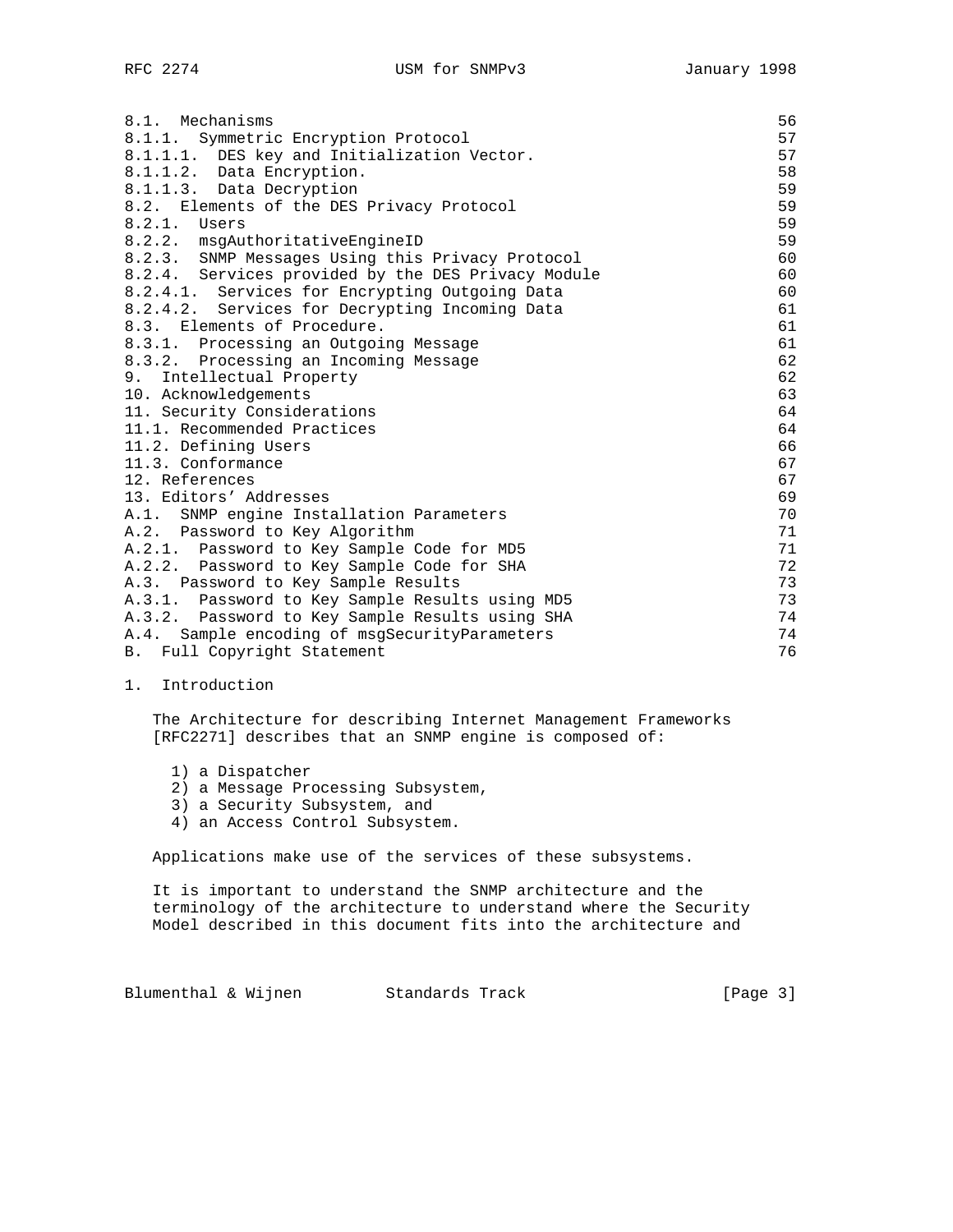interacts with other subsystems within the architecture. The reader is expected to have read and understood the description of the SNMP architecture, as defined in [RFC2271].

 This memo [RFC2274] describes the User-based Security Model as it is used within the SNMP Architecture. The main idea is that we use the traditional concept of a user (identified by a userName) with which to associate security information.

 This memo describes the use of HMAC-MD5-96 and HMAC-SHA-96 as the authentication protocols and the use of CBC-DES as the privacy protocol. The User-based Security Model however allows for other such protocols to be used instead of or concurrent with these protocols. Therefore, the description of HMAC-MD5-96, HMAC-SHA-96 and CBC-DES are in separate sections to reflect their self-contained nature and to indicate that they can be replaced or supplemented in the future.

 The key words "MUST", "MUST NOT", "REQUIRED", "SHALL", "SHALL NOT", "SHOULD", "SHOULD NOT", "RECOMMENDED", "MAY", and "OPTIONAL" in this document are to be interpreted as described in [RFC2119].

## 1.1. Threats

 Several of the classical threats to network protocols are applicable to the network management problem and therefore would be applicable to any SNMP Security Model. Other threats are not applicable to the network management problem. This section discusses principal threats, secondary threats, and threats which are of lesser importance.

 The principal threats against which this SNMP Security Model should provide protection are:

- Modification of Information

 The modification threat is the danger that some unauthorized entity may alter in-transit SNMP messages generated on behalf of an authorized user in such a way as to effect unauthorized management operations, including falsifying the value of an object.

- Masquerade

 The masquerade threat is the danger that management operations not authorized for some user may be attempted by assuming the identity of another user that has the appropriate authorizations.

 Two secondary threats are also identified. The Security Model defined in this memo provides limited protection against:

Blumenthal & Wijnen Standards Track [Page 4]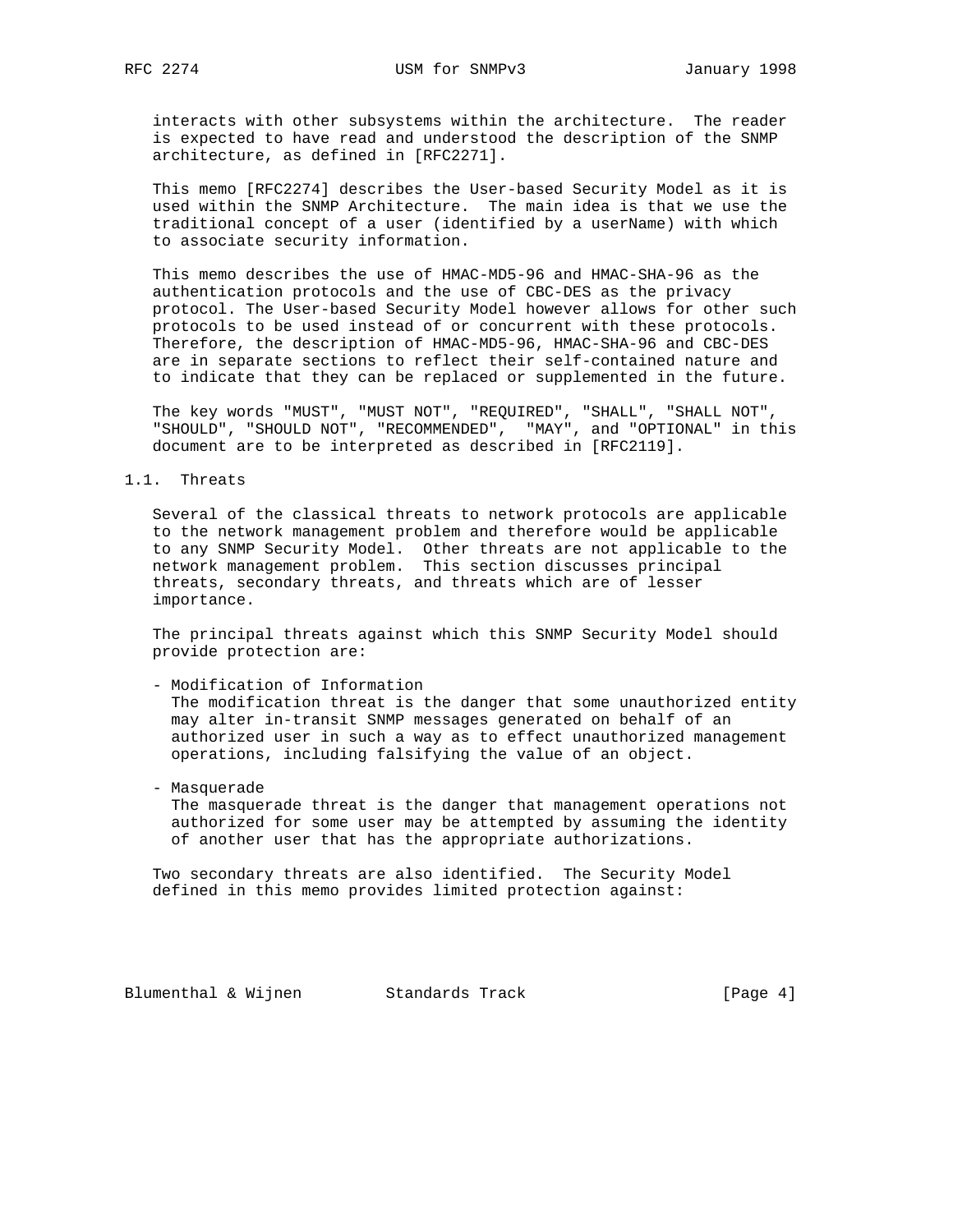## - Disclosure

 The disclosure threat is the danger of eavesdropping on the exchanges between managed agents and a management station. Protecting against this threat may be required as a matter of local policy.

- Message Stream Modification

 The SNMP protocol is typically based upon a connection-less transport service which may operate over any sub-network service. The re-ordering, delay or replay of messages can and does occur through the natural operation of many such sub-network services. The message stream modification threat is the danger that messages may be maliciously re-ordered, delayed or replayed to an extent which is greater than can occur through the natural operation of a sub-network service, in order to effect unauthorized management operations.

 There are at least two threats that an SNMP Security Model need not protect against. The security protocols defined in this memo do not provide protection against:

- Denial of Service

 This SNMP Security Model does not attempt to address the broad range of attacks by which service on behalf of authorized users is denied. Indeed, such denial-of-service attacks are in many cases indistinguishable from the type of network failures with which any viable network management protocol must cope as a matter of course.

- Traffic Analysis This SNMP Security Model does not attempt to address traffic analysis attacks. Indeed, many traffic patterns are predictable devices may be managed on a regular basis by a relatively small number of management applications - and therefore there is no significant advantage afforded by protecting against traffic analysis.
- 1.2. Goals and Constraints

 Based on the foregoing account of threats in the SNMP network management environment, the goals of this SNMP Security Model are as follows.

- 1) Provide for verification that each received SNMP message has not been modified during its transmission through the network.
- 2) Provide for verification of the identity of the user on whose behalf a received SNMP message claims to have been generated.

Blumenthal & Wijnen Standards Track [Page 5]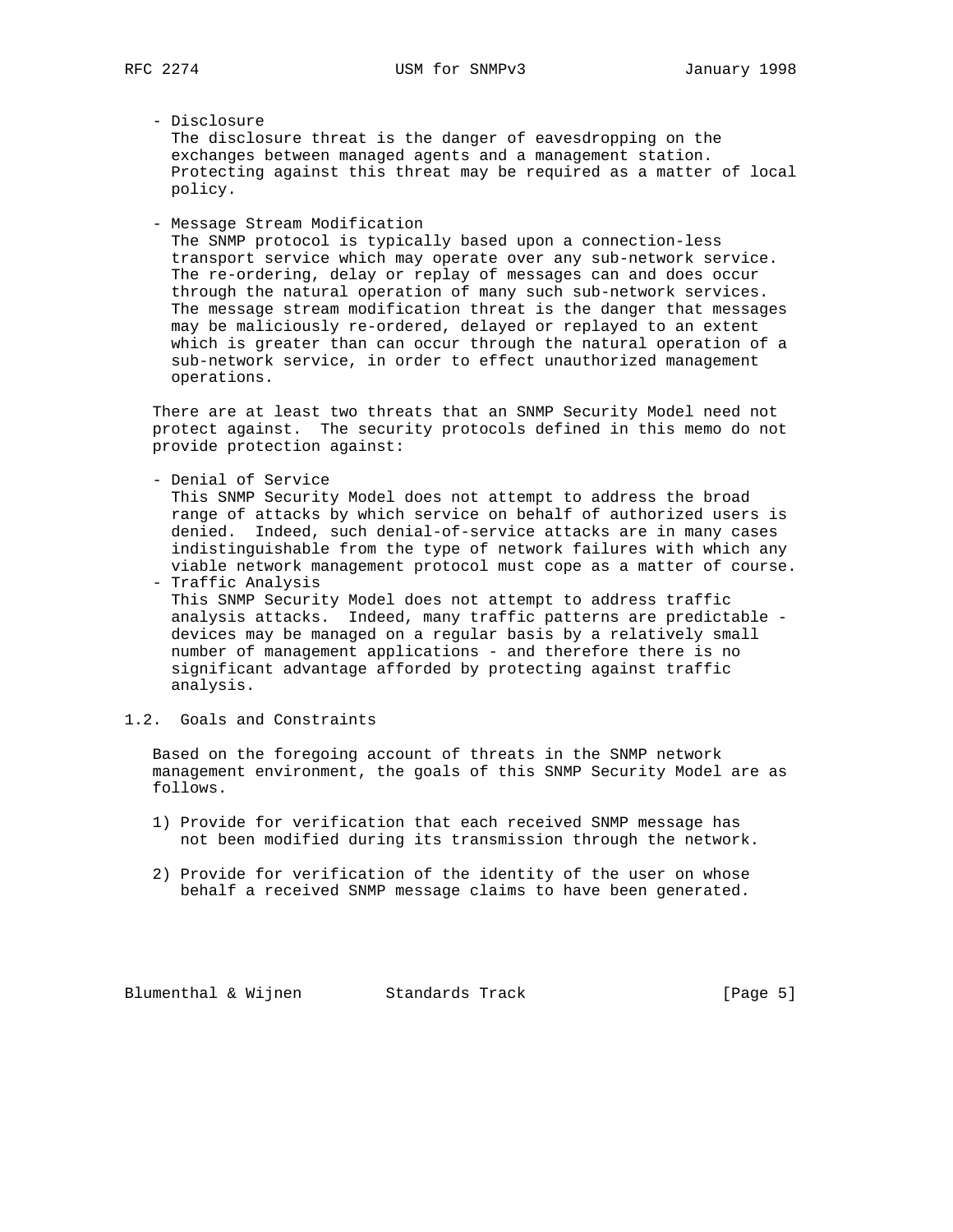- 3) Provide for detection of received SNMP messages, which request or contain management information, whose time of generation was not recent.
- 4) Provide, when necessary, that the contents of each received SNMP message are protected from disclosure.

 In addition to the principal goal of supporting secure network management, the design of this SNMP Security Model is also influenced by the following constraints:

- 1) When the requirements of effective management in times of network stress are inconsistent with those of security, the design should prefer the former.
- 2) Neither the security protocol nor its underlying security mechanisms should depend upon the ready availability of other network services (e.g., Network Time Protocol (NTP) or key management protocols).
- 3) A security mechanism should entail no changes to the basic SNMP network management philosophy.
- 1.3. Security Services

 The security services necessary to support the goals of this SNMP Security Model are as follows:

- Data Integrity

 is the provision of the property that data has not been altered or destroyed in an unauthorized manner, nor have data sequences been altered to an extent greater than can occur non-maliciously.

- Data Origin Authentication is the provision of the property that the claimed identity of the user on whose behalf received data was originated is corroborated.
- Data Confidentiality is the provision of the property that information is not made available or disclosed to unauthorized individuals, entities, or processes.
- Message timeliness and limited replay protection is the provision of the property that a message whose generation time is outside of a specified time window is not accepted. Note that message reordering is not dealt with and can occur in normal conditions too.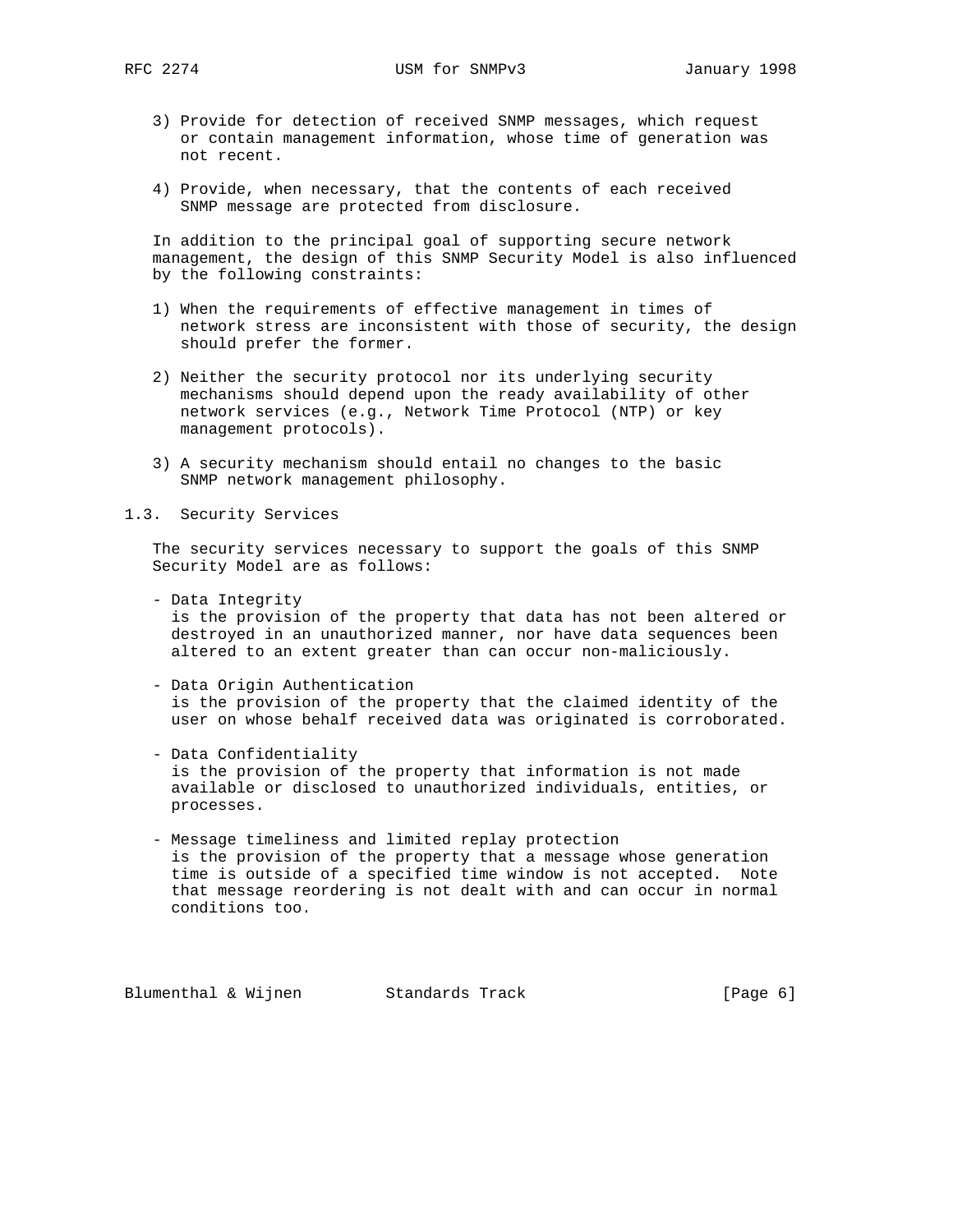For the protocols specified in this memo, it is not possible to assure the specific originator of a received SNMP message; rather, it is the user on whose behalf the message was originated that is authenticated.

 For these protocols, it not possible to obtain data integrity without data origin authentication, nor is it possible to obtain data origin authentication without data integrity. Further, there is no provision for data confidentiality without both data integrity and data origin authentication.

 The security protocols used in this memo are considered acceptably secure at the time of writing. However, the procedures allow for new authentication and privacy methods to be specified at a future time if the need arises.

1.4. Module Organization

 The security protocols defined in this memo are split in three different modules and each has its specific responsibilities such that together they realize the goals and security services described above:

- The authentication module MUST provide for:
	- Data Integrity,
	- Data Origin Authentication
- The timeliness module MUST provide for:
	- Protection against message delay or replay (to an extent greater than can occur through normal operation)

The privacy module MUST provide for

- Protection against disclosure of the message payload.

 The timeliness module is fixed for the User-based Security Model while there is provision for multiple authentication and/or privacy modules, each of which implements a specific authentication or privacy protocol respectively.

1.4.1. Timeliness Module

 Section 3 (Elements of Procedure) uses the timeliness values in an SNMP message to do timeliness checking. The timeliness check is only performed if authentication is applied to the message. Since the

Blumenthal & Wijnen Standards Track [Page 7]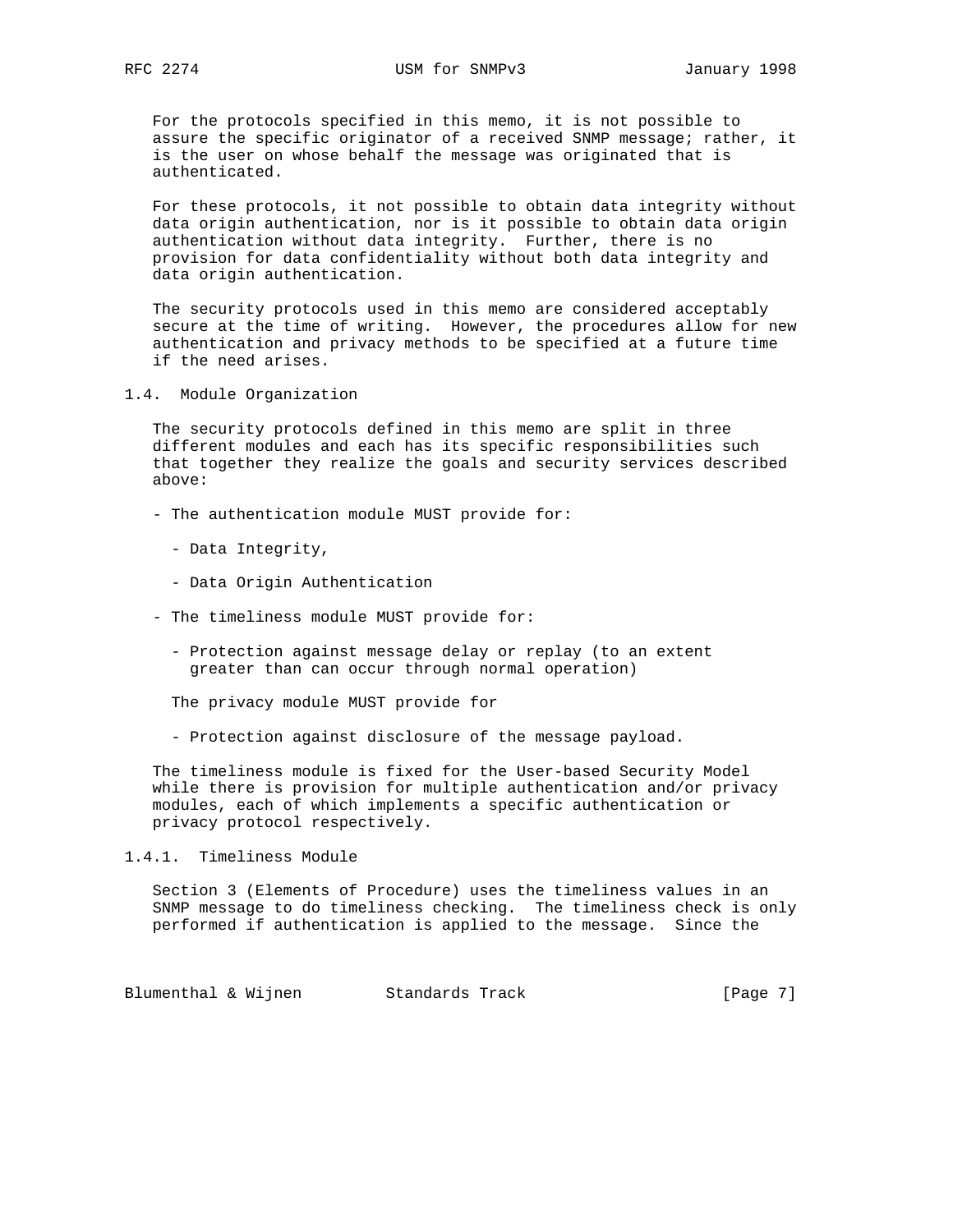complete message is checked for integrity, we can assume that the timeliness values in a message that passes the authentication module are trustworthy.

1.4.2. Authentication Protocol

 Section 6 describes the HMAC-MD5-96 authentication protocol which is the first authentication protocol that MUST be supported with the User-based Security Model. Section 7 describes the HMAC-SHA-96 authentication protocol which is another authentication protocol that SHOULD be supported with the User-based Security Model. In the future additional or replacement authentication protocols may be defined as new needs arise.

 The User-based Security Model prescribes that, if authentication is used, then the complete message is checked for integrity in the authentication module.

 For a message to be authenticated, it needs to pass authentication check by the authentication module and the timeliness check which is a fixed part of this User-based Security model.

## 1.4.3. Privacy Protocol

 Section 8 describes the CBC-DES Symmetric Encryption Protocol which is the first privacy protocol to be used with the User-based Security Model. In the future additional or replacement privacy protocols may be defined as new needs arise.

 The User-based Security Model prescribes that the scopedPDU is protected from disclosure when a message is sent with privacy.

 The User-based Security Model also prescribes that a message needs to be authenticated if privacy is in use.

1.5. Protection against Message Replay, Delay and Redirection

#### 1.5.1. Authoritative SNMP engine

 In order to protect against message replay, delay and redirection, one of the SNMP engines involved in each communication is designated to be the authoritative SNMP engine. When an SNMP message contains a payload which expects a response (for example a Get, GetNext, GetBulk, Set or Inform PDU), then the receiver of such messages is authoritative. When an SNMP message contains a payload which does not expect a response (for example an SNMPv2-Trap, Response or Report PDU), then the sender of such a message is authoritative.

Blumenthal & Wijnen Standards Track [Page 8]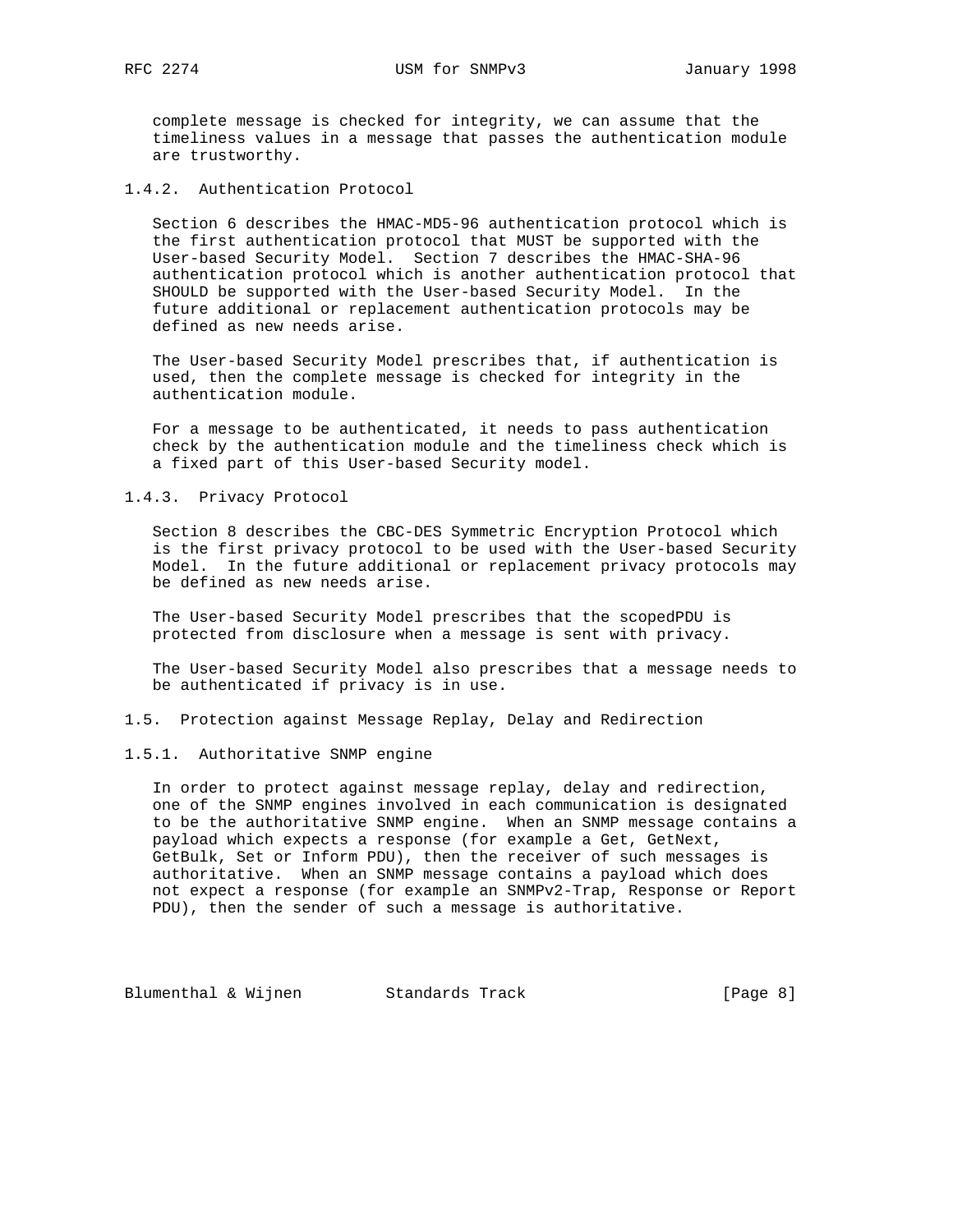# 1.5.2. Mechanisms

The following mechanisms are used:

 1) To protect against the threat of message delay or replay (to an extent greater than can occur through normal operation), a set of timeliness indicators (for the authoritative SNMP engine) are included in each message generated. An SNMP engine evaluates the timeliness indicators to determine if a received message is recent. An SNMP engine may evaluate the timeliness indicators to ensure that a received message is at least as recent as the last message it received from the same source. A non-authoritative SNMP engine uses received authentic messages to advance its notion of the timeliness indicators at the remote authoritative source.

 An SNMP engine MUST also use a mechanism to match incoming Responses to outstanding Requests and it MUST drop any Responses that do not match an outstanding request. For example, a msgID can be inserted in every message to cater for this functionality.

 These mechanisms provide for the detection of authenticated messages whose time of generation was not recent.

 This protection against the threat of message delay or replay does not imply nor provide any protection against unauthorized deletion or suppression of messages. Also, an SNMP engine may not be able to detect message reordering if all the messages involved are sent within the Time Window interval. Other mechanisms defined independently of the security protocol can also be used to detect the re-ordering replay, deletion, or suppression of messages containing Set operations (e.g., the MIB variable snmpSetSerialNo [RFC1907]).

 2) Verification that a message sent to/from one authoritative SNMP engine cannot be replayed to/as-if-from another authoritative SNMP engine.

 Included in each message is an identifier unique to the authoritative SNMP engine associated with the sender or intended recipient of the message.

 A Report, Response or Trap message sent by an authoritative SNMP engine to one non-authoritative SNMP engine can potentially be replayed to another non-authoritative SNMP engine. The latter non-authoritative SNMP engine might (if it knows about the same userName with the same secrets at the authoritative SNMP engine) as a result update its notion of timeliness indicators of the authoritative SNMP engine, but that is not considered a threat.

Blumenthal & Wijnen Standards Track [Page 9]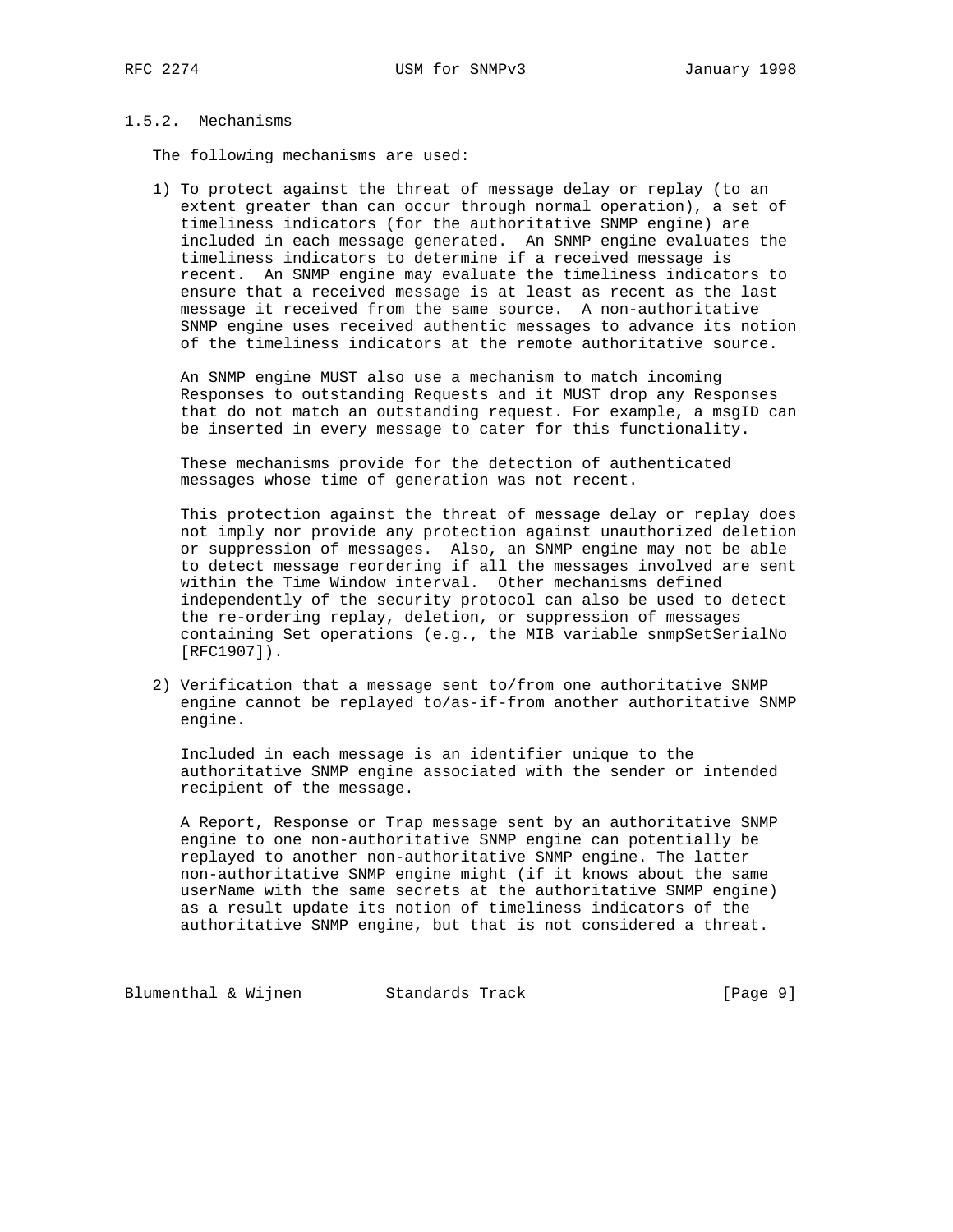In this case, A Report or Response message will be discarded by the Message Processing Model, because there should not be an outstanding Request message. A Trap will possibly be accepted. Again, that is not considered a threat, because the communication was authenticated and timely. It is as if the authoritative SNMP engine was configured to start sending Traps to the second SNMP engine, which theoretically can happen without the knowledge of the second SNMP engine anyway. Anyway, the second SNMP engine may not expect to receive this Trap, but is allowed to see the management information contained in it.

3) Detection of messages which were not recently generated.

 A set of time indicators are included in the message, indicating the time of generation. Messages without recent time indicators are not considered authentic. In addition, an SNMP engine MUST drop any Responses that do not match an outstanding request. This however is the responsibility of the Message Processing Model.

 This memo allows the same user to be defined on multiple SNMP engines. Each SNMP engine maintains a value, snmpEngineID, which uniquely identifies the SNMP engine. This value is included in each message sent to/from the SNMP engine that is authoritative (see section 1.5.1). On receipt of a message, an authoritative SNMP engine checks the value to ensure that it is the intended recipient, and a non-authoritative SNMP engine uses the value to ensure that the message is processed using the correct state information.

 Each SNMP engine maintains two values, snmpEngineBoots and snmpEngineTime, which taken together provide an indication of time at that SNMP engine. Both of these values are included in an authenticated message sent to/received from that SNMP engine. On receipt, the values are checked to ensure that the indicated timeliness value is within a Time Window of the current time. The Time Window represents an administrative upper bound on acceptable delivery delay for protocol messages.

 For an SNMP engine to generate a message which an authoritative SNMP engine will accept as authentic, and to verify that a message received from that authoritative SNMP engine is authentic, such an SNMP engine must first achieve timeliness synchronization with the authoritative SNMP engine. See section 2.3.

1.6. Abstract Service Interfaces.

 Abstract service interfaces have been defined to describe the conceptual interfaces between the various subsystems within an SNMP entity. Similarly a set of abstract service interfaces have been

Blumenthal & Wijnen Standards Track (Page 10)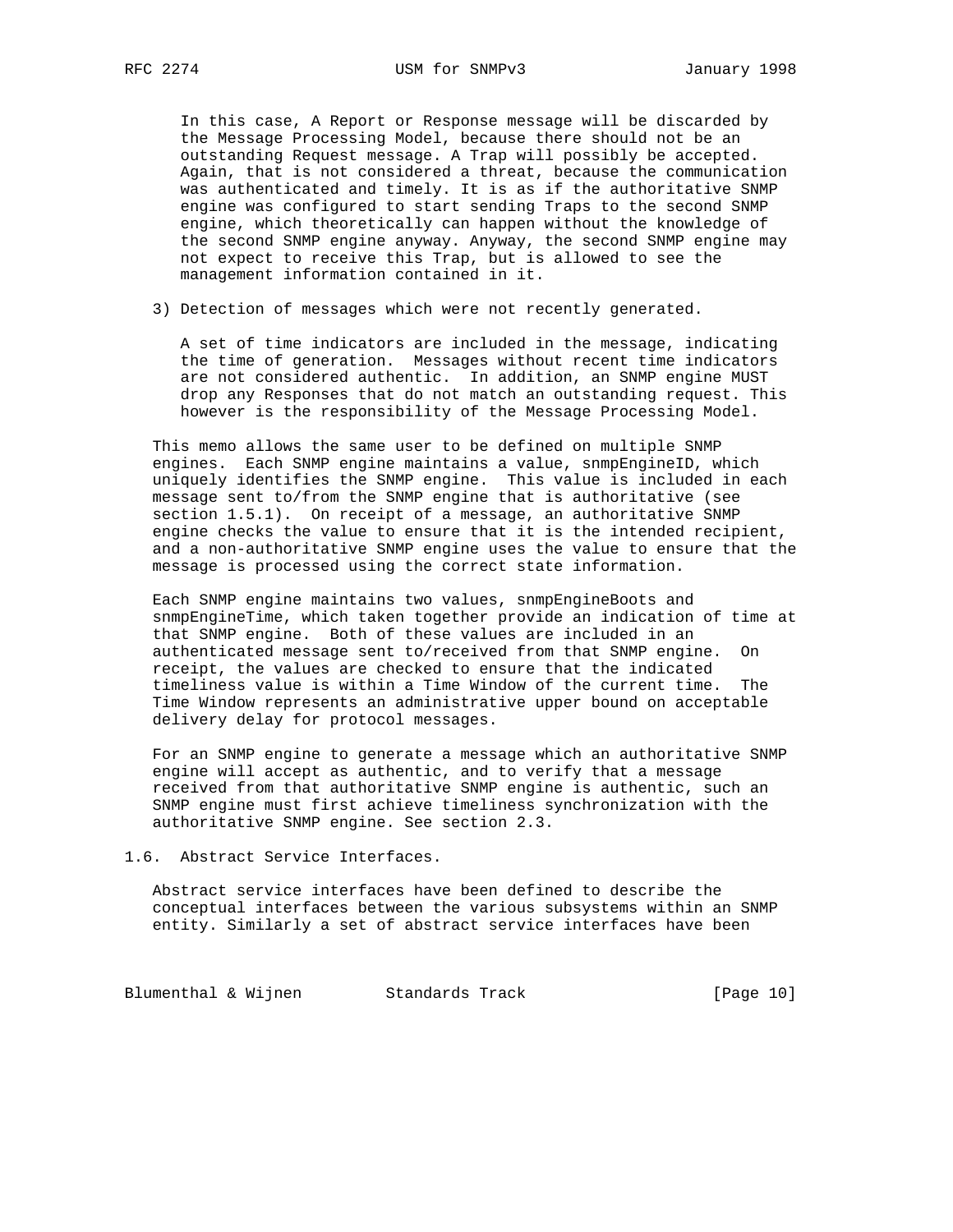defined within the User-based Security Model (USM) to describe the conceptual interfaces between the generic USM services and the self contained authentication and privacy services.

 These abstract service interfaces are defined by a set of primitives that define the services provided and the abstract data elements that must be passed when the services are invoked. This section lists the primitives that have been defined for the User-based Security Model.

1.6.1. User-based Security Model Primitives for Authentication

 The User-based Security Model provides the following internal primitives to pass data back and forth between the Security Model itself and the authentication service:

| ΙN<br>ΙN | statusInformation =<br>authenticateOutgoingMsg(<br>authKey<br>wholeMsq<br>OUT authenticatedWholeMsg | -- secret key for authentication<br>-- unauthenticated complete message<br>-- complete authenticated message |
|----------|-----------------------------------------------------------------------------------------------------|--------------------------------------------------------------------------------------------------------------|
| ΙN       | statusInformation =<br>authenticateIncomingMsq(<br>authKey                                          | -- secret key for authentication                                                                             |
| TN       | authParameters                                                                                      | -- as received on the wire                                                                                   |
| ΙN       | wholeMsg                                                                                            | -- as received on the wire                                                                                   |
| OUT      | authenticatedWholeMsq                                                                               | -- complete authenticated message                                                                            |

1.6.2. User-based Security Model Primitives for Privacy

 The User-based Security Model provides the following internal primitives to pass data back and forth between the Security Model itself and the privacy service:

|     | statusInformation = |                                  |
|-----|---------------------|----------------------------------|
|     | encryptData(        |                                  |
| ΙN  | encryptKey          | -- secret key for encryption     |
| ΙN  | dataToEncrypt       | -- data to encrypt (scopedPDU)   |
| OUT | encryptedData       | -- encrypted data (encryptedPDU) |
| OUT | privParameters      | -- filled in by service provider |
|     | statusInformation = |                                  |
|     | decryptData(        |                                  |
| ΙN  | decryptKey          | -- secret key for decrypting     |
| ΙN  | privParameters      | -- as received on the wire       |

| Blumenthal & Wijnen<br>Standards Track | [Page 11] |
|----------------------------------------|-----------|
|----------------------------------------|-----------|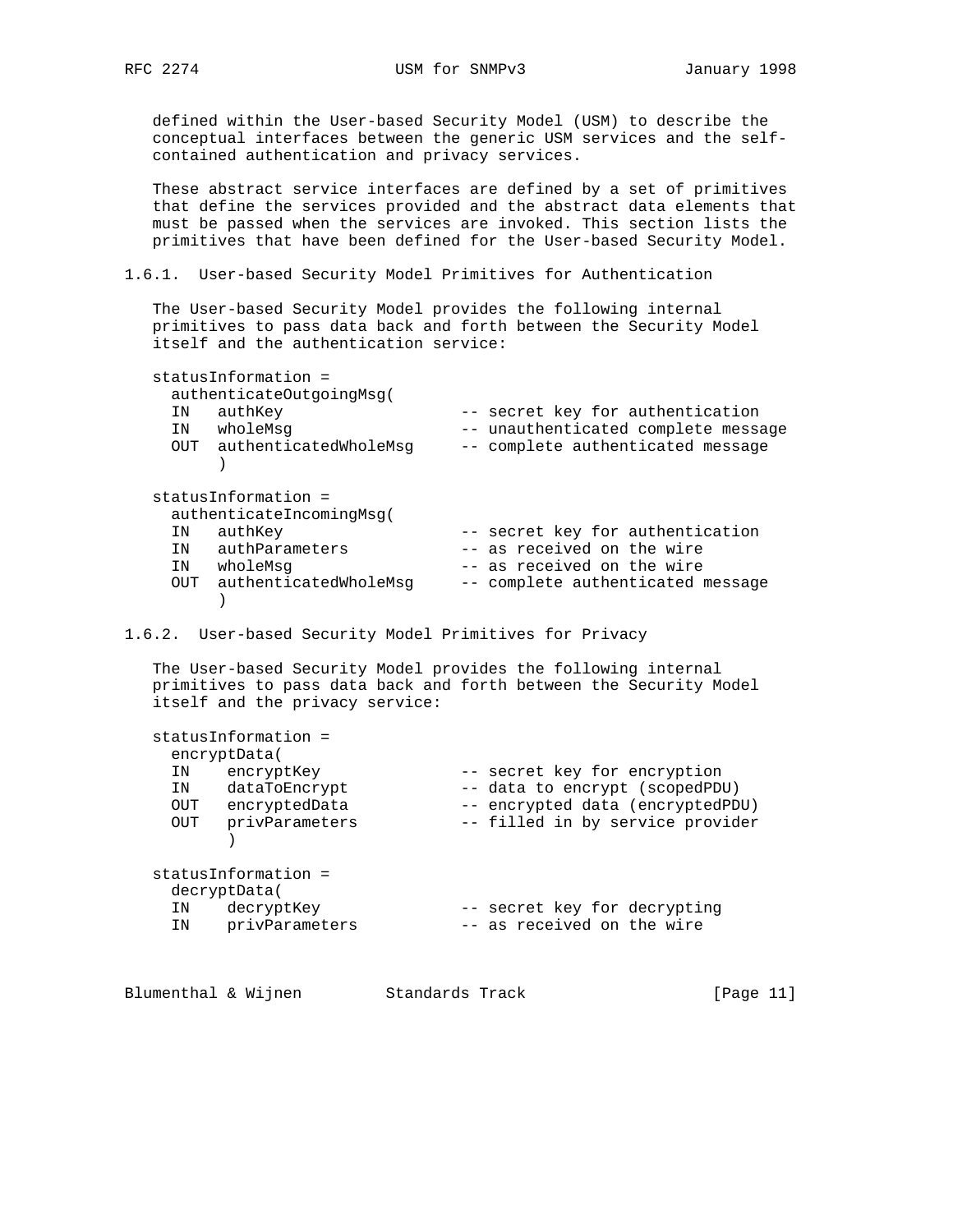| Л<br>$\subset$<br>RF. |  |
|-----------------------|--|
|-----------------------|--|

| ΙN | encryptedData     |  | -- encrypted data (encryptedPDU) |
|----|-------------------|--|----------------------------------|
|    | OUT decryptedData |  | -- decrypted data (scopedPDU)    |
|    |                   |  |                                  |

2. Elements of the Model

 This section contains definitions required to realize the security model defined by this memo.

2.1. User-based Security Model Users

 Management operations using this Security Model make use of a defined set of user identities. For any user on whose behalf management operations are authorized at a particular SNMP engine, that SNMP engine must have knowledge of that user. An SNMP engine that wishes to communicate with another SNMP engine must also have knowledge of a user known to that engine, including knowledge of the applicable attributes of that user.

A user and its attributes are defined as follows:

#### userName

A string representing the name of the user.

securityName

 A human-readable string representing the user in a format that is Security Model independent.

authProtocol

 An indication of whether messages sent on behalf of this user can be authenticated, and if so, the type of authentication protocol which is used. Two such protocols are defined in this memo:

- the HMAC-MD5-96 authentication protocol.

- the HMAC-SHA-96 authentication protocol.

authKey

 If messages sent on behalf of this user can be authenticated, the (private) authentication key for use with the authentication protocol. Note that a user's authentication key will normally be different at different authoritative SNMP engines. The authKey is not accessible via SNMP. The length requirements of the authKey are defined by the authProtocol in use.

## authKeyChange and authOwnKeyChange

 The only way to remotely update the authentication key. Does that in a secure manner, so that the update can be completed without the need to employ privacy protection.

Blumenthal & Wijnen Standards Track [Page 12]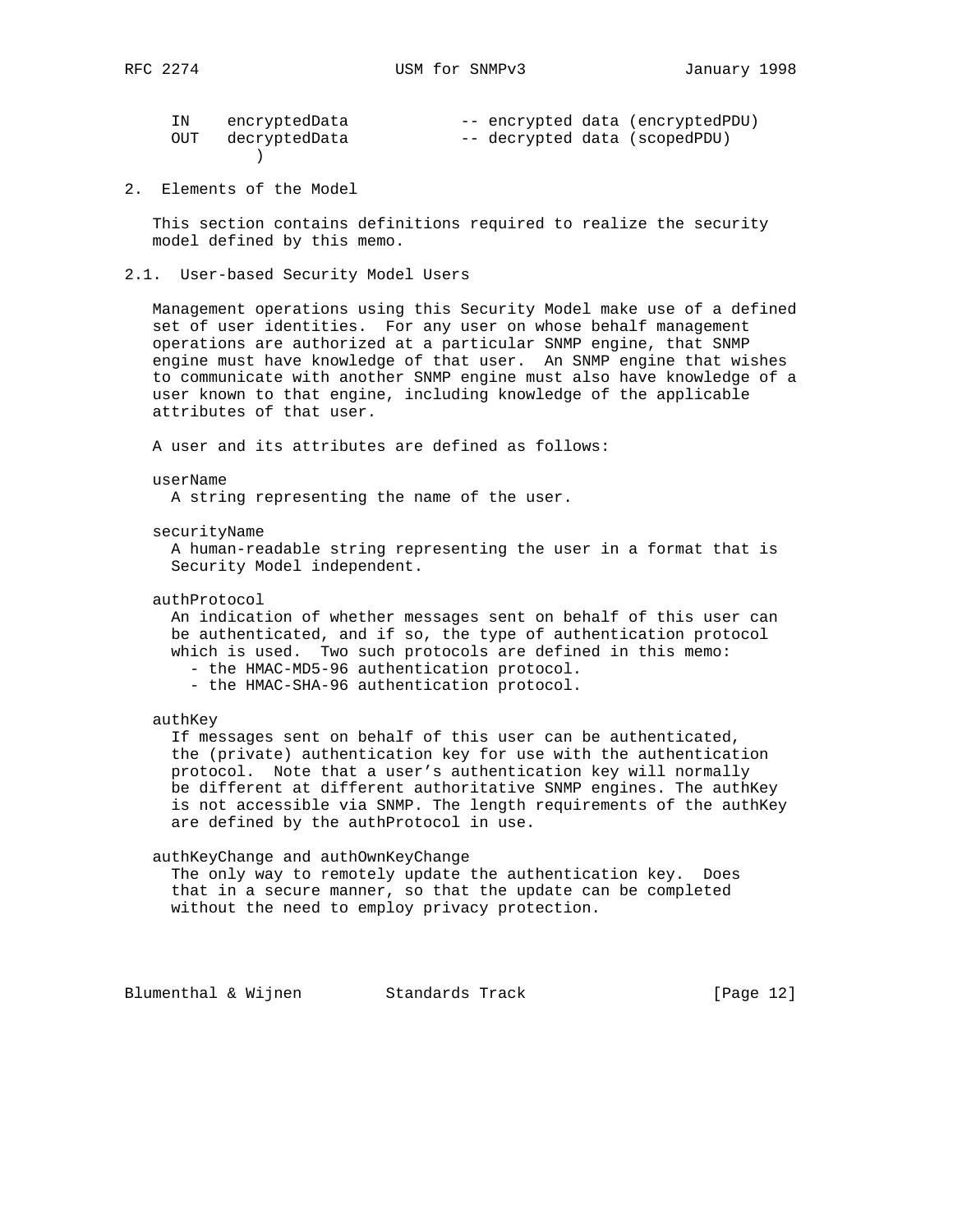#### privProtocol

 An indication of whether messages sent on behalf of this user can be protected from disclosure, and if so, the type of privacy protocol which is used. One such protocol is defined in this memo: the CBC-DES Symmetric Encryption Protocol.

#### privKey

 If messages sent on behalf of this user can be en/decrypted, the (private) privacy key for use with the privacy protocol. Note that a user's privacy key will normally be different at different authoritative SNMP engines. The privKey is not accessible via SNMP. The length requirements of the privKey are defined by the privProtocol in use.

#### privKeyChange and privOwnKeyChange

 The only way to remotely update the encryption key. Does that in a secure manner, so that the update can be completed without the need to employ privacy protection.

### 2.2. Replay Protection

Each SNMP engine maintains three objects:

- snmpEngineID, which (at least within an administrative domain) uniquely and unambiguously identifies an SNMP engine.
- snmpEngineBoots, which is a count of the number of times the SNMP engine has re-booted/re-initialized since snmpEngineID was last configured; and,
- snmpEngineTime, which is the number of seconds since the snmpEngineBoots counter was last incremented.

 Each SNMP engine is always authoritative with respect to these objects in its own SNMP entity. It is the responsibility of a non-authoritative SNMP engine to synchronize with the authoritative SNMP engine, as appropriate.

 An authoritative SNMP engine is required to maintain the values of its snmpEngineID and snmpEngineBoots in non-volatile storage.

## 2.2.1. msgAuthoritativeEngineID

 The msgAuthoritativeEngineID value contained in an authenticated message is used to defeat attacks in which messages from one SNMP engine to another SNMP engine are replayed to a different SNMP engine. It represents the snmpEngineID at the authoritative SNMP engine involved in the exchange of the message.

Blumenthal & Wijnen Standards Track [Page 13]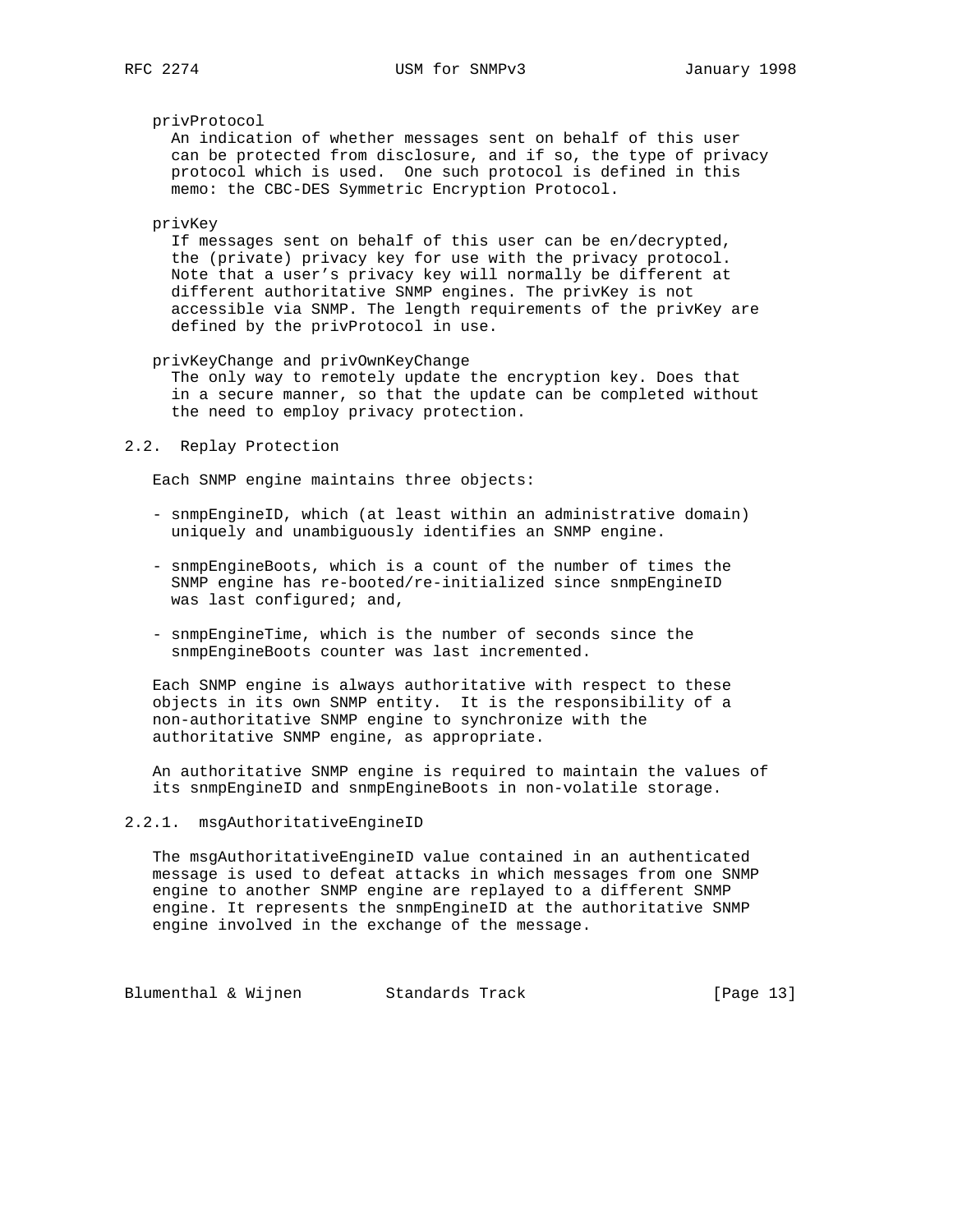When an authoritative SNMP engine is first installed, it sets its local value of snmpEngineID according to a enterprise-specific algorithm (see the definition of the Textual Convention for SnmpEngineID in the SNMP Architecture document [RFC2271]).

## 2.2.2. msgAuthoritativeEngineBoots and msgAuthoritativeEngineTime

 The msgAuthoritativeEngineBoots and msgAuthoritativeEngineTime values contained in an authenticated message are used to defeat attacks in which messages are replayed when they are no longer valid. They represent the snmpEngineBoots and snmpEngineTime values at the authoritative SNMP engine involved in the exchange of the message.

 Through use of snmpEngineBoots and snmpEngineTime, there is no requirement for an SNMP engine to have a non-volatile clock which ticks (i.e., increases with the passage of time) even when the SNMP engine is powered off. Rather, each time an SNMP engine re-boots, it retrieves, increments, and then stores snmpEngineBoots in non-volatile storage, and resets snmpEngineTime to zero.

 When an SNMP engine is first installed, it sets its local values of snmpEngineBoots and snmpEngineTime to zero. If snmpEngineTime ever reaches its maximum value (2147483647), then snmpEngineBoots is incremented as if the SNMP engine has re-booted and snmpEngineTime is reset to zero and starts incrementing again.

 Each time an authoritative SNMP engine re-boots, any SNMP engines holding that authoritative SNMP engine's values of snmpEngineBoots and snmpEngineTime need to re-synchronize prior to sending correctly authenticated messages to that authoritative SNMP engine (see Section 2.3 for (re-)synchronization procedures). Note, however, that the procedures do provide for a notification to be accepted as authentic by a receiving SNMP engine, when sent by an authoritative SNMP engine which has re-booted since the receiving SNMP engine last (re-)synchronized.

 If an authoritative SNMP engine is ever unable to determine its latest snmpEngineBoots value, then it must set its snmpEngineBoots value to 2147483647.

 Whenever the local value of snmpEngineBoots has the value 2147483647 it latches at that value and an authenticated message always causes an notInTimeWindow authentication failure.

 In order to reset an SNMP engine whose snmpEngineBoots value has reached the value 2147483647, manual intervention is required. The engine must be physically visited and re-configured, either

Blumenthal & Wijnen Standards Track [Page 14]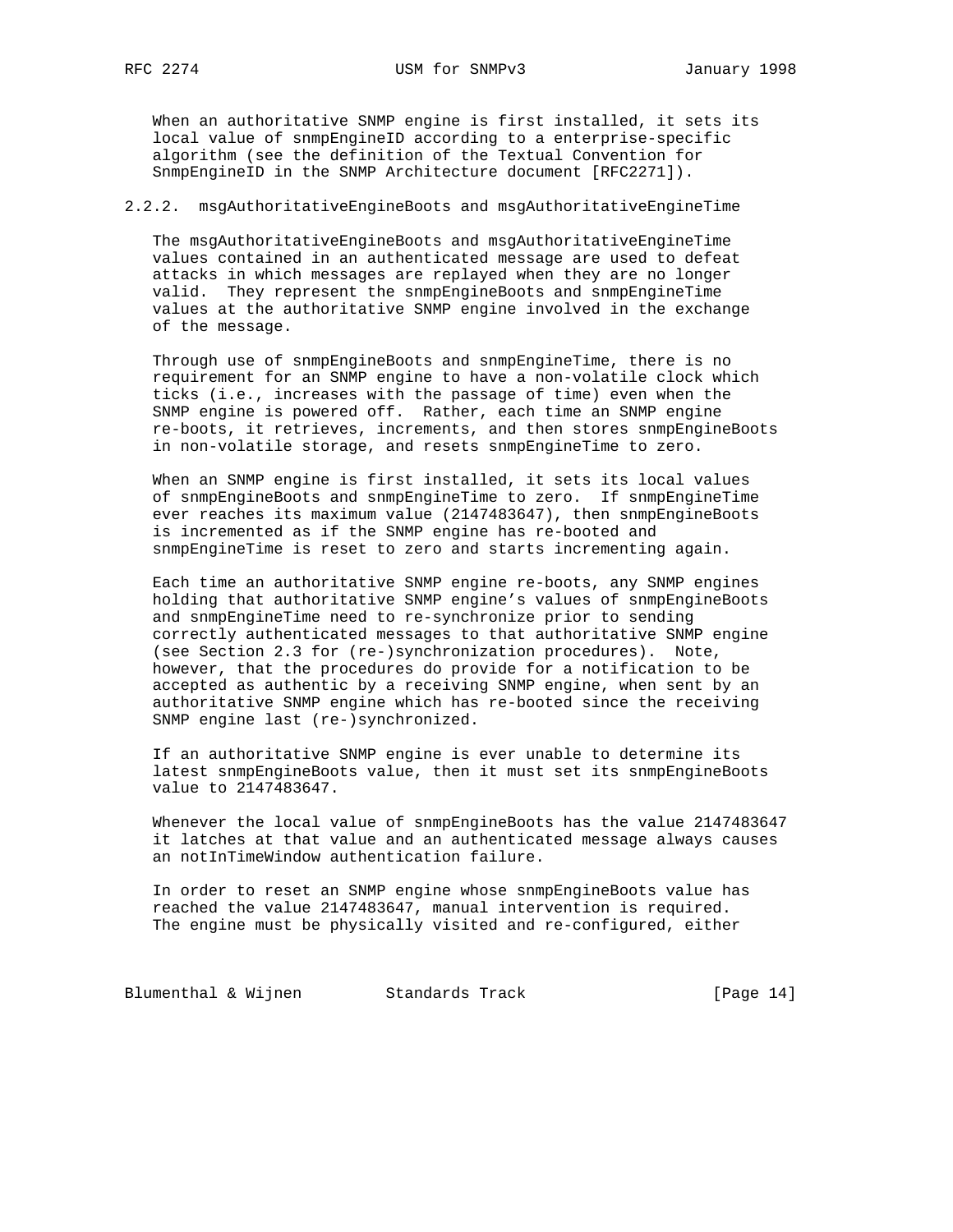with a new snmpEngineID value, or with new secret values for the authentication and privacy protocols of all users known to that SNMP engine. Note that even if an SNMP engine re-boots once a second that it would still take approximately 68 years before the max value of 2147483647 would be reached.

# 2.2.3. Time Window

 The Time Window is a value that specifies the window of time in which a message generated on behalf of any user is valid. This memo specifies that the same value of the Time Window, 150 seconds, is used for all users.

## 2.3. Time Synchronization

 Time synchronization, required by a non-authoritative SNMP engine in order to proceed with authentic communications, has occurred when the non-authoritative SNMP engine has obtained a local notion of the authoritative SNMP engine's values of snmpEngineBoots and snmpEngineTime from the authoritative SNMP engine. These values must be (and remain) within the authoritative SNMP engine's Time Window. So the local notion of the authoritative SNMP engine's values must be kept loosely synchronized with the values stored at the authoritative SNMP engine. In addition to keeping a local copy of snmpEngineBoots and snmpEngineTime from the authoritative SNMP engine, a non-authoritative SNMP engine must also keep one local variable, latestReceivedEngineTime. This value records the highest value of snmpEngineTime that was received by the non-authoritative SNMP engine from the authoritative SNMP engine and is used to eliminate the possibility of replaying messages that would prevent the non-authoritative SNMP engine's notion of the snmpEngineTime from advancing.

 A non-authoritative SNMP engine must keep local notions of these values for each authoritative SNMP engine with which it wishes to communicate. Since each authoritative SNMP engine is uniquely and unambiguously identified by its value of snmpEngineID, the non-authoritative SNMP engine may use this value as a key in order to cache its local notions of these values.

 Time synchronization occurs as part of the procedures of receiving an SNMP message (Section 3.2, step 7b). As such, no explicit time synchronization procedure is required by a non-authoritative SNMP engine. Note, that whenever the local value of snmpEngineID is changed (e.g., through discovery) or when secure communications are first established with an authoritative SNMP engine, the local

Blumenthal & Wijnen Standards Track [Page 15]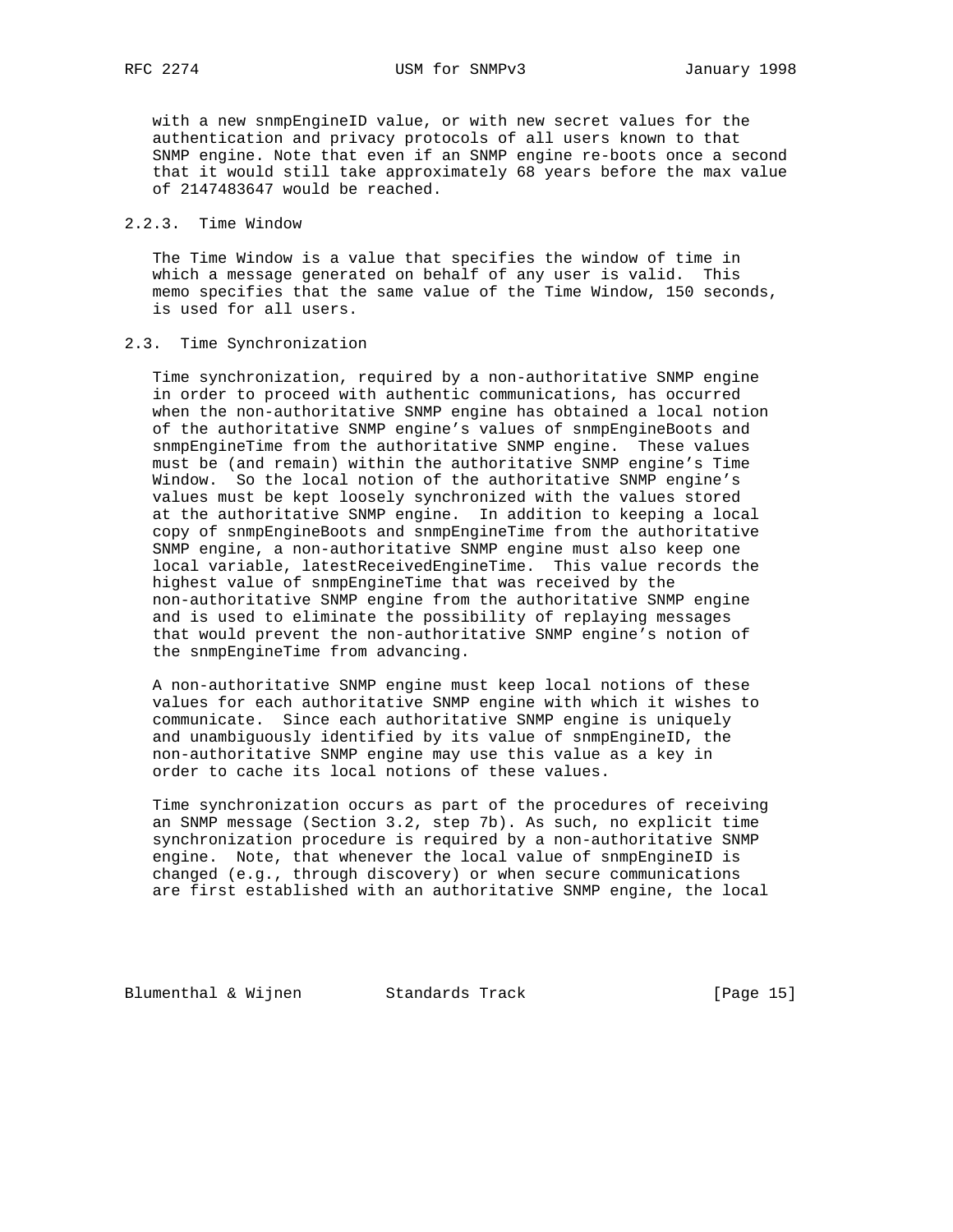values of snmpEngineBoots and latestReceivedEngineTime should be set to zero. This will cause the time synchronization to occur when the next authentic message is received.

2.4. SNMP Messages Using this Security Model

 The syntax of an SNMP message using this Security Model adheres to the message format defined in the version-specific Message Processing Model document (for example [RFC2272]).

 The field msgSecurityParameters in SNMPv3 messages has a data type of OCTET STRING. Its value is the BER serialization of the following ASN.1 sequence:

USMSecurityParametersSyntax DEFINITIONS IMPLICIT TAGS ::= BEGIN

```
 UsmSecurityParameters ::=
         SEQUENCE {
          -- global User-based security parameters
            msgAuthoritativeEngineID OCTET STRING,
            msgAuthoritativeEngineBoots INTEGER (0..2147483647),
            msgAuthoritativeEngineTime INTEGER (0..2147483647),
           msgUserName OCTET STRING (SIZE(1..32)),
          -- authentication protocol specific parameters
            msgAuthenticationParameters OCTET STRING,
          -- privacy protocol specific parameters
            msgPrivacyParameters OCTET STRING
}
```
END

The fields of this sequence are:

- The msgAuthoritativeEngineID specifies the snmpEngineID of the authoritative SNMP engine involved in the exchange of the message.
- The msgAuthoritativeEngineBoots specifies the snmpEngineBoots value at the authoritative SNMP engine involved in the exchange of the message.
- The msgAuthoritativeEngineTime specifies the snmpEngineTime value at the authoritative SNMP engine involved in the exchange of the message.
- The msgUserName specifies the user (principal) on whose behalf the message is being exchanged.

Blumenthal & Wijnen Standards Track [Page 16]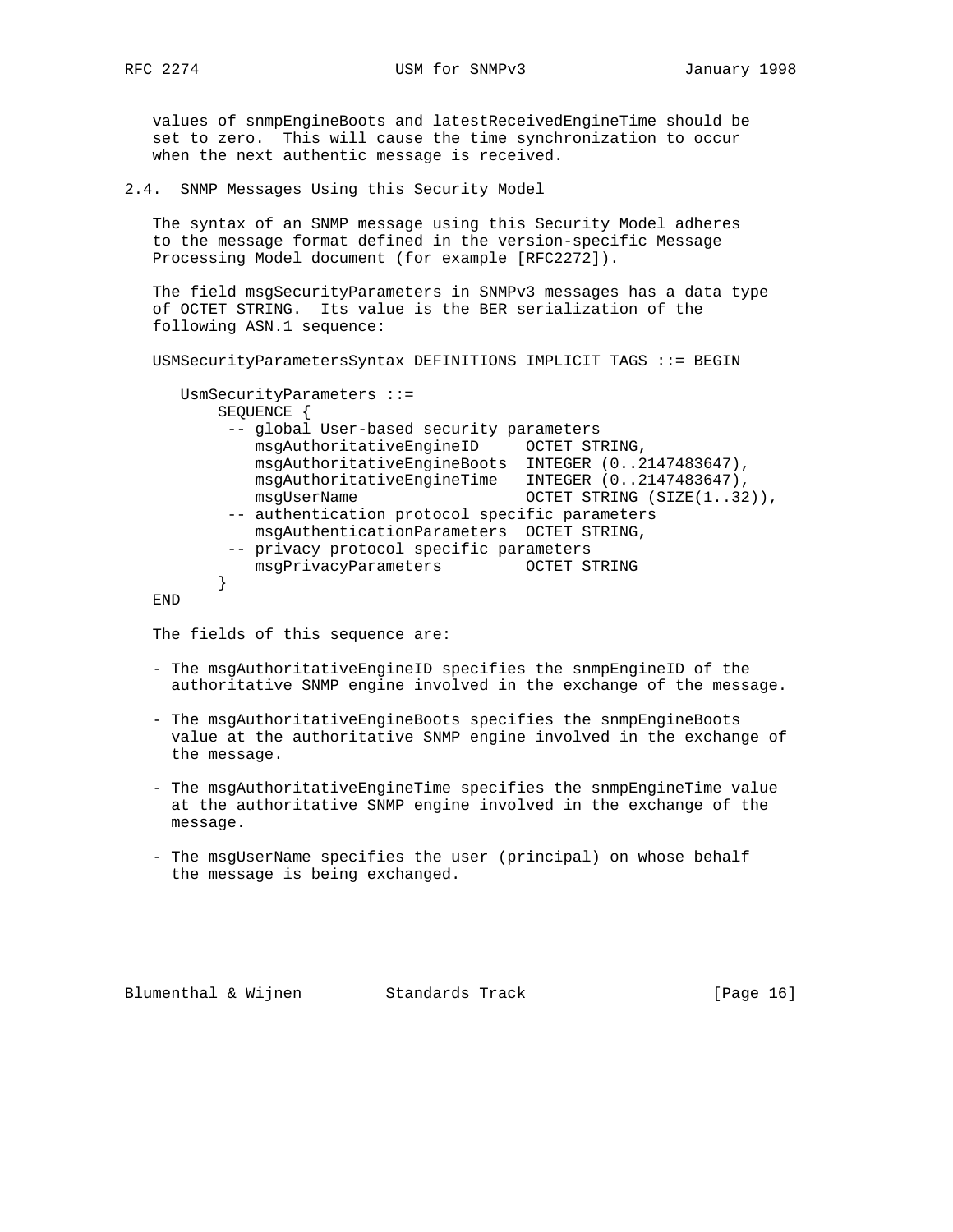- The msgAuthenticationParameters are defined by the authentication protocol in use for the message, as defined by the usmUserAuthProtocol column in the user's entry in the usmUserTable.
- The msgPrivacyParameters are defined by the privacy protocol in use for the message, as defined by the usmUserPrivProtocol column in the user's entry in the usmUserTable).

 See appendix A.4 for an example of the BER encoding of field msgSecurityParameters.

2.5. Services provided by the User-based Security Model

 This section describes the services provided by the User-based Security Model with their inputs and outputs.

 The services are described as primitives of an abstract service interface and the inputs and outputs are described as abstract data elements as they are passed in these abstract service primitives.

2.5.1. Services for Generating an Outgoing SNMP Message

 When the Message Processing (MP) Subsystem invokes the User-based Security module to secure an outgoing SNMP message, it must use the appropriate service as provided by the Security module. These two services are provided:

 1) A service to generate a Request message. The abstract service primitive is:

|     | statusInformation =    |                             | success or errorIndication      |
|-----|------------------------|-----------------------------|---------------------------------|
|     | generateRequestMsq(    |                             |                                 |
| ΙN  | messageProcessingModel | -- typically, SNMP version  |                                 |
| ΙN  | qlobalData             |                             | -- message header, admin data   |
| ΙN  | maxMessageSize         |                             | -- of the sending SNMP entity   |
| ΙN  | securityModel          | -- for the outgoing message |                                 |
| ΙN  | securityEngineID       |                             | -- authoritative SNMP entity    |
| ΙN  | securityName           |                             | -- on behalf of this principal  |
| ΙN  | securityLevel          |                             | -- Level of Security requested  |
| ΙN  | scopedPDU              |                             | -- message (plaintext) payload  |
| OUT | securityParameters     |                             | -- filled in by Security Module |
| OUT | wholeMsq               |                             | -- complete generated message   |
| OUT | wholeMsgLength         |                             | -- length of generated message  |
|     |                        |                             |                                 |
|     |                        |                             |                                 |

 2) A service to generate a Response message. The abstract service primitive is:

Blumenthal & Wijnen Standards Track [Page 17]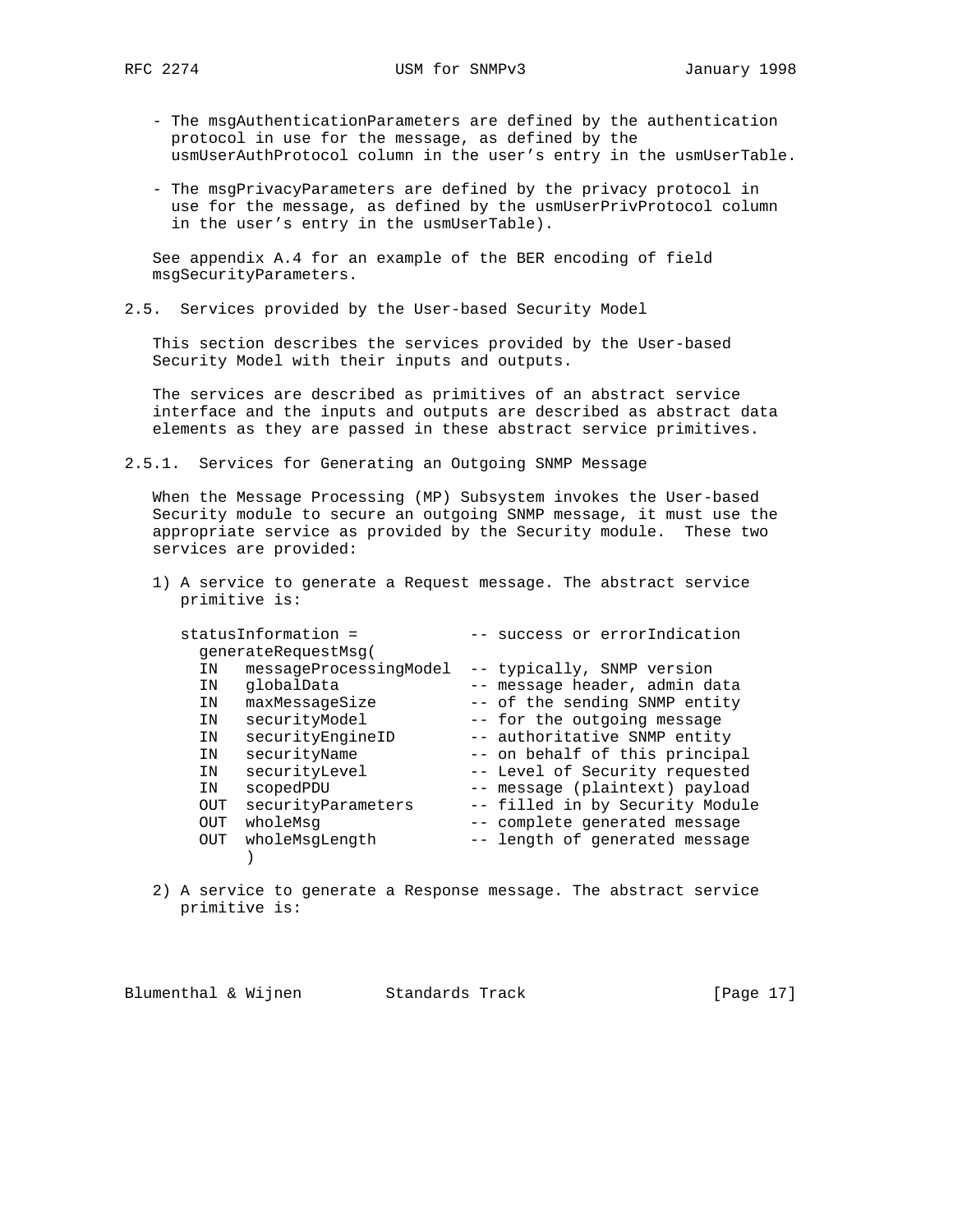|     | statusInformation =    | -- success or errorIndication   |
|-----|------------------------|---------------------------------|
|     | generateResponseMsq(   |                                 |
| ΙN  | messageProcessingModel | -- typically, SNMP version      |
| ΙN  | qlobalData             | -- message header, admin data   |
| ΙN  | maxMessageSize         | -- of the sending SNMP entity   |
| ΙN  | securityModel          | -- for the outgoing message     |
| ΙN  | securityEngineID       | -- authoritative SNMP entity    |
| ΙN  | securityName           | -- on behalf of this principal  |
| ΙN  | securityLevel          | -- Level of Security requested  |
| IN  | scopedPDU              | -- message (plaintext) payload  |
| ΙN  | securityStateReference | -- reference to security state  |
|     |                        | -- information from original    |
|     |                        | -- request                      |
| OUT | securityParameters     | -- filled in by Security Module |
| OUT | wholeMsq               | -- complete generated message   |
| OUT | wholeMsqLength         | -- length of generated message  |
|     |                        |                                 |
|     |                        |                                 |

 The abstract data elements passed as parameters in the abstract service primitives are as follows:

statusInformation

 An indication of whether the encoding and securing of the message was successful. If not it is an indication of the problem. essageProcessingModel The SNMP version number for the message to be generated. This data is not used by the User-based Security module. globalData The message header (i.e., its administrative information). This data is not used by the User-based Security module. maxMessageSize The maximum message size as included in the message. This data is not used by the User-based Security module. securityParameters These are the security parameters. They will be filled in by the User-based Security module. securityModel The securityModel in use. Should be User-based Security Model. This data is not used by the User-based Security module. securityName Together with the snmpEngineID it identifies a row in the usmUserTable that is to be used for securing the message. The securityName has a format that is independent of the Security Model. In case of a response this parameter is ignored and the value from the cache is used. securityLevel The Level of Security from which the User-based Security module determines if the message needs to be protected from disclosure

Blumenthal & Wijnen Standards Track [Page 18]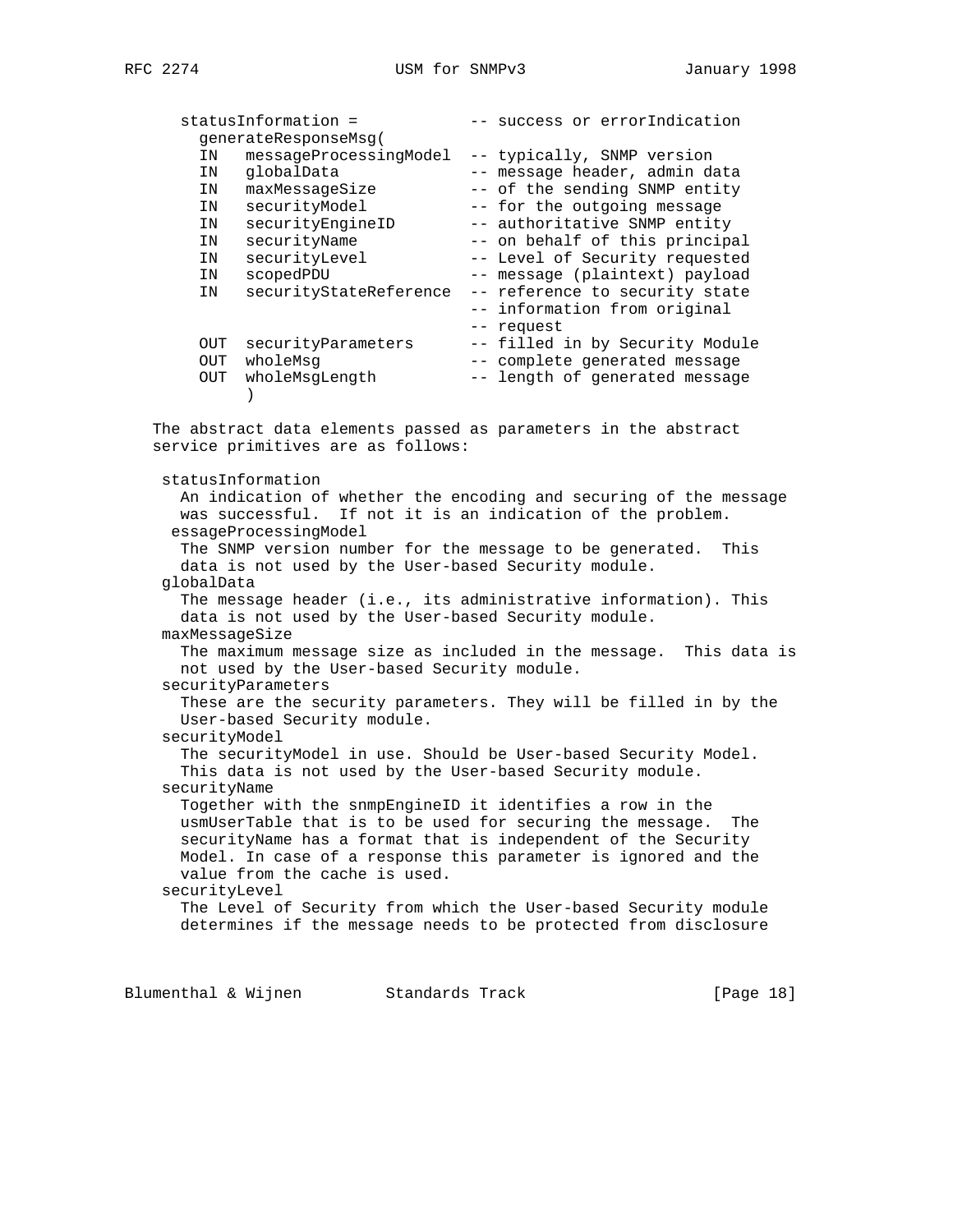and if the message needs to be authenticated. In case of a response this parameter is ignored and the value from the cache is used. securityEngineID The snmpEngineID of the authoritative SNMP engine to which a Request message is to be sent. In case of a response it is implied to be the processing SNMP engine's snmpEngineID and so if it is specified, then it is ignored. scopedPDU The message payload. The data is opaque as far as the User-based Security Model is concerned. securityStateReference A handle/reference to cachedSecurityData to be used when securing an outgoing Response message. This is the exact same handle/reference as it was generated by the User-based Security module when processing the incoming Request message to which this is the Response message. wholeMsg The fully encoded and secured message ready for sending on the wire. wholeMsgLength The length of the encoded and secured message (wholeMsg). Upon completion of the process, the User-based Security module returns statusInformation. If the process was successful, the completed message with privacy and authentication applied if such was requested by the specified securityLevel is returned. If the process was not successful, then an errorIndication is returned. 2.5.2. Services for Processing an Incoming SNMP Message When the Message Processing (MP) Subsystem invokes the User-based Security module to verify proper security of an incoming message, it must use the service provided for an incoming message. The abstract service primitive is:

| -- error counter OID/value if error                            |  |
|----------------------------------------------------------------|--|
| processIncomingMsg(                                            |  |
| messageProcessingModel<br>-- typically, SNMP version<br>ΙN     |  |
| -- of the sending SNMP entity<br>maxMessageSize<br>ΙN          |  |
| securityParameters<br>-- for the received message<br>ΙN        |  |
| securityModel<br>-- for the received message<br>ΙN             |  |
| securityLevel<br>-- Level of Security<br>ΙN                    |  |
| -- as received on the wire<br>wholeMsq<br>ΙN                   |  |
| -- length as received on the wire<br>wholeMsgLength<br>IN      |  |
| securityEngineID<br>-- authoritative SNMP entity<br><b>OUT</b> |  |
| securityName<br>-- identification of the principal<br>OUT      |  |

| Blumenthal & Wijnen<br>Standards Track |  | [Page 19] |  |
|----------------------------------------|--|-----------|--|
|----------------------------------------|--|-----------|--|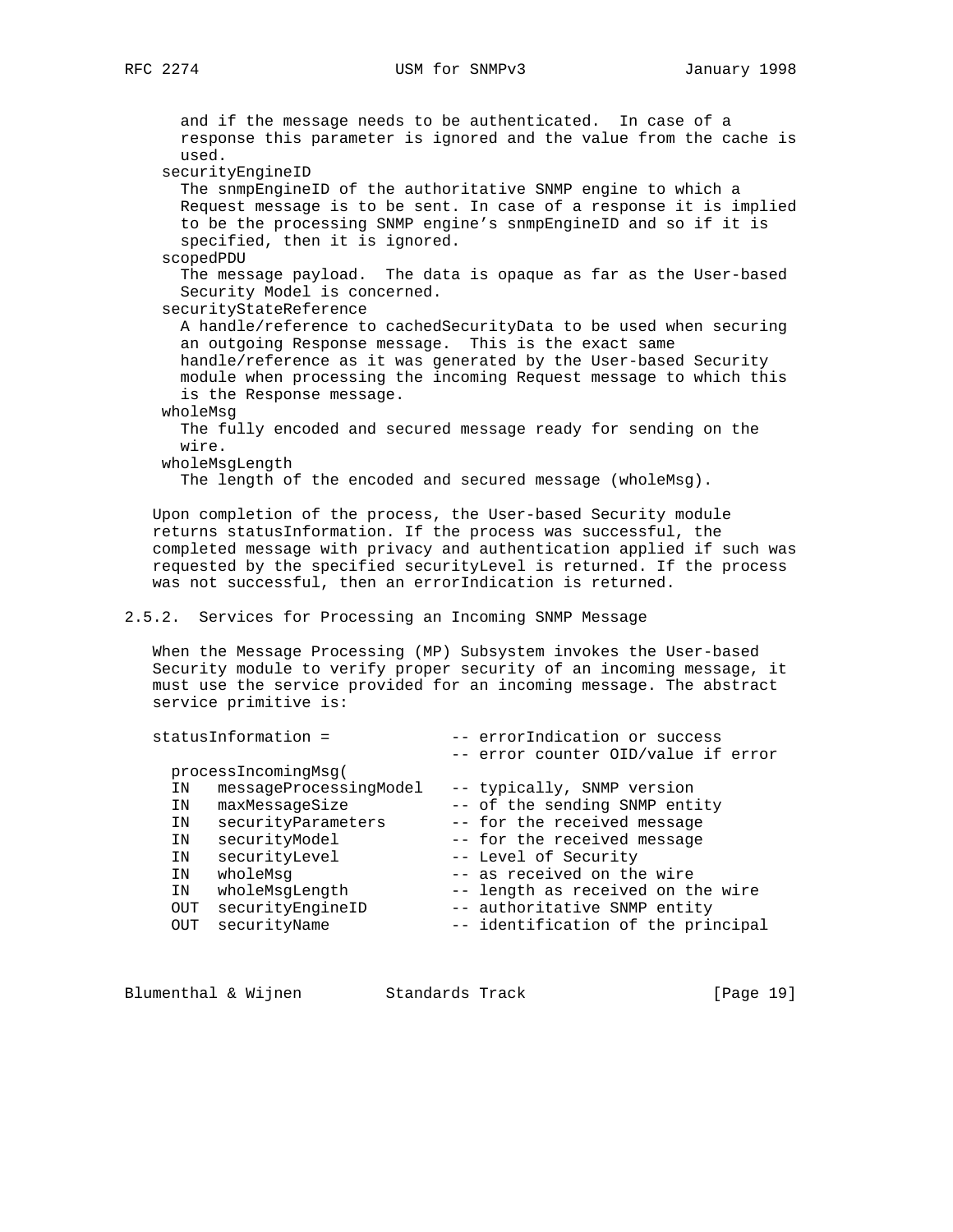OUT scopedPDU,  $-$  message (plaintext) payload OUT maxSizeResponseScopedPDU -- maximum size of the Response PDU OUT securityStateReference -- reference to security state ) -- information, needed for response The abstract data elements passed as parameters in the abstract service primitives are as follows: statusInformation An indication of whether the process was successful or not. If not, then the statusInformation includes the OID and the value of the error counter that was incremented. messageProcessingModel The SNMP version number as received in the message. This data is not used by the User-based Security module. maxMessageSize The maximum message size as included in the message. The User based Security module uses this value to calculate the maxSizeResponseScopedPDU. securityParameters These are the security parameters as received in the message. securityModel The securityModel in use. Should be the User-based Security Model. This data is not used by the User-based Security module. securityLevel The Level of Security from which the User-based Security module determines if the message needs to be protected from disclosure and if the message needs to be authenticated. wholeMsg The whole message as it was received. wholeMsgLength The length of the message as it was received (wholeMsg). securityEngineID The snmpEngineID that was extracted from the field msgAuthoritativeEngineID and that was used to lookup the secrets in the usmUserTable. securityName The security name representing the user on whose behalf the message was received. The securityName has a format that is independent of the Security Model. scopedPDU The message payload. The data is opaque as far as the User-based Security Model is concerned. maxSizeResponseScopedPDU The maximum size of a scopedPDU to be included in a possible Response message. The User-base Security module calculates

Blumenthal & Wijnen Standards Track [Page 20]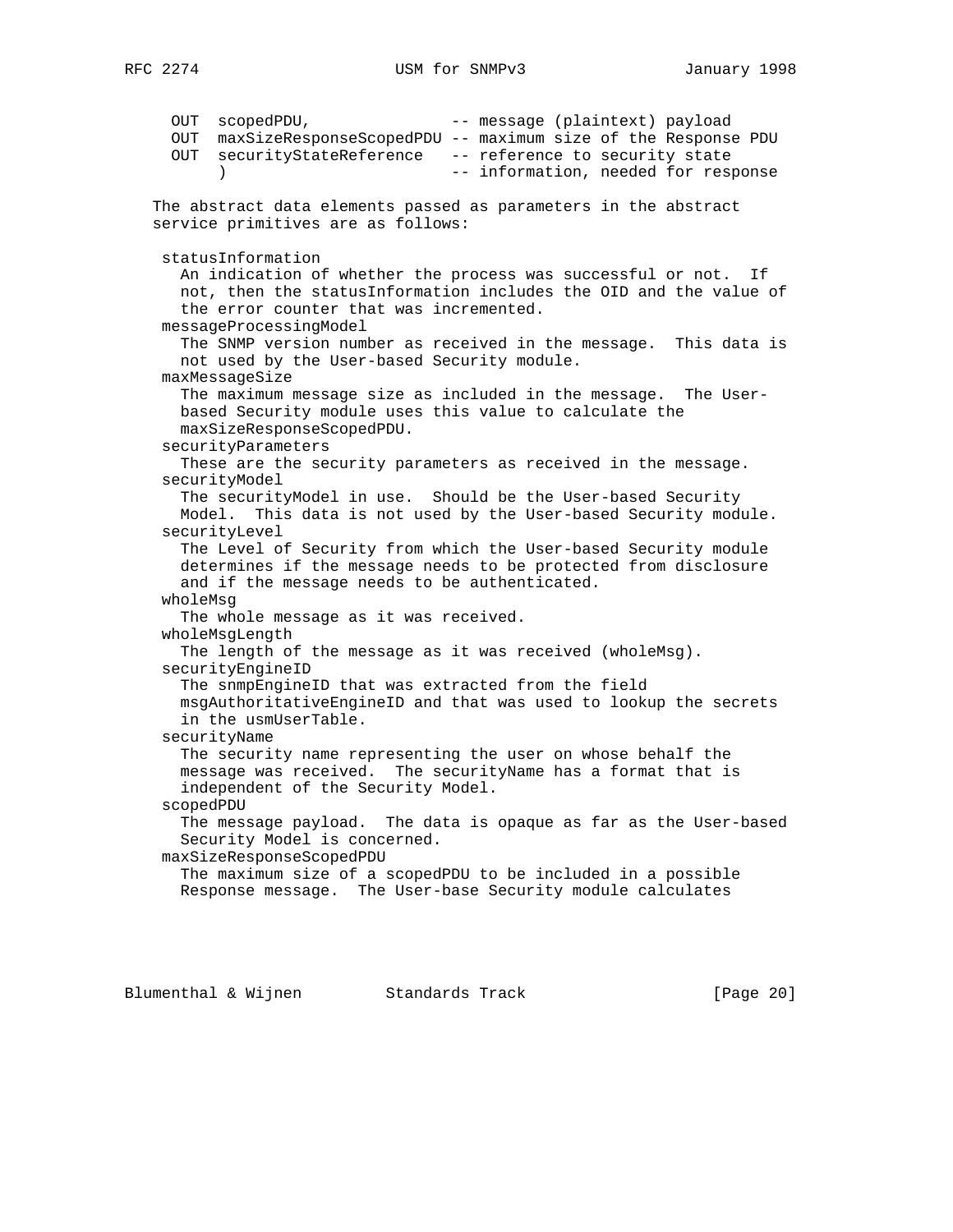this size based on the mms (as received in the message) and the space required for the message header (including the securityParameters) for such a Response message. securityStateReference

 A handle/reference to cachedSecurityData to be used when securing an outgoing Response message. When the Message Processing Subsystem calls the User-based Security module to generate a response to this incoming message it must pass this handle/reference.

 Upon completion of the process, the User-based Security module returns statusInformation and, if the process was successful, the additional data elements for further processing of the message. If the process was not successful, then an errorIndication, possibly with a OID and value pair of an error counter that was incremented.

2.6. Key Localization Algorithm.

 A localized key is a secret key shared between a user U and one authoritative SNMP engine E. Even though a user may have only one password and therefore one key for the whole network, the actual secrets shared between the user and each authoritative SNMP engine will be different. This is achieved by key localization [Localized key].

 First, if a user uses a password, then the user's password is converted into a key Ku using one of the two algorithms described in Appendices A.2.1 and A.2.2.

 To convert key Ku into a localized key Kul of user U at the authoritative SNMP engine E, one appends the snmpEngineID of the authoritative SNMP engine to the key Ku and then appends the key Ku to the result, thus enveloping the snmpEngineID within the two copies of user's key Ku. Then one runs a secure hash function (which one depends on the authentication protocol defined for this user U at authoritative SNMP engine E; this document defines two authentication protocols with their associated algorithms based on MD5 and SHA). The output of the hash-function is the localized key Kul for user U at the authoritative SNMP engine E.

3. Elements of Procedure

 This section describes the security related procedures followed by an SNMP engine when processing SNMP messages according to the User-based Security Model.

Blumenthal & Wijnen Standards Track [Page 21]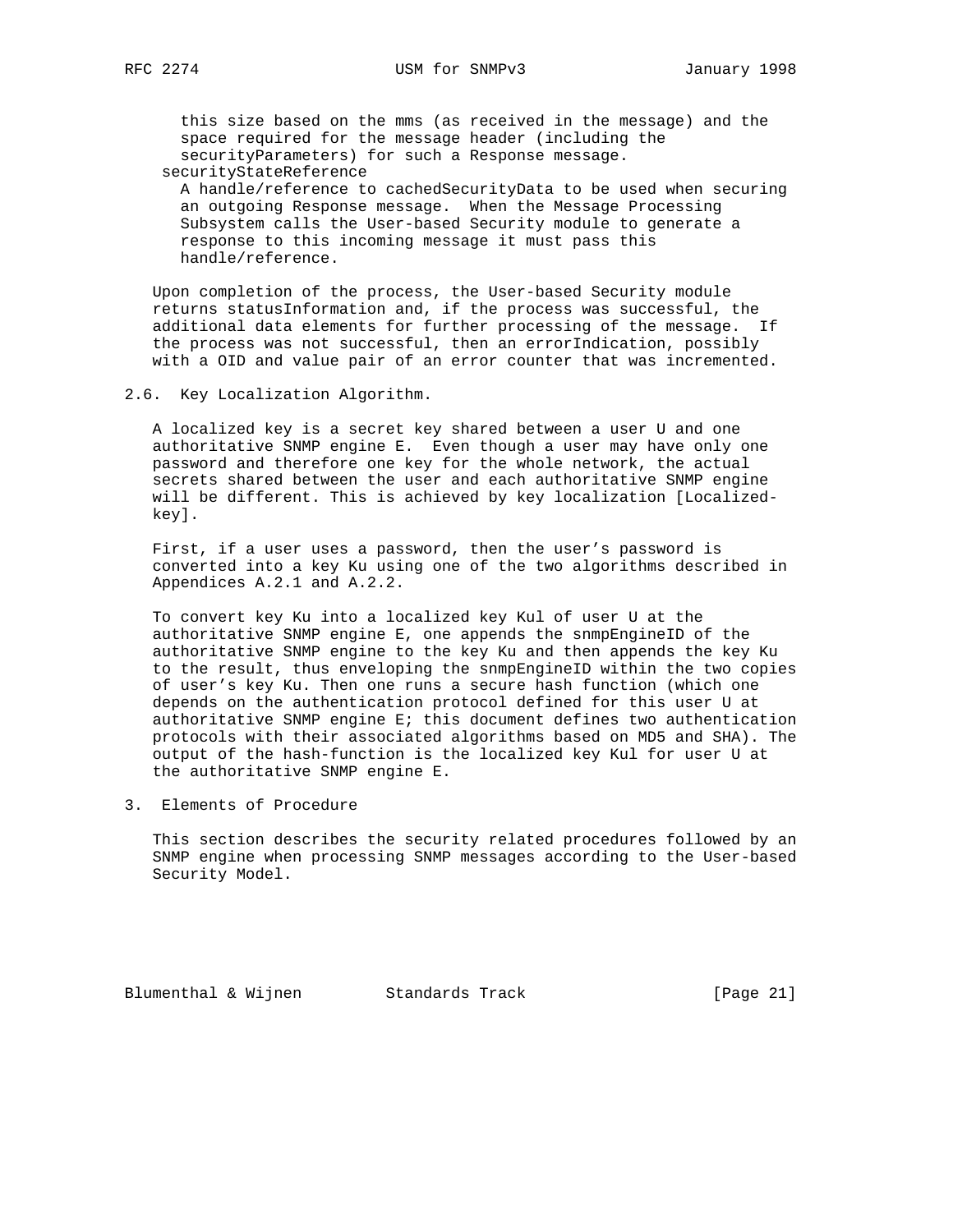## 3.1. Generating an Outgoing SNMP Message

 This section describes the procedure followed by an SNMP engine whenever it generates a message containing a management operation (like a request, a response, a notification, or a report) on behalf of a user, with a particular securityLevel.

 1) a) If any securityStateReference is passed (Response message), then information concerning the user is extracted from the cachedSecurityData. The securityEngineID and the securityLevel are extracted from the cachedSecurityData. The cachedSecurityData can now be discarded.

Otherwise,

- b) based on the securityName, information concerning the user at the destination snmpEngineID, specified by the securityEngineID, is extracted from the Local Configuration Datastore (LCD, usmUserTable). If information about the user is absent from the LCD, then an error indication (unknownSecurityName) is returned to the calling module.
- 2) If the securityLevel specifies that the message is to be protected from disclosure, but the user does not support both an authentication and a privacy protocol then the message cannot be sent. An error indication (unsupportedSecurityLevel) is returned to the calling module.
- 3) If the securityLevel specifies that the message is to be authenticated, but the user does not support an authentication protocol, then the message cannot be sent. An error indication (unsupportedSecurityLevel) is returned to the calling module.
- 4) a) If the securityLevel specifies that the message is to be protected from disclosure, then the octet sequence representing the serialized scopedPDU is encrypted according to the user's privacy protocol. To do so a call is made to the privacy module that implements the user's privacy protocol according to the abstract primitive:

| statusInformation = |                | -- success or failure   |                                  |
|---------------------|----------------|-------------------------|----------------------------------|
| encryptData(        |                |                         |                                  |
| ΙN                  | encryptKey     |                         | -- user's localized privKey      |
| ΙN                  | dataToEncrypt  | -- serialized scopedPDU |                                  |
| OUT                 | encryptedData  |                         | -- serialized encryptedPDU       |
| OUT                 | privParameters |                         | -- serialized privacy parameters |
|                     |                |                         |                                  |

Blumenthal & Wijnen Standards Track [Page 22]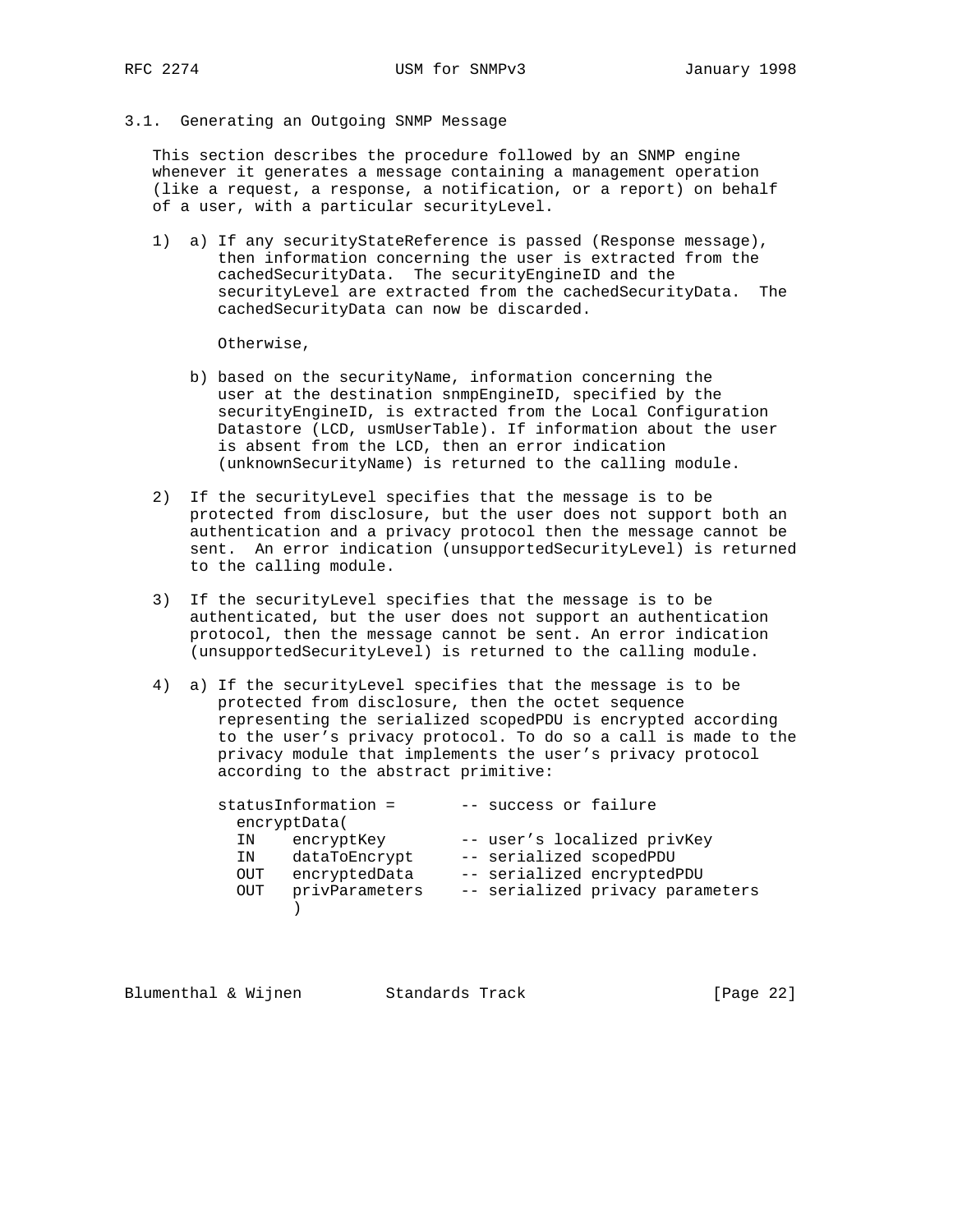statusInformation indicates if the encryption process was successful or not. encryptKey the user's localized private privKey is the secret key that can be used by the encryption algorithm. dataToEncrypt the serialized scopedPDU is the data that to be encrypted. encryptedData the encryptedPDU represents the encrypted scopedPDU, encoded as an OCTET STRING. privParameters the privacy parameters, encoded as an OCTET STRING. If the privacy module returns failure, then the message cannot

 be sent and an error indication (encryptionError) is returned to the calling module.

 If the privacy module returns success, then the returned privParameters are put into the msgPrivacyParameters field of the securityParameters and the encryptedPDU serves as the payload of the message being prepared.

Otherwise,

- b) If the securityLevel specifies that the message is not to be protected from disclosure, then the NULL string is encoded as an OCTET STRING and put into the msgPrivacyParameters field of the securityParameters and the plaintext scopedPDU serves as the payload of the message being prepared.
- 5) The snmpEngineID is encoded as an OCTET STRING into the msgAuthoritativeEngineID field of the securityParameters. Note that an empty (zero length) snmpEngineID is OK for a Request message, because that will cause the remote (authoritative) SNMP engine to return a Report PDU with the proper snmpEngineID included in the msgAuthoritativeEngineID in the securityParameters of that returned Report PDU.
- 6) a) If the securityLevel specifies that the message is to be authenticated, then the current values of snmpEngineBoots and snmpEngineTime corresponding to the snmpEngineID from the LCD are used.

Otherwise,

 b) If this is a Response message, then the current value of snmpEngineBoots and snmpEngineTime corresponding to the local snmpEngineID from the LCD are used.

Blumenthal & Wijnen Standards Track [Page 23]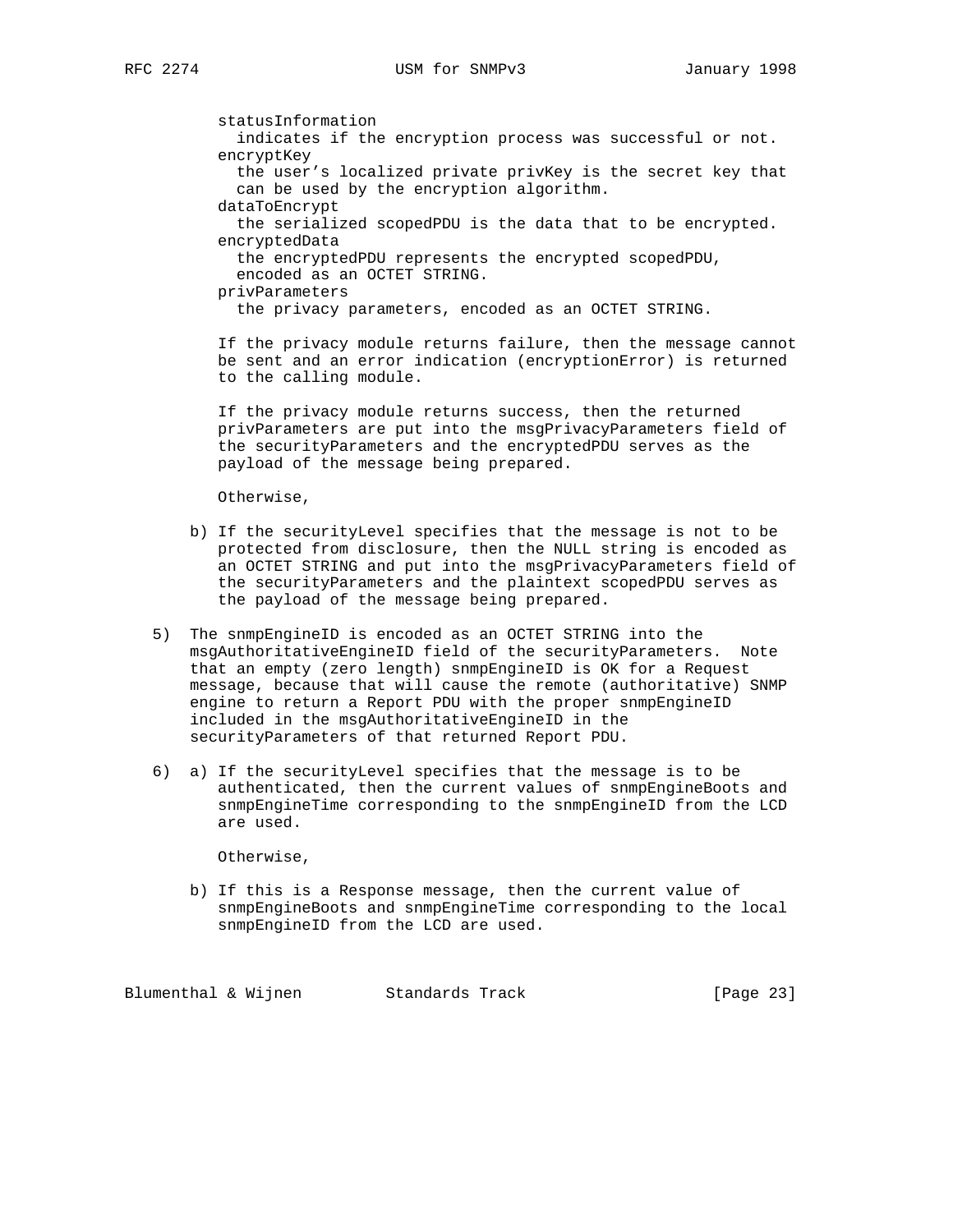Otherwise,

 c) If this is a Request message, then a zero value is used for both snmpEngineBoots and snmpEngineTime. This zero value gets used if snmpEngineID is empty.

 The values are encoded as INTEGER respectively into the msgAuthoritativeEngineBoots and msgAuthoritativeEngineTime fields of the securityParameters.

- 7) The userName is encoded as an OCTET STRING into the msgUserName field of the securityParameters.
- 8) a) If the securityLevel specifies that the message is to be authenticated, the message is authenticated according to the user's authentication protocol. To do so a call is made to the authentication module that implements the user's authentication protocol according to the abstract service primitive:

 statusInformation = authenticateOutgoingMsg( IN authKey -- the user's localized authKey IN wholeMsg -- unauthenticated message OUT authenticatedWholeMsg -- authenticated complete message ) statusInformation indicates if authentication was successful or not. authKey the user's localized private authKey is the secret key that can be used by the authentication algorithm. wholeMsg the complete serialized message to be authenticated. authenticatedWholeMsg the same as the input given to the authenticateOutgoingMsg service, but with msgAuthenticationParameters properly filled in. If the authentication module returns failure, then the message cannot be sent and an error indication (authenticationFailure) is returned to the calling module.

> If the authentication module returns success, then the msgAuthenticationParameters field is put into the securityParameters and the authenticatedWholeMsg represents the serialization of the authenticated message being prepared.

Blumenthal & Wijnen Standards Track [Page 24]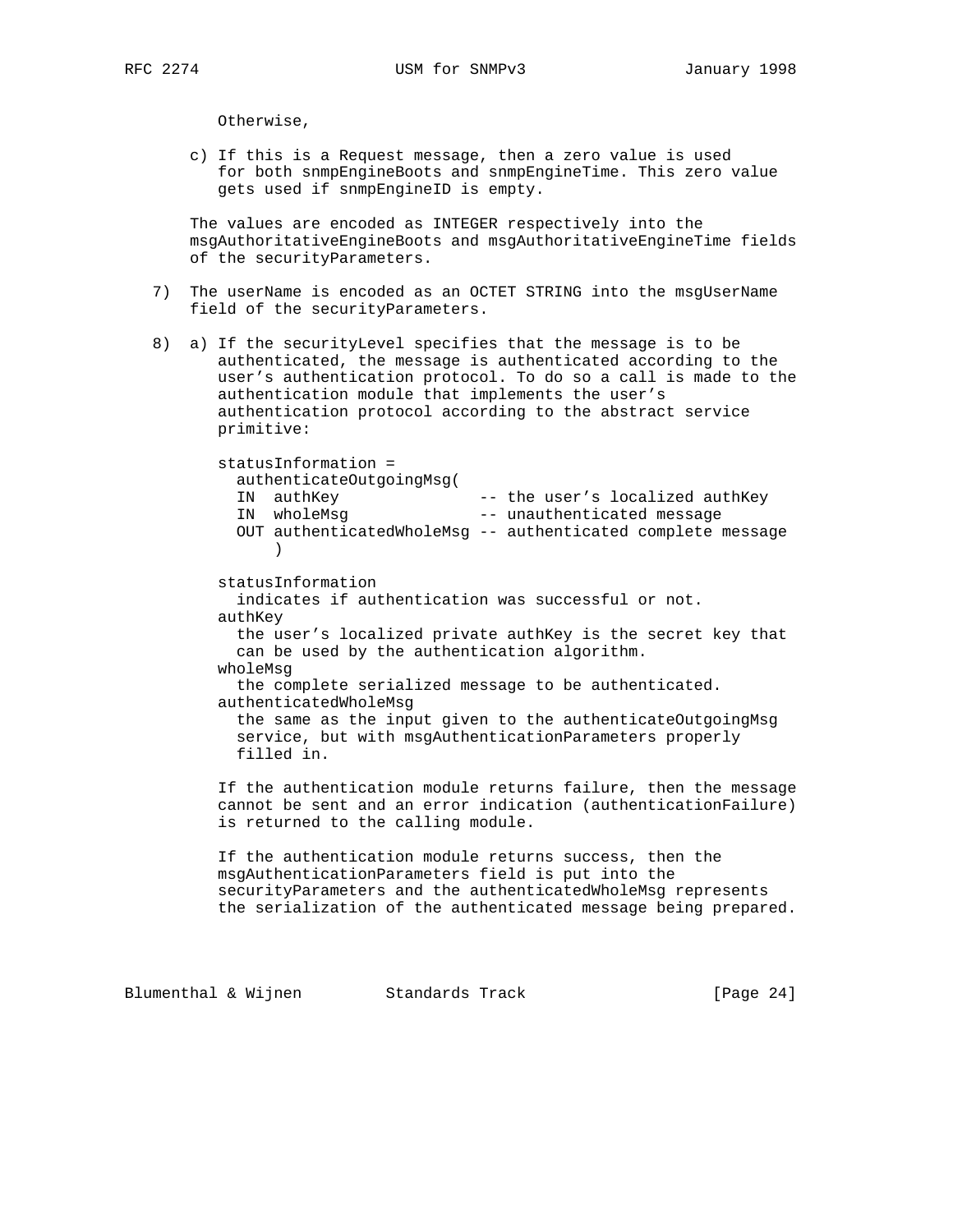Otherwise,

- b) If the securityLevel specifies that the message is not to be authenticated then the NULL string is encoded as an OCTET STRING into the msgAuthenticationParameters field of the securityParameters. The wholeMsg is now serialized and then represents the unauthenticated message being prepared.
- 9) The completed message with its length is returned to the calling module with the statusInformation set to success.
- 3.2. Processing an Incoming SNMP Message

 This section describes the procedure followed by an SNMP engine whenever it receives a message containing a management operation on behalf of a user, with a particular securityLevel.

 To simplify the elements of procedure, the release of state information is not always explicitly specified. As a general rule, if state information is available when a message gets discarded, the state information should also be released. Also, when an error indication with an OID and value for an incremented counter is returned, then the available information (like securityStateReference) must be passed back to the caller so it can generate a Report PDU.

- 1) If the received securityParameters is not the serialization (according to the conventions of [RFC1906]) of an OCTET STRING formatted according to the UsmSecurityParameters defined in section 2.4, then the snmpInASNParseErrs counter [RFC1907] is incremented, and an error indication (parseError) is returned to the calling module. Note that we return without the OID and value of the incremented counter, because in this case there is not enough information to generate a Report PDU.
- 2) The values of the security parameter fields are extracted from the securityParameters. The securityEngineID to be returned to the caller is the value of the msgAuthoritativeEngineID field. The cachedSecurityData is prepared and a securityStateReference is prepared to reference this data. Values to be cached are:

 msgUserName securityEngineID securityLevel

 3) If the value of the msgAuthoritativeEngineID field in the securityParameters is unknown then:

Blumenthal & Wijnen Standards Track [Page 25]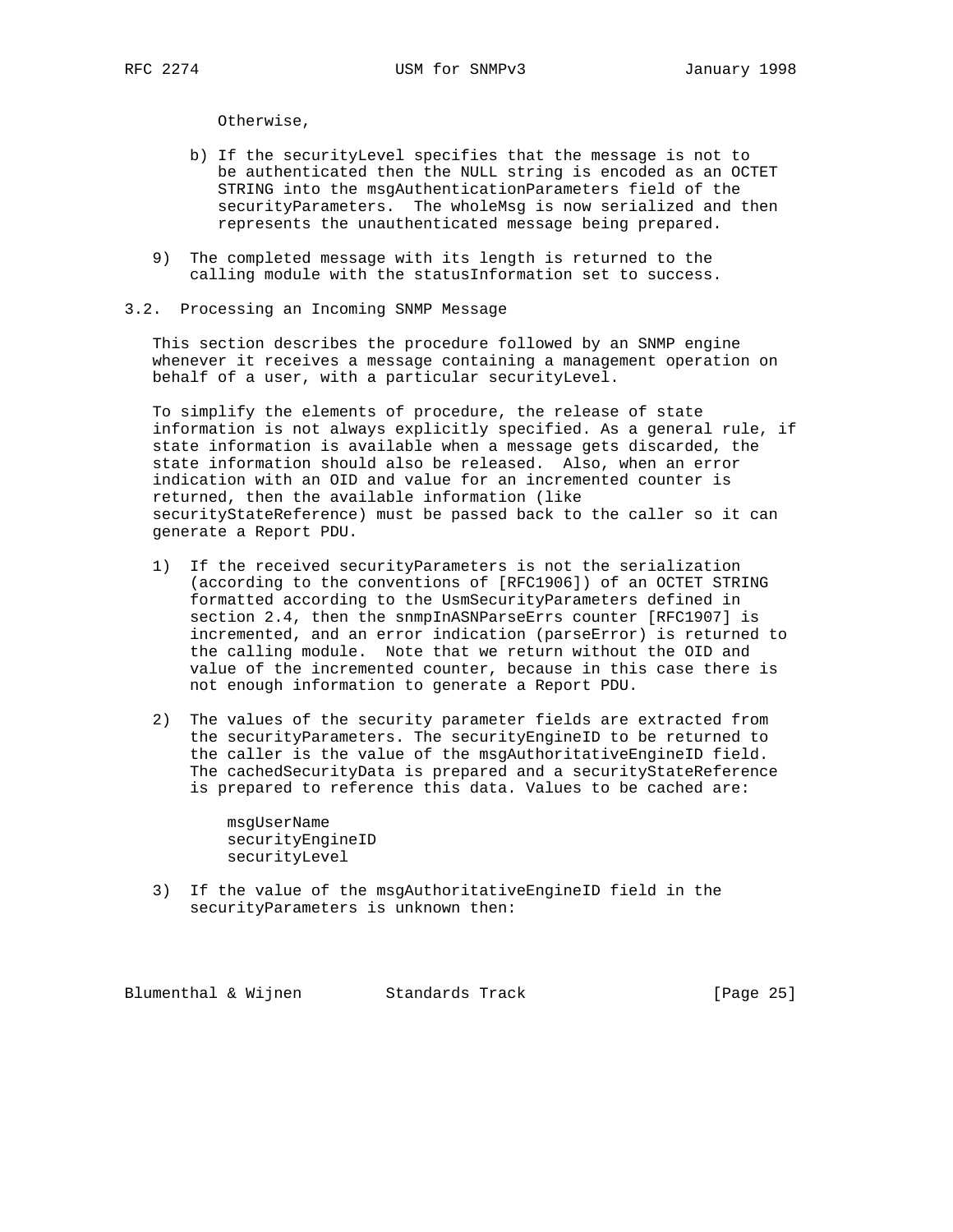RFC 2274 USM for SNMPv3 January 1998

 a) a non-authoritative SNMP engine that performs discovery may optionally create a new entry in its Local Configuration Datastore (LCD) and continue processing;

or

- b) the usmStatsUnknownEngineIDs counter is incremented, and an error indication (unknownEngineID) together with the OID and value of the incremented counter is returned to the calling module.
- 4) Information about the value of the msgUserName and msgAuthoritativeEngineID fields is extracted from the Local Configuration Datastore (LCD, usmUserTable). If no information is available for the user, then the usmStatsUnknownUserNames counter is incremented and an error indication (unknownSecurityName) together with the OID and value of the incremented counter is returned to the calling module.
- 5) If the information about the user indicates that it does not support the securityLevel requested by the caller, then the usmStatsUnsupportedSecLevels counter is incremented and an error indication (unsupportedSecurityLevel) together with the OID and value of the incremented counter is returned to the calling module.
- 6) If the securityLevel specifies that the message is to be authenticated, then the message is authenticated according to the user's authentication protocol. To do so a call is made to the authentication module that implements the user's authentication protocol according to the abstract service primitive:

| statusInformation =                                         |                          |  | -- success or failure                                   |  |  |
|-------------------------------------------------------------|--------------------------|--|---------------------------------------------------------|--|--|
|                                                             | authenticateIncomingMsq( |  |                                                         |  |  |
| ΙN                                                          | authKey                  |  | -- the user's localized authKey                         |  |  |
| IN                                                          | authParameters           |  | -- as received on the wire                              |  |  |
| IN                                                          | wholeMsq                 |  | -- as received on the wire                              |  |  |
|                                                             |                          |  | OUT authenticatedWholeMsg -- checked for authentication |  |  |
|                                                             |                          |  |                                                         |  |  |
|                                                             |                          |  |                                                         |  |  |
|                                                             | statusInformation        |  |                                                         |  |  |
| indicates if authentication was successful or not.          |                          |  |                                                         |  |  |
| authKey                                                     |                          |  |                                                         |  |  |
| the user's localized private authKey is the secret key that |                          |  |                                                         |  |  |
| can be used by the authentication algorithm.                |                          |  |                                                         |  |  |
| wholeMsq                                                    |                          |  |                                                         |  |  |
| the complete serialized message to be authenticated.        |                          |  |                                                         |  |  |
|                                                             |                          |  |                                                         |  |  |

Blumenthal & Wijnen Standards Track [Page 26]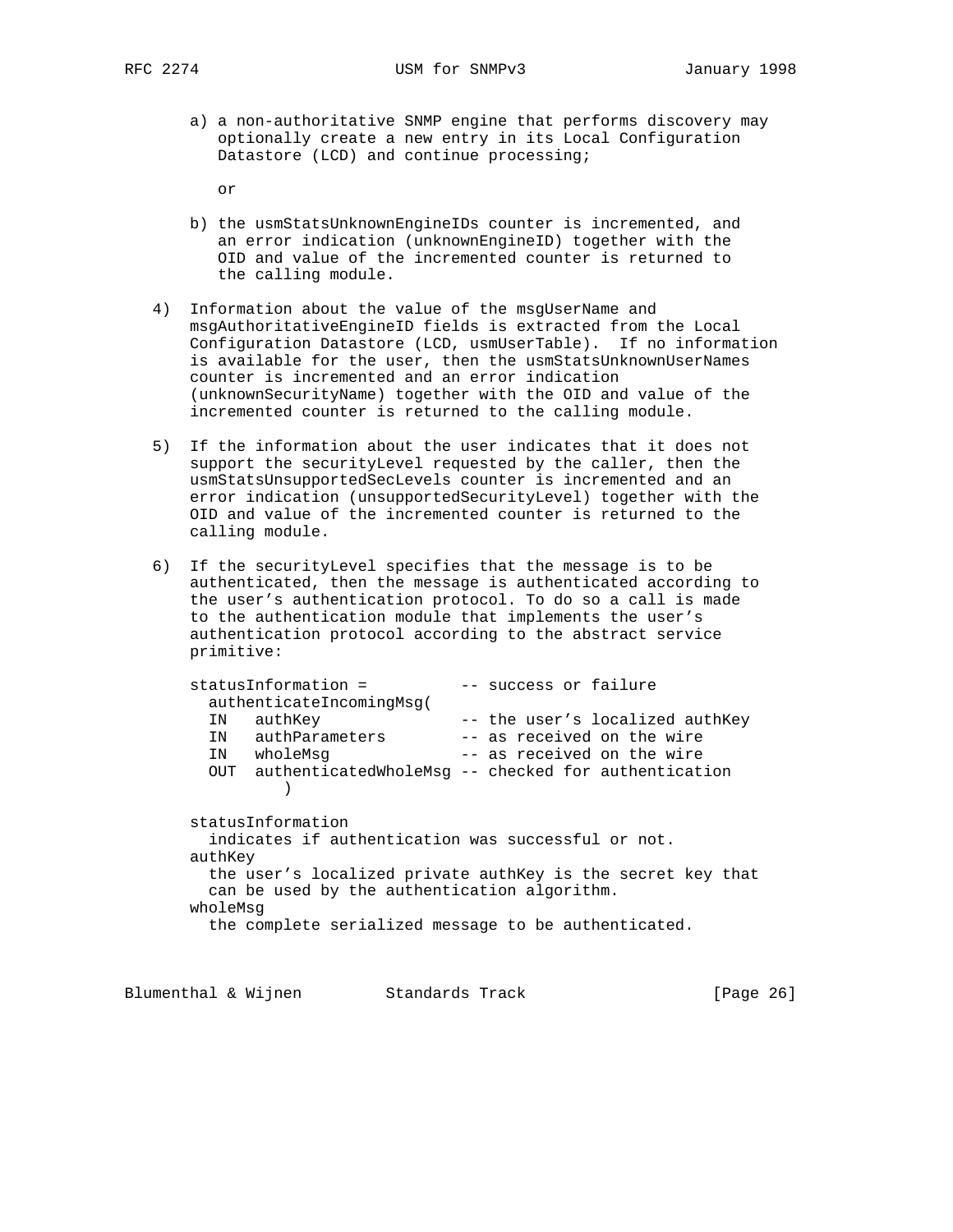authenticatedWholeMsg

 the same as the input given to the authenticateIncomingMsg service, but after authentication has been checked.

 If the authentication module returns failure, then the message cannot be trusted, so the usmStatsWrongDigests counter is incremented and an error indication (authenticationFailure) together with the OID and value of the incremented counter is returned to the calling module.

 If the authentication module returns success, then the message is authentic and can be trusted so processing continues.

- 7) If the securityLevel indicates an authenticated message, then the local values of snmpEngineBoots and snmpEngineTime corresponding to the value of the msgAuthoritativeEngineID field are extracted from the Local Configuration Datastore.
	- a) If the extracted value of msgAuthoritativeEngineID is the same as the value of snmpEngineID of the processing SNMP engine (meaning this is the authoritative SNMP engine), then if any of the following conditions is true, then the message is considered to be outside of the Time Window:
		- the local value of snmpEngineBoots is 2147483647;
		- the value of the msgAuthoritativeEngineBoots field differs from the local value of snmpEngineBoots; or,
		- the value of the msgAuthoritativeEngineTime field differs from the local notion of snmpEngineTime by more than  $+/- 150$  seconds.

 If the message is considered to be outside of the Time Window then the usmStatsNotInTimeWindows counter is incremented and an error indication (notInTimeWindow) together with the OID and value of the incremented counter is returned to the calling module.

- b) If the extracted value of msgAuthoritativeEngineID is not the same as the value snmpEngineID of the processing SNMP engine (meaning this is not the authoritative SNMP engine), then:
	- 1) if at least one of the following conditions is true:
		- the extracted value of the msgAuthoritativeEngineBoots field is greater than the local notion of the value of snmpEngineBoots; or,

Blumenthal & Wijnen Standards Track [Page 27]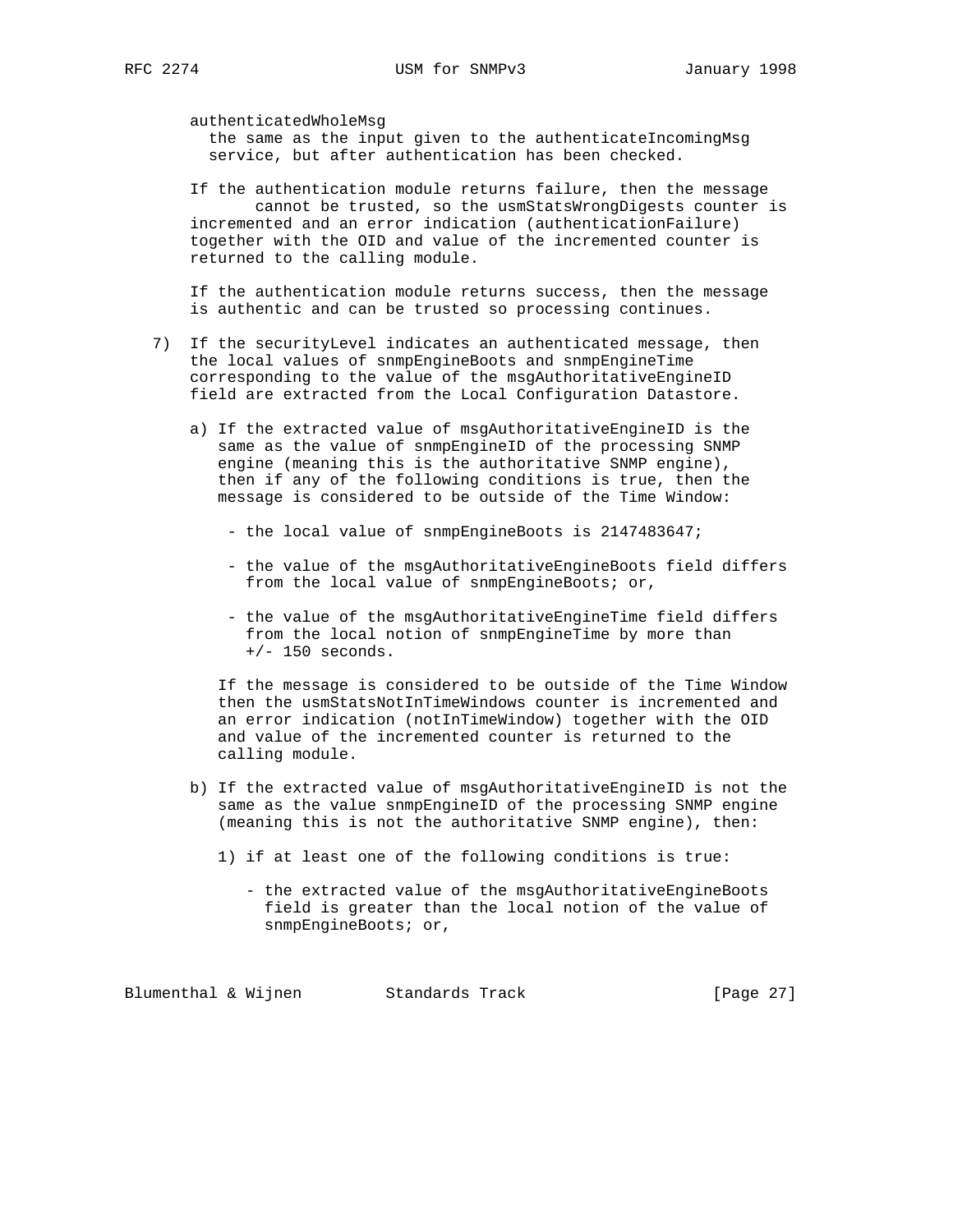- the extracted value of the msgAuthoritativeEngineBoots field is equal to the local notion of the value of snmpEngineBoots, the extracted value of msgAuthoritativeEngineTime field is greater than the value of latestReceivedEngineTime,

 then the LCD entry corresponding to the extracted value of the msgAuthoritativeEngineID field is updated, by setting:

- the local notion of the value of snmpEngineBoots to the value of the msgAuthoritativeEngineBoots field,
- the local notion of the value of snmpEngineTime to the value of the msgAuthoritativeEngineTime field, and
- the latestReceivedEngineTime to the value of the value of the msgAuthoritativeEngineTime field.
- 2) if any of the following conditions is true, then the message is considered to be outside of the Time Window:
	- the local notion of the value of snmpEngineBoots is 2147483647;
	- the value of the msgAuthoritativeEngineBoots field is less than the local notion of the value of snmpEngineBoots; or,
	- the value of the msgAuthoritativeEngineBoots field is equal to the local notion of the value of snmpEngineBoots and the value of the msgAuthoritativeEngineTime field is more than 150 seconds less than the local notion of of the value of snmpEngineTime.

 If the message is considered to be outside of the Time Window then an error indication (notInTimeWindow) is returned to the calling module;

 Note that this means that a too old (possibly replayed) message has been detected and is deemed unauthentic.

 Note that this procedure allows for the value of msgAuthoritativeEngineBoots in the message to be greater than the local notion of the value of snmpEngineBoots to allow for received messages to be accepted as authentic

Blumenthal & Wijnen Standards Track [Page 28]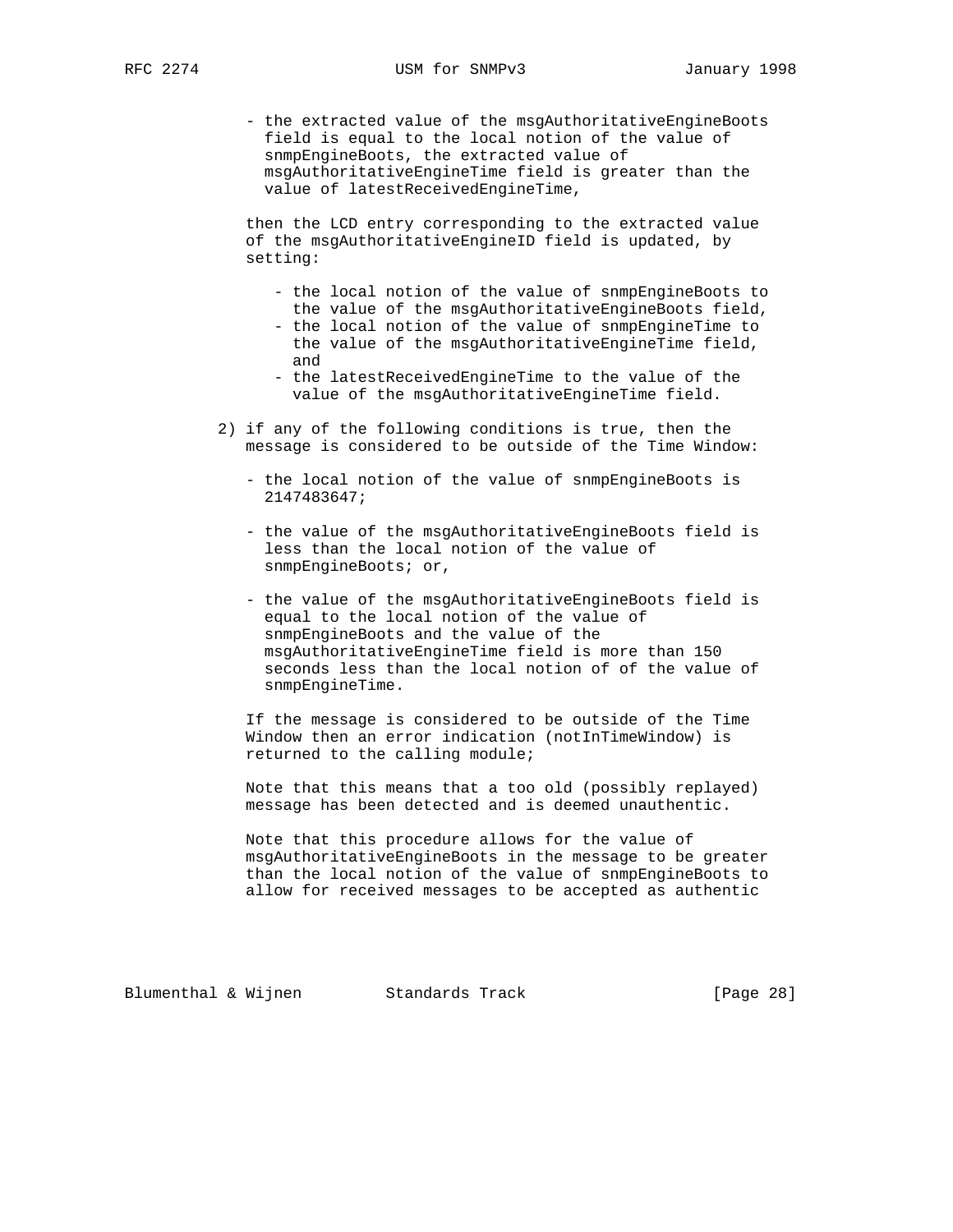when received from an authoritative SNMP engine that has re-booted since the receiving SNMP engine last (re-)synchronized.

 Note that this procedure does not allow for automatic time synchronization if the non-authoritative SNMP engine has a real out-of-sync situation whereby the authoritative SNMP engine is more than 150 seconds behind the non-authoritative SNMP engine.

 8) a) If the securityLevel indicates that the message was protected from disclosure, then the OCTET STRING representing the encryptedPDU is decrypted according to the user's privacy protocol to obtain an unencrypted serialized scopedPDU value. To do so a call is made to the privacy module that implements the user's privacy protocol according to the abstract primitive:

|              | statusInformation = | -- success or failure             |
|--------------|---------------------|-----------------------------------|
| decryptData( |                     |                                   |
| ΙN           | decryptKey          | -- the user's localized privKey   |
| IN           | privParameters      | -- as received on the wire        |
| ΙN           | encryptedData       | -- encryptedPDU as received       |
| OUT          | decryptedData       | -- serialized decrypted scopedPDU |
|              |                     |                                   |

statusInformation

 indicates if the decryption process was successful or not. decryptKey

 the user's localized private privKey is the secret key that can be used by the decryption algorithm.

privParameters

 the msgPrivacyParameters, encoded as an OCTET STRING. encryptedData

 the encryptedPDU represents the encrypted scopedPDU, encoded as an OCTET STRING.

decryptedData

the serialized scopedPDU if decryption is successful.

 If the privacy module returns failure, then the message can not be processed, so the usmStatsDecryptionErrors counter is incremented and an error indication (decryptionError) together with the OID and value of the incremented counter is returned to the calling module.

 If the privacy module returns success, then the decrypted scopedPDU is the message payload to be returned to the calling module.

Blumenthal & Wijnen Standards Track [Page 29]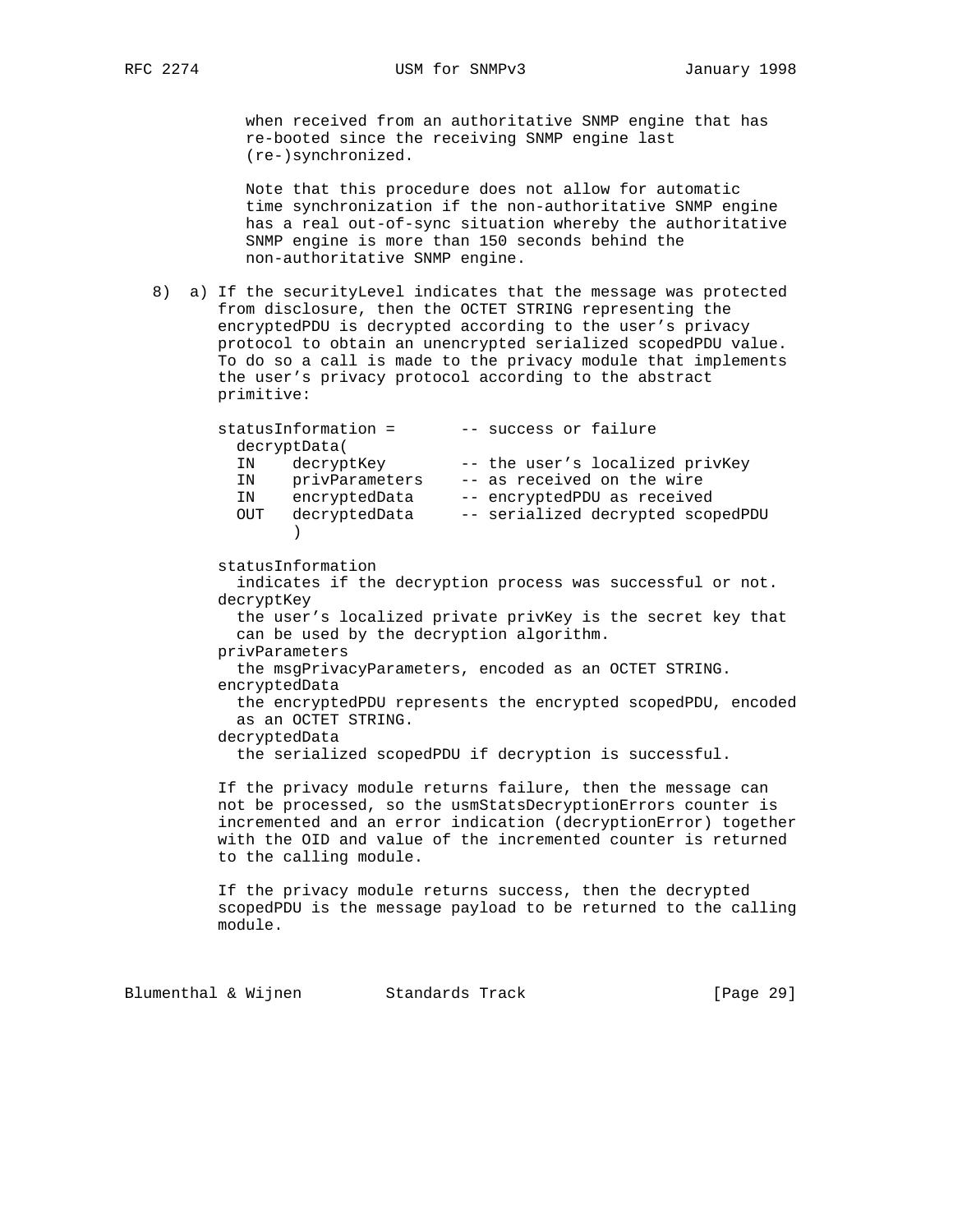Otherwise,

- b) The scopedPDU component is assumed to be in plain text and is the message payload to be returned to the calling module.
- 9) The maxSizeResponseScopedPDU is calculated. This is the maximum size allowed for a scopedPDU for a possible Response message. Provision is made for a message header that allows the same securityLevel as the received Request.
- 10) The securityName for the user is retrieved from the usmUserTable.
- 11) The security data is cached as cachedSecurityData, so that a possible response to this message can and will use the same authentication and privacy secrets, the same securityLevel and the same value for msgAuthoritativeEngineID. Information to be saved/cached is as follows:

 msgUserName, usmUserAuthProtocol, usmUserAuthKey usmUserPrivProtocol, usmUserPrivKey securityEngineID, securityLevel

- 12) The statusInformation is set to success and a return is made to the calling module passing back the OUT parameters as specified in the processIncomingMsg primitive.
- 4. Discovery

 The User-based Security Model requires that a discovery process obtains sufficient information about other SNMP engines in order to communicate with them. Discovery requires an non-authoritative SNMP engine to learn the authoritative SNMP engine's snmpEngineID value before communication may proceed. This may be accomplished by generating a Request message with a securityLevel of noAuthNoPriv, a msgUserName of "initial", a msgAuthoritativeEngineID value of zero length, and the varBindList left empty. The response to this message will be a Report message containing the snmpEngineID of the authoritative SNMP engine as the value of the msgAuthoritativeEngineID field within the msgSecurityParameters field. It contains a Report PDU with the usmStatsUnknownEngineIDs counter in the varBindList.

 If authenticated communication is required, then the discovery process should also establish time synchronization with the authoritative SNMP engine. This may be accomplished by sending an

Blumenthal & Wijnen Standards Track [Page 30]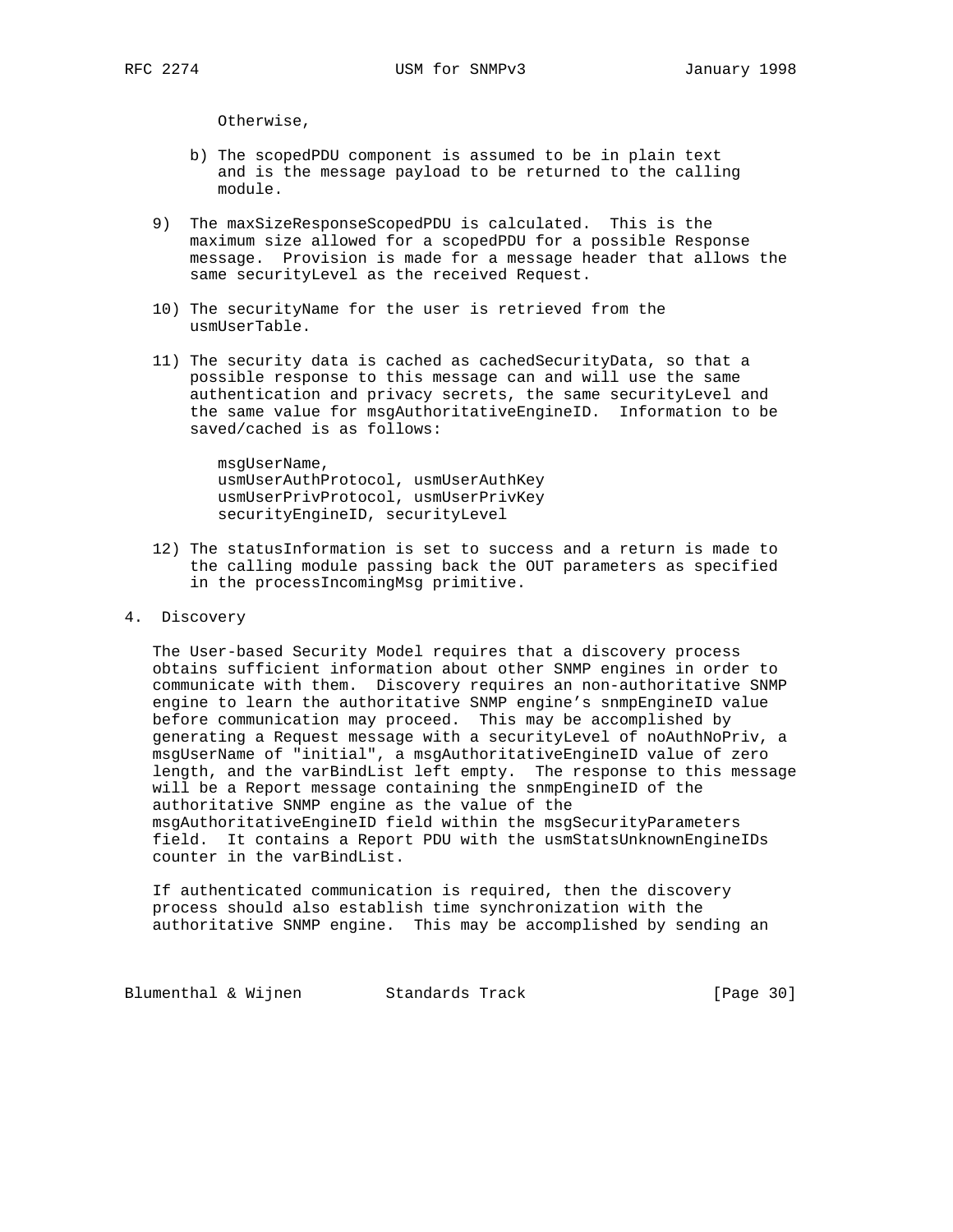authenticated Request message with the value of msgAuthoritativeEngineID set to the newly learned snmpEngineID and with the values of msgAuthoritativeEngineBoots and msgAuthoritativeEngineTime set to zero. The response to this authenticated message will be a Report message containing the up to date values of the authoritative SNMP engine's snmpEngineBoots and snmpEngineTime as the value of the msgAuthoritativeEngineBoots and msgAuthoritativeEngineTime fields respectively. It also contains the usmStatsNotInTimeWindows counter in the varBindList of the Report PDU. The time synchronization then happens automatically as part of the procedures in section 3.2 step 7b. See also section 2.3. 5. Definitions SNMP-USER-BASED-SM-MIB DEFINITIONS ::= BEGIN IMPORTS MODULE-IDENTITY, OBJECT-TYPE, OBJECT-IDENTITY, snmpModules, Counter32 FROM SNMPv2-SMI TEXTUAL-CONVENTION, TestAndIncr, RowStatus, RowPointer, StorageType, AutonomousType FROM SNMPv2-TC MODULE-COMPLIANCE, OBJECT-GROUP FROM SNMPv2-CONF SnmpAdminString, SnmpEngineID, snmpAuthProtocols, snmpPrivProtocols FROM SNMP-FRAMEWORK-MIB; snmpUsmMIB MODULE-IDENTITY LAST-UPDATED "9711200000Z" -- 20 Nov 1997, midnight ORGANIZATION "SNMPv3 Working Group" CONTACT-INFO "WG-email: snmpv3@tis.com Subscribe: majordomo@tis.com In msg body: subscribe snmpv3 Chair: Russ Mundy Trusted Information Systems postal: 3060 Washington Rd Glenwood MD 21738 USA email: mundy@tis.com phone: +1-301-854-6889 Co-editor Uri Blumenthal IBM T. J. Watson Research

 postal: 30 Saw Mill River Pkwy, Hawthorne, NY 10532 usa di kacamatan ing Kabupatèn Kabupatèn Kabupatèn Kabupatèn Kabupatèn Kabupatèn Kabupatèn Kabupatèn Kabupatèn email: uri@watson.ibm.com

Blumenthal & Wijnen Standards Track [Page 31]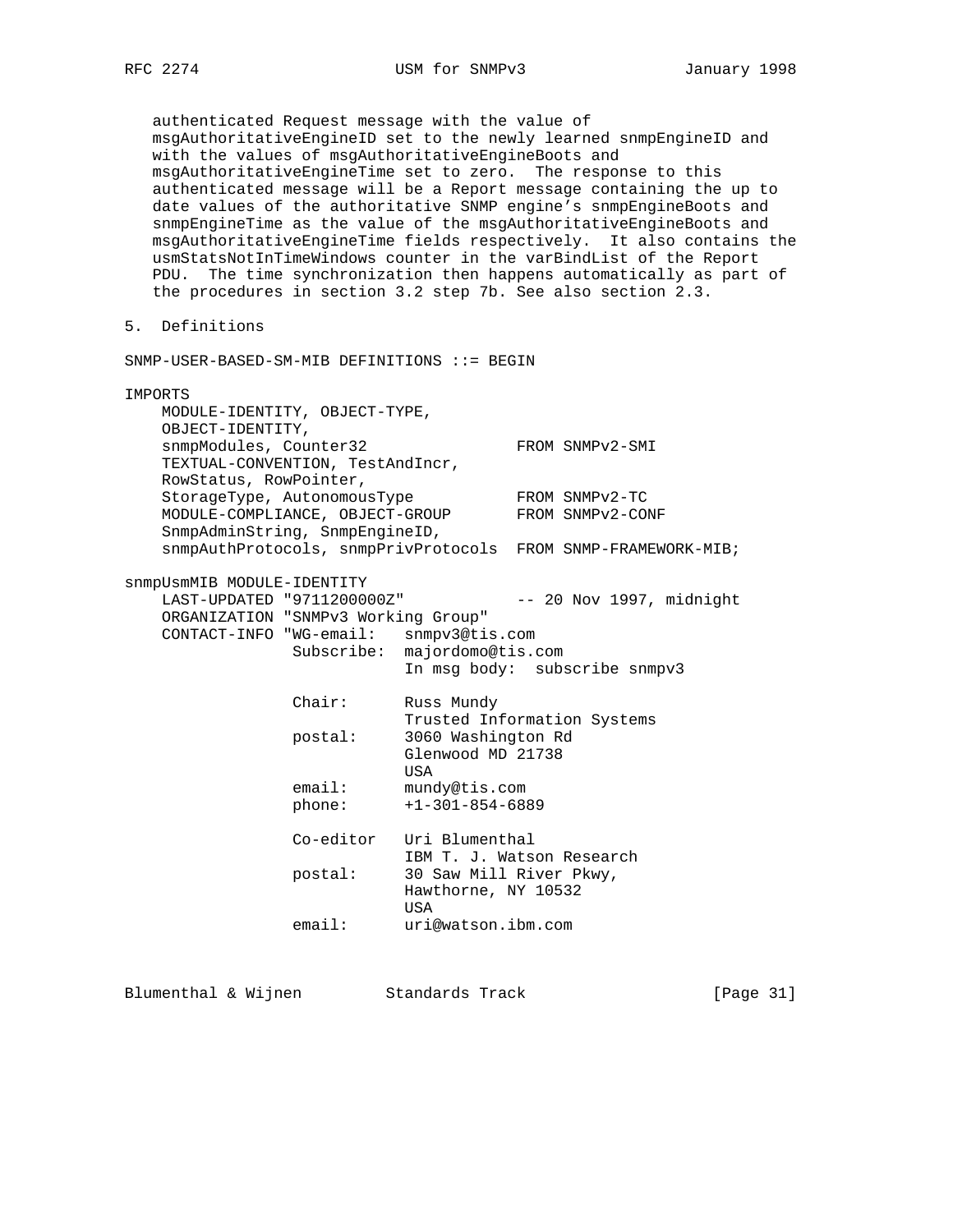phone: +1-914-784-7964 Co-editor: Bert Wijnen IBM T. J. Watson Research postal: Schagen 33 3461 GL Linschoten Netherlands email: wijnen@vnet.ibm.com phone: +31-348-432-794 " "The contract of the contract of the contract of the contract of the contract of the contract of the contract of the contract of the contract of the contract of the contract of the contract of the contract of the contrac DESCRIPTION "The management information definitions for the SNMP User-based Security Model. "  $::=$  { snmpModules 15 } -- Administrative assignments \*\*\*\*\*\*\*\*\*\*\*\*\*\*\*\*\*\*\*\*\*\*\*\*\*\*\*\*\*\*\*\*\*\*\*\*\*\*\*\* usmMIBObjects OBJECT IDENTIFIER ::= { snmpUsmMIB 1 } usmMIBConformance OBJECT IDENTIFIER  $::=$  { snmpUsmMIB 2 } -- Identification of Authentication and Privacy Protocols \*\*\*\*\*\*\*\*\*\*\*\* usmNoAuthProtocol OBJECT-IDENTITY STATUS current DESCRIPTION "No Authentication Protocol."  $::=$  { snmpAuthProtocols 1 } usmHMACMD5AuthProtocol OBJECT-IDENTITY STATUS current DESCRIPTION "The HMAC-MD5-96 Digest Authentication Protocol." REFERENCE "- H. Krawczyk, M. Bellare, R. Canetti HMAC: Keyed-Hashing for Message Authentication, RFC2104, Feb 1997. - Rivest, R., Message Digest Algorithm MD5, RFC1321. " ::= { snmpAuthProtocols 2 } usmHMACSHAAuthProtocol OBJECT-IDENTITY STATUS current DESCRIPTION "The HMAC-SHA-96 Digest Authentication Protocol." REFERENCE "- H. Krawczyk, M. Bellare, R. Canetti, HMAC: Keyed-Hashing for Message Authentication, RFC2104, Feb 1997. - Secure Hash Algorithm. NIST FIPS 180-1. "  $::=$  { snmpAuthProtocols 3 }

Blumenthal & Wijnen Standards Track [Page 32]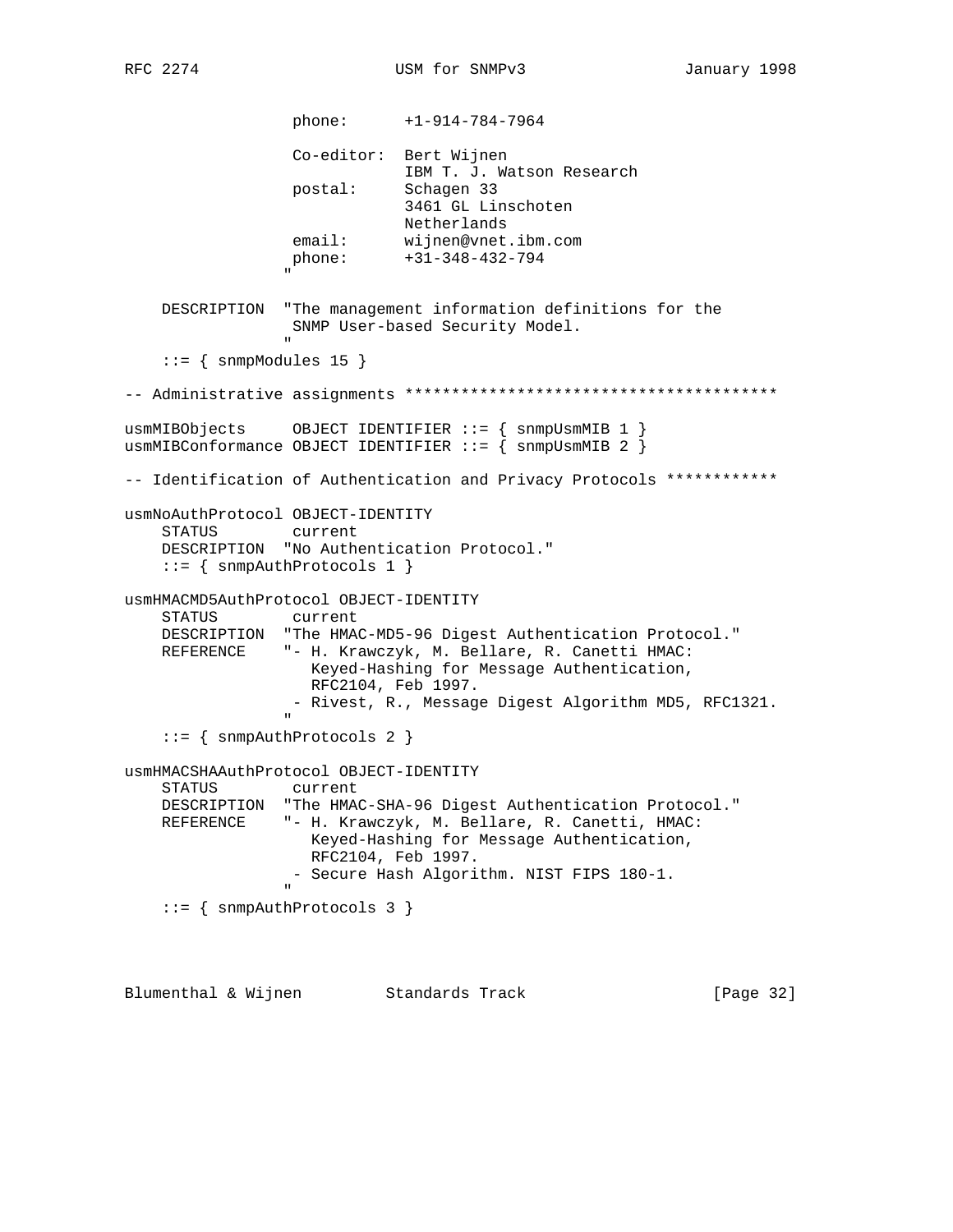usmNoPrivProtocol OBJECT-IDENTITY STATUS current DESCRIPTION "No Privacy Protocol." ::= { snmpPrivProtocols 1 } usmDESPrivProtocol OBJECT-IDENTITY STATUS current DESCRIPTION "The CBC-DES Symmetric Encryption Protocol." REFERENCE "- Data Encryption Standard, National Institute of Standards and Technology. Federal Information Processing Standard (FIPS) Publication 46-1. Supersedes FIPS Publication 46, (January, 1977; reaffirmed January, 1988). - Data Encryption Algorithm, American National Standards Institute. ANSI X3.92-1981, (December, 1980). - DES Modes of Operation, National Institute of Standards and Technology. Federal Information Processing Standard (FIPS) Publication 81, (December, 1980). - Data Encryption Algorithm - Modes of Operation, American National Standards Institute. ANSI X3.106-1983, (May 1983). " ::= { snmpPrivProtocols 2 } -- Textual Conventions \*\*\*\*\*\*\*\*\*\*\*\*\*\*\*\*\*\*\*\*\*\*\*\*\*\*\*\*\*\*\*\*\*\*\*\*\*\*\*\*\*\*\*\*\*\*\* KeyChange ::= TEXTUAL-CONVENTION STATUS current DESCRIPTION "Every definition of an object with this syntax must identify a protocol P, a secret key K, and a hash algorithm H that produces output of L octets. The object's value is a manager-generated, partially-random value which, when modified, causes the value of the secret key K, to be modified via a one-way function. The value of an instance of this object is the concatenation of two components: first a 'random' component and then a 'delta' component.

Blumenthal & Wijnen Standards Track [Page 33]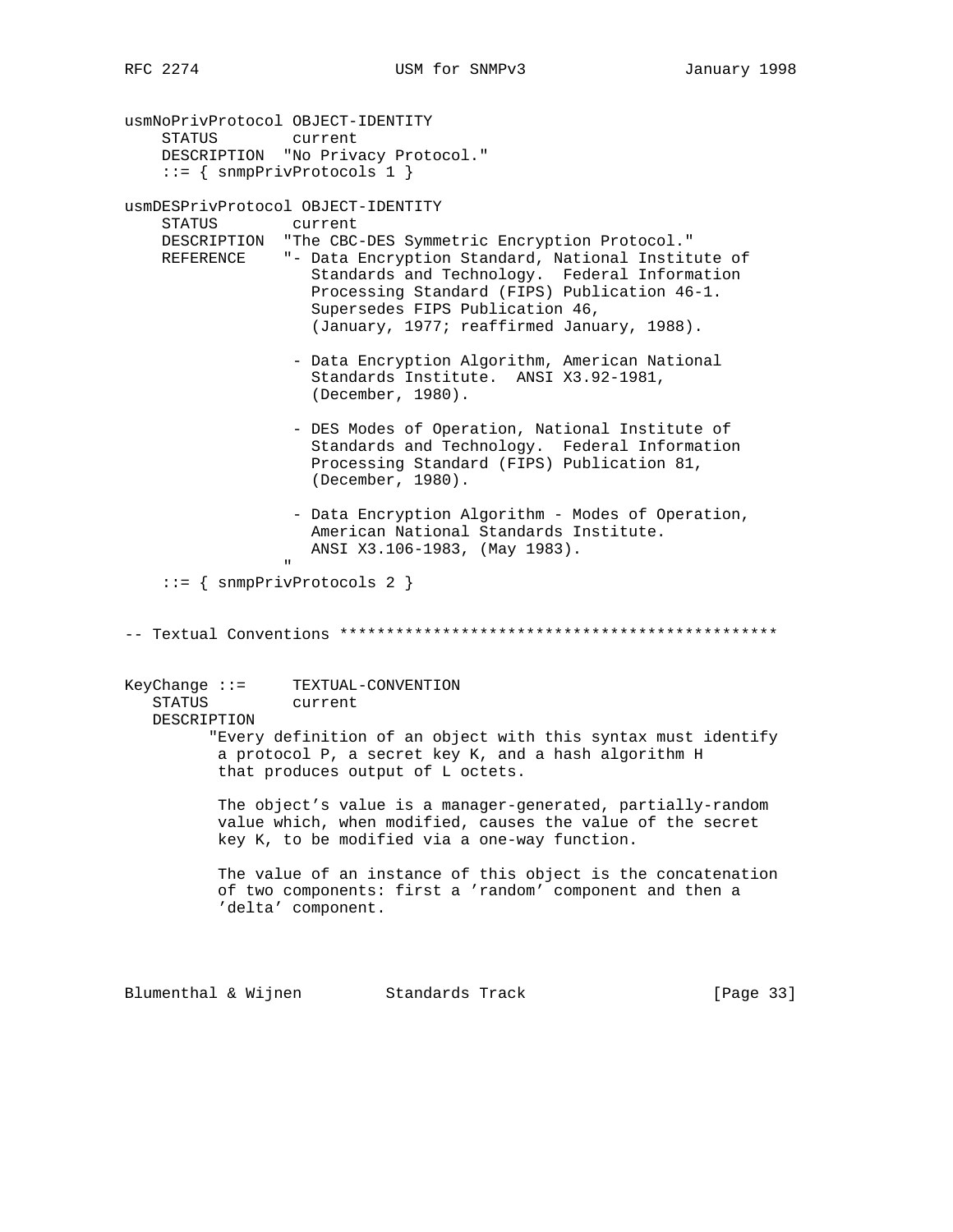The lengths of the random and delta components are given by the corresponding value of the protocol P; if P requires K to be a fixed length, the length of both the random and delta components is that fixed length; if P allows the length of K to be variable up to a particular maximum length, the length of the random component is that maximum length and the length of the delta component is any length less than or equal to that maximum length. For example, usmHMACMD5AuthProtocol requires K to be a fixed length of 16 octets and L - of 16 octets. usmHMACSHAAuthProtocol requires K to be a fixed length of 20 octets and L - of 20 octets. Other protocols may define other sizes, as deemed appropriate.

 When a requestor wants to change the old key K to a new key keyNew on a remote entity, the 'random' component is obtained from either a true random generator, or from a pseudorandom generator, and the 'delta' component is computed as follows:

- a temporary variable is initialized to the existing value of K;
- if the length of the keyNew is greater than L octets, then:
	- the random component is appended to the value of the temporary variable, and the result is input to the the hash algorithm H to produce a digest value, and the temporary variable is set to this digest value;
	- the value of the temporary variable is XOR-ed with the first (next) L-octets (16 octets in case of MD5) of the keyNew to produce the first (next) L-octets (16 octets in case of MD5) of the 'delta' component. - the above two steps are repeated until the unused
- portion of the delta component is L octets or less, - the random component is appended to the value of the temporary variable, and the result is input to the hash algorithm H to produce a digest value;
- this digest value, truncated if necessary to be the same length as the unused portion of the keyNew, is XOR-ed with the unused portion of the keyNew to produce the (final portion of the) 'delta' component.

For example, using MD5 as the hash algorithm H:

iterations = (lenOfDelta - 1)/16; /\* integer division \*/ temp = keyOld; for (i = 0; i < iterations; i++) {  $temp = MD5$  (temp || random);

Blumenthal & Wijnen Standards Track [Page 34]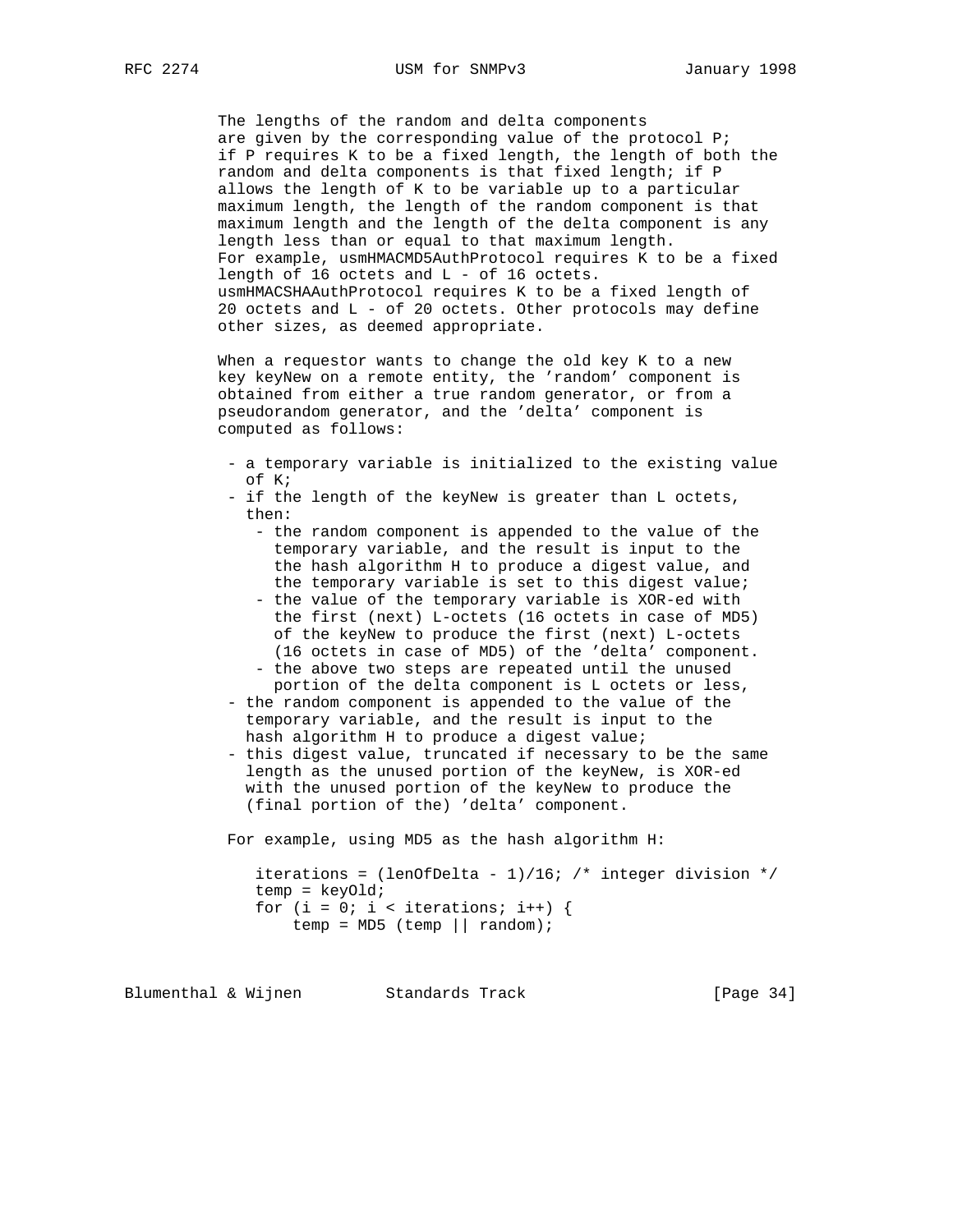```
 delta[i*16 .. (i*16)+15] =
                        temp XOR keyNew[i*16 .. (i*16)+15];
}
            temp = MD5 (temp || random);
             delta[i*16 .. lenOfDelta-1] =
                    temp XOR keyNew[i*16 .. lenOfDelta-1];
```
 The 'random' and 'delta' components are then concatenated as described above, and the resulting octet string is sent to the receipient as the new value of an instance of this object.

 At the receiver side, when an instance of this object is set to a new value, then a new value of K is computed as follows:

- a temporary variable is initialized to the existing value of K;
- if the length of the delta component is greater than L octets, then:
	- the random component is appended to the value of the temporary variable, and the result is input to the the hash algorithm H to produce a digest value, and the temporary variable is set to this digest value;
	- the value of the temporary variable is XOR-ed with the first (next) L-octets (16 octets in case of MD5) of the delta component to produce the first (next) L-octets (16 octets in case of MD5) of the new value of K.
	- the above two steps are repeated until the unused portion of the delta component is L octets or less,
- the random component is appended to the value of the temporary variable, and the result is input to the hash algorithm H to produce a digest value;
- this digest value, truncated if necessary to be the same length as the unused portion of the delta component, is XOR-ed with the unused portion of the delta component to produce the (final portion of the) new value of K.

For example, using MD5 as the hash algorithm H:

```
iterations = (lenOfDelta - 1)/16; /* integer division */
             temp = keyOld;
            for (i = 0; i < iterations; i++) {
                temp = MD5 (temp || random);
                keyNew[i*16 ... (i*16)+15] = temp XOR delta[i*16 .. (i*16)+15];
}
            temp = MD5 (temp || random);
```
Blumenthal & Wijnen Standards Track [Page 35]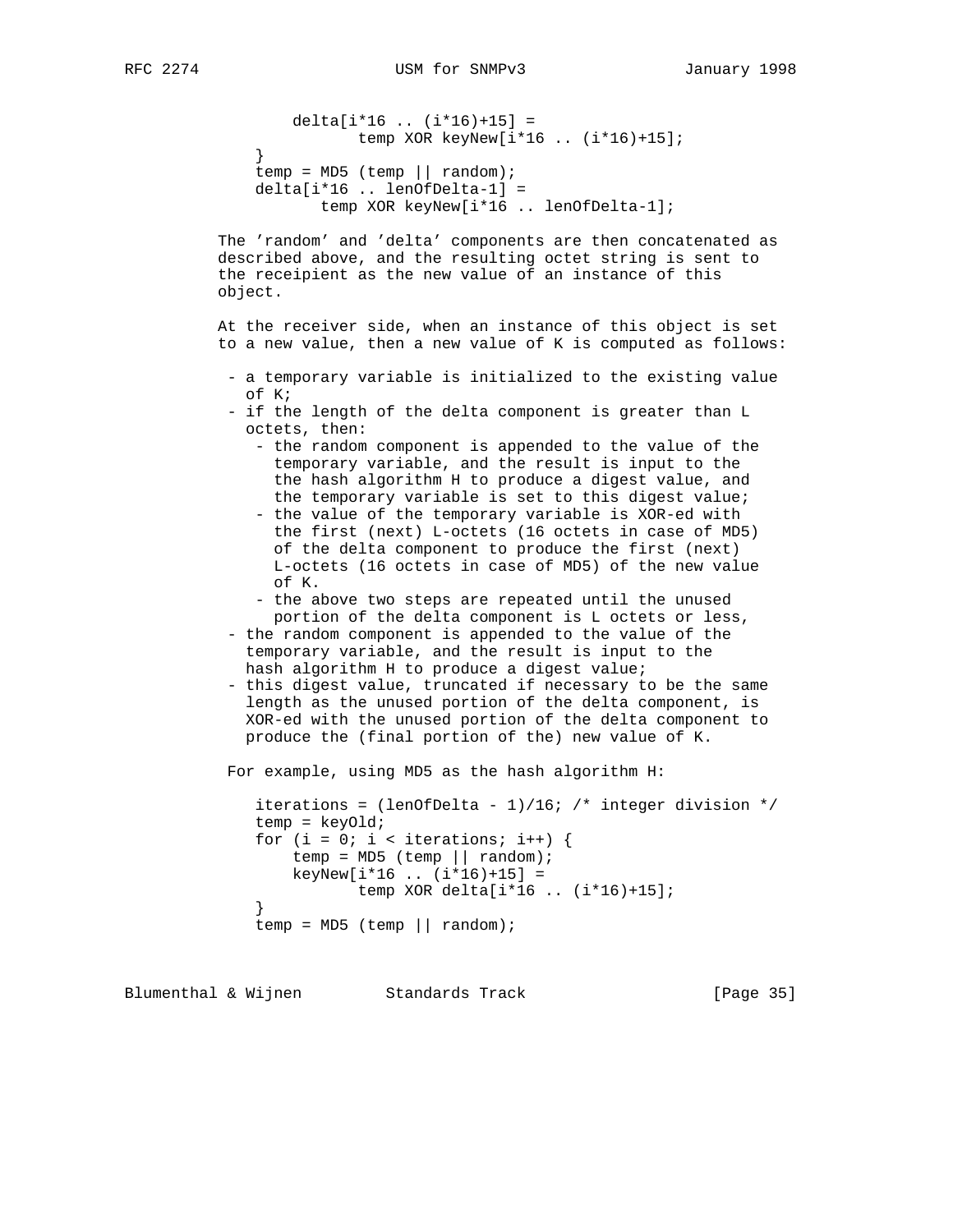keyNew[i\*16 .. lenOfDelta-1] = temp XOR delta[i\*16 .. lenOfDelta-1]; The value of an object with this syntax, whenever it is retrieved by the management protocol, is always the zero length string. " SYNTAX OCTET STRING -- Statistics for the User-based Security Model \*\*\*\*\*\*\*\*\*\*\*\*\*\*\*\*\*\*\*\*\*\*\*\* usmStats  $OBJECT IDENTIFIER :: = { using MIBObjects 1 }$ usmStatsUnsupportedSecLevels OBJECT-TYPE SYNTAX Counter32 MAX-ACCESS read-only STATUS current DESCRIPTION "The total number of packets received by the SNMP engine which were dropped because they requested a securityLevel that was unknown to the SNMP engine or otherwise unavailable. " "The contract of the contract of the contract of the contract of the contract of the contract of the contract of the contract of the contract of the contract of the contract of the contract of the contract of the contrac  $::=$  { usmStats 1 } usmStatsNotInTimeWindows OBJECT-TYPE SYNTAX Counter32 MAX-ACCESS read-only STATUS current DESCRIPTION "The total number of packets received by the SNMP engine which were dropped because they appeared outside of the authoritative SNMP engine's window. " "The contract of the contract of the contract of the contract of the contract of the contract of the contract of the contract of the contract of the contract of the contract of the contract of the contract of the contrac  $::=$  { usmStats 2 } usmStatsUnknownUserNames OBJECT-TYPE SYNTAX Counter32 MAX-ACCESS read-only STATUS current DESCRIPTION "The total number of packets received by the SNMP engine which were dropped because they referenced a user that was not known to the SNMP engine. "  $::=$  { usmStats 3 } usmStatsUnknownEngineIDs OBJECT-TYPE

Blumenthal & Wijnen Standards Track [Page 36]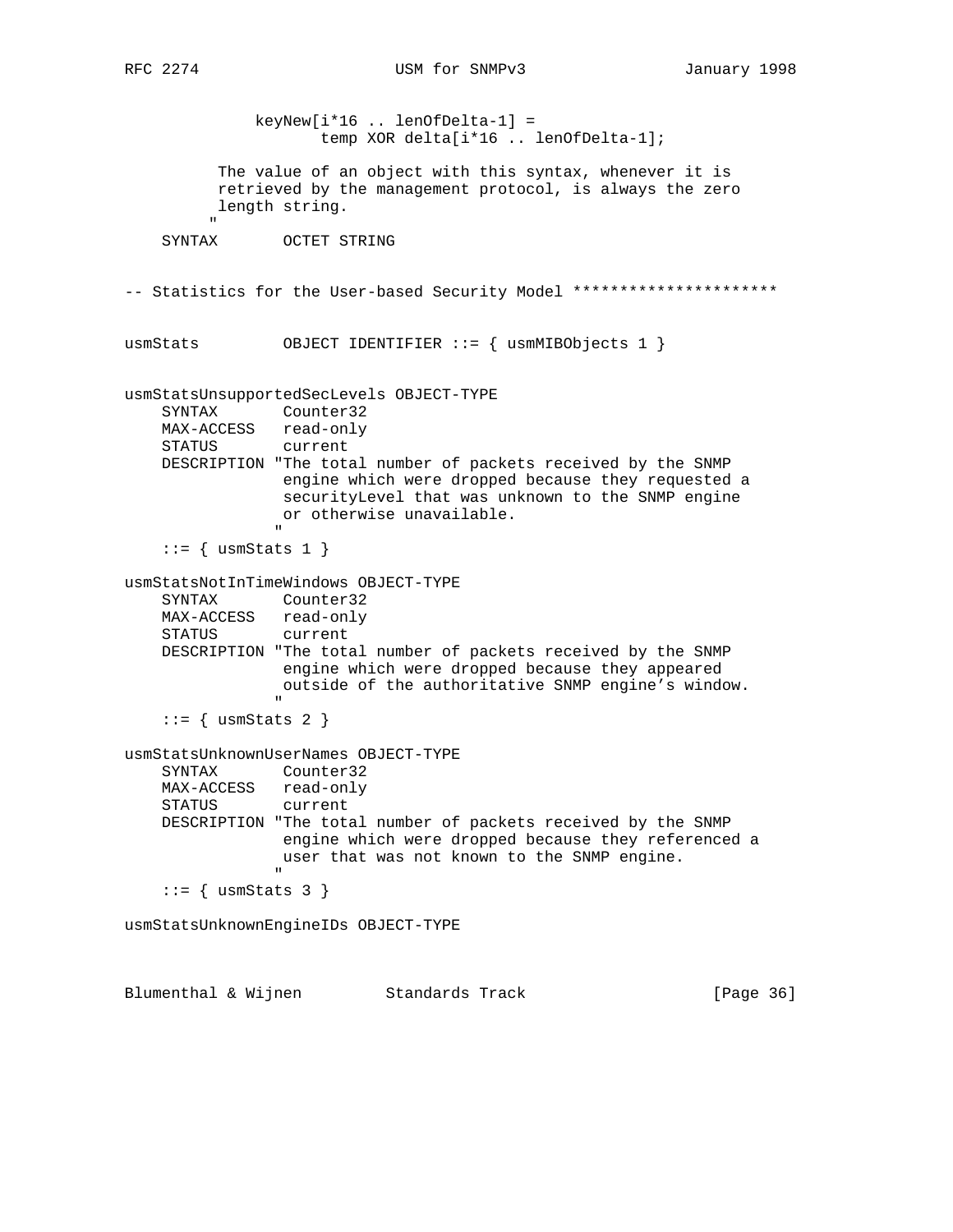```
 SYNTAX Counter32
 MAX-ACCESS read-only
 STATUS current
     DESCRIPTION "The total number of packets received by the SNMP
                     engine which were dropped because they referenced an
                     snmpEngineID that was not known to the SNMP engine.
" "The contract of the contract of the contract of the contract of the contract of the contract of the contract of the contract of the contract of the contract of the contract of the contract of the contract of the contrac
     ::= { usmStats 4 }
usmStatsWrongDigests OBJECT-TYPE
     SYNTAX Counter32
    MAX-ACCESS read-only<br>STATUS current
    STATUS
     DESCRIPTION "The total number of packets received by the SNMP
                     engine which were dropped because they didn't
                     contain the expected digest value.
" "The contract of the contract of the contract of the contract of the contract of the contract of the contract of the contract of the contract of the contract of the contract of the contract of the contract of the contrac
     ::= { usmStats 5 }
usmStatsDecryptionErrors OBJECT-TYPE
     SYNTAX Counter32
     MAX-ACCESS read-only
     STATUS current
     DESCRIPTION "The total number of packets received by the SNMP
                     engine which were dropped because they could not be
                     decrypted.
 "
     ::= { usmStats 6 }
-- The usmUser Group ************************************************
usmUser OBJECT IDENTIFIER ::= { usmMIBObjects 2 }
usmUserSpinLock OBJECT-TYPE
     SYNTAX TestAndIncr
     MAX-ACCESS read-write
     STATUS current
     DESCRIPTION "An advisory lock used to allow several cooperating
                     Command Generator Applications to coordinate their
                     use of facilities to alter secrets in the
                     usmUserTable.
 "
     ::= { usmUser 1 }
-- The table of valid users for the User-based Security Model ********
usmUserTable OBJECT-TYPE
    SYNTAX SEQUENCE OF UsmUserEntry
Blumenthal & Wijnen Standards Track [Page 37]
```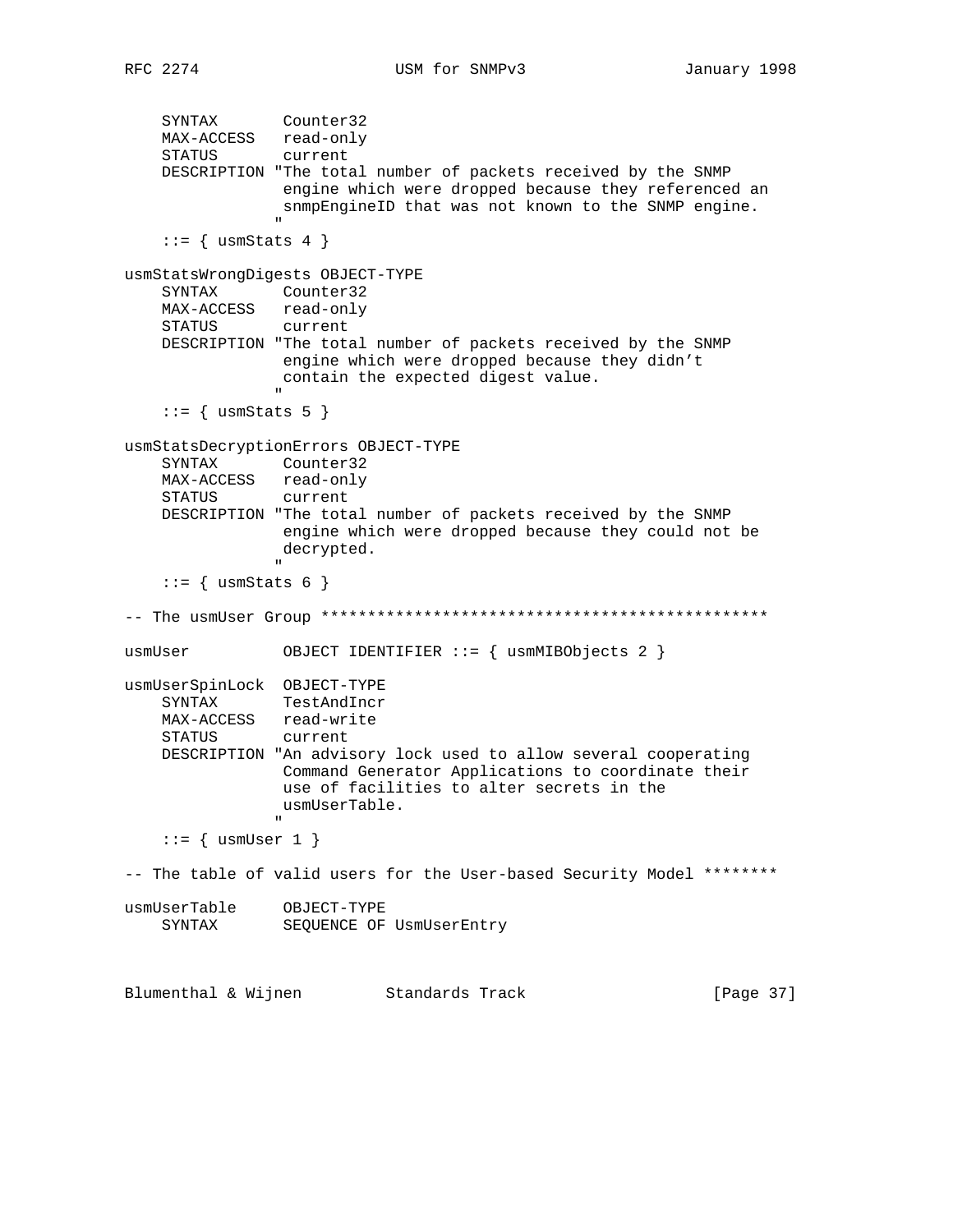```
 MAX-ACCESS not-accessible
     STATUS current
    DESCRIPTION "The table of users configured in the SNMP engine's
                 Local Configuration Datastore (LCD)."
    ::= { usmUser 2 }
usmUserEntry OBJECT-TYPE
 SYNTAX UsmUserEntry
    MAX-ACCESS not-accessible
    STATUS current
    DESCRIPTION "A user configured in the SNMP engine's Local
                Configuration Datastore (LCD) for the User-based
                 Security Model.
" "The contract of the contract of the contract of the contract of the contract of the contract of the contract of the contract of the contract of the contract of the contract of the contract of the contract of the contrac
     INDEX { usmUserEngineID,
                  usmUserName
 }
    ::= { usmUserTable 1 }
UsmUserEntry ::= SEQUENCE
     {
usmUserEngineID SnmpEngineID,
usmUserName SnmpAdminString,
 usmUserSecurityName SnmpAdminString,
usmUserCloneFrom RowPointer,
 usmUserAuthProtocol AutonomousType,
 usmUserAuthKeyChange KeyChange,
        usmUserOwnAuthKeyChange KeyChange,
 usmUserPrivProtocol AutonomousType,
 usmUserPrivKeyChange KeyChange,
        usmUserOwnPrivKeyChange KeyChange,
usmUserPublic CCTET STRING,
 usmUserStorageType StorageType,
usmUserStatus RowStatus
     }
usmUserEngineID OBJECT-TYPE
 SYNTAX SnmpEngineID
    MAX-ACCESS not-accessible
     STATUS current
    DESCRIPTION "An SNMP engine's administratively-unique identifier.
                 In a simple agent, this value is always that agent's
                 own snmpEngineID value.
                 The value can also take the value of the snmpEngineID
                 of a remote SNMP engine with which this user can
                 communicate.
Blumenthal & Wijnen Standards Track [Page 38]
```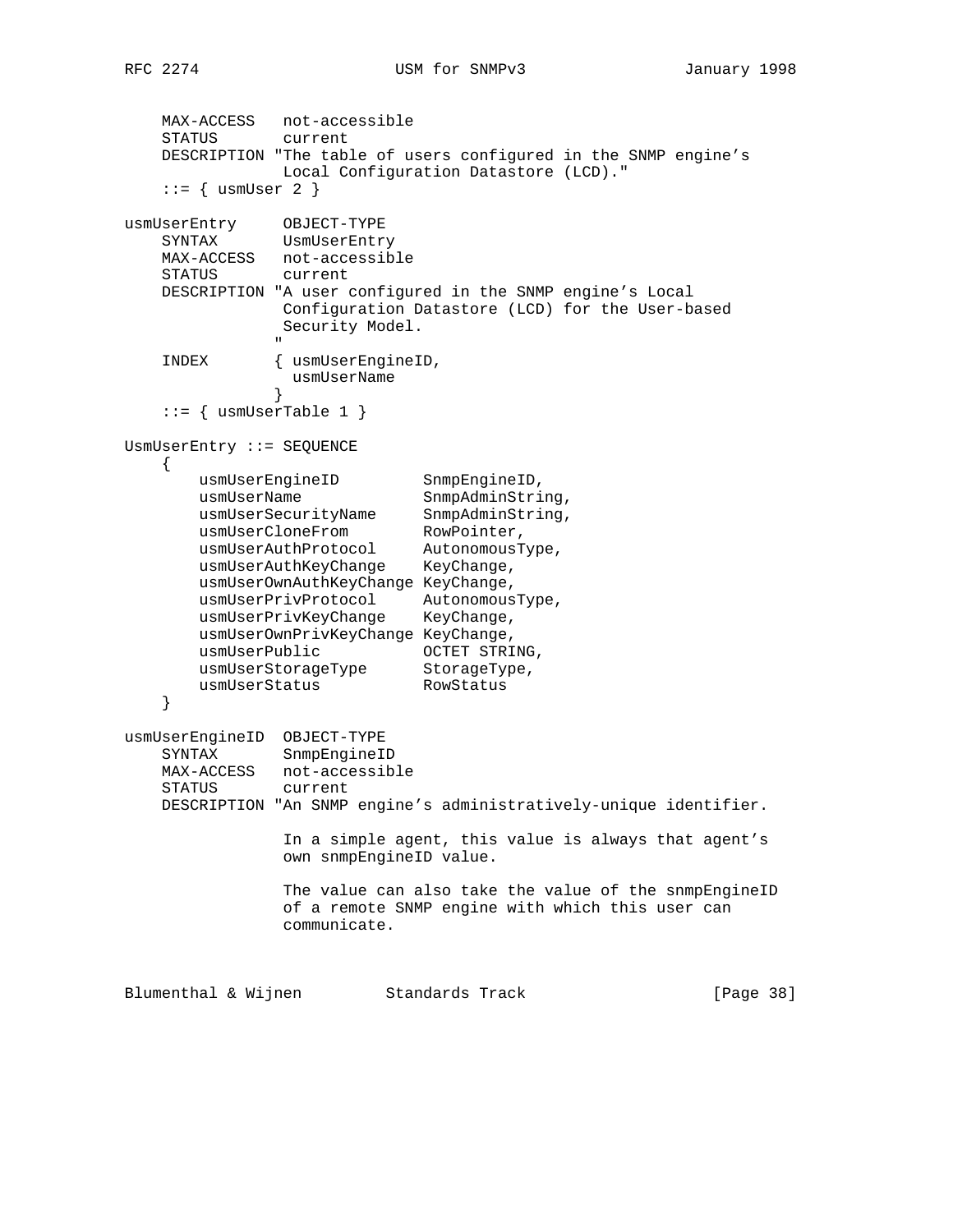" "The contract of the contract of the contract of the contract of the contract of the contract of the contract of the contract of the contract of the contract of the contract of the contract of the contract of the contrac ::= { usmUserEntry 1 } usmUserName OBJECT-TYPE SYNTAX SnmpAdminString (SIZE(1..32)) MAX-ACCESS not-accessible STATUS current DESCRIPTION "A human readable string representing the name of the user. This is the (User-based Security) Model dependent security ID. " "The contract of the contract of the contract of the contract of the contract of the contract of the contract of the contract of the contract of the contract of the contract of the contract of the contract of the contrac  $::=$  { usmUserEntry 2 } usmUserSecurityName OBJECT-TYPE SYNTAX SnmpAdminString MAX-ACCESS read-only STATUS current DESCRIPTION "A human readable string representing the user in Security Model independent format. The default transformation of the User-based Security Model dependent security ID to the securityName and vice versa is the identity function so that the securityName is the same as the userName. " ::= { usmUserEntry 3 } usmUserCloneFrom OBJECT-TYPE SYNTAX RowPointer MAX-ACCESS read-create STATUS current DESCRIPTION "A pointer to another conceptual row in this usmUserTable. The user in this other conceptual row is called the clone-from user. When a new user is created (i.e., a new conceptual row is instantiated in this table), the privacy and authentication parameters of the new user are cloned from its clone-from user. The first time an instance of this object is set by a management operation (either at or after its instantiation), the cloning process is invoked. Subsequent writes are successful but invoke no action to be taken by the receiver. The cloning process fails with an 'inconsistentName'

Blumenthal & Wijnen Standards Track [Page 39]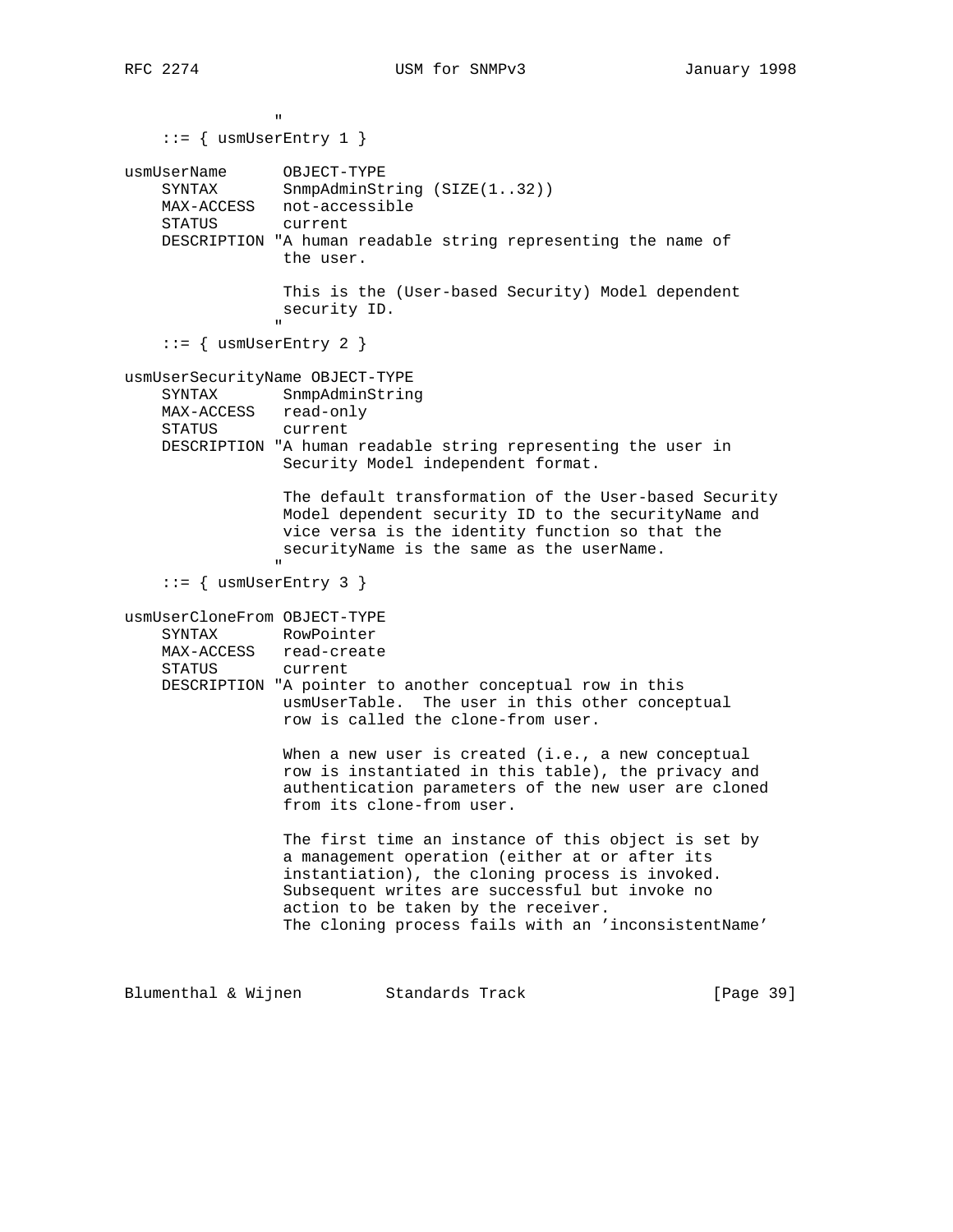error if the conceptual row representing the clone-from user is not in an active state when the cloning process is invoked. Cloning also causes the initial values of the secret authentication key and the secret encryption key of the new user to be set to the same value as the corresponding secret of the clone-from user. When this object is read, the ZeroDotZero OID is returned. " ::= { usmUserEntry 4 } usmUserAuthProtocol OBJECT-TYPE SYNTAX AutonomousType MAX-ACCESS read-create STATUS current DESCRIPTION "An indication of whether messages sent on behalf of

 this user to/from the SNMP engine identified by usmUserEngineID, can be authenticated, and if so, the type of authentication protocol which is used.

> An instance of this object is created concurrently with the creation of any other object instance for the same user (i.e., as part of the processing of the set operation which creates the first object instance in the same conceptual row). Once created, the value of an instance of this object can not be changed.

 If a set operation tries to set a value for an unknown or unsupported protocol, then a wrongValue error must be returned.

" "The contract of the contract of the contract of the contract of the contract of the contract of the contract of the contract of the contract of the contract of the contract of the contract of the contract of the contrac DEFVAL { usmHMACMD5AuthProtocol }  $::=$  { usmUserEntry 5 }

usmUserAuthKeyChange OBJECT-TYPE

SYNTAX KeyChange -- typically (SIZE (0..32)) MAX-ACCESS read-create STATUS current DESCRIPTION "An object, which when modified, causes the secret authentication key used for messages sent on behalf of this user to/from the SNMP engine identified by usmUserEngineID, to be modified via a one-way function.

Blumenthal & Wijnen Standards Track [Page 40]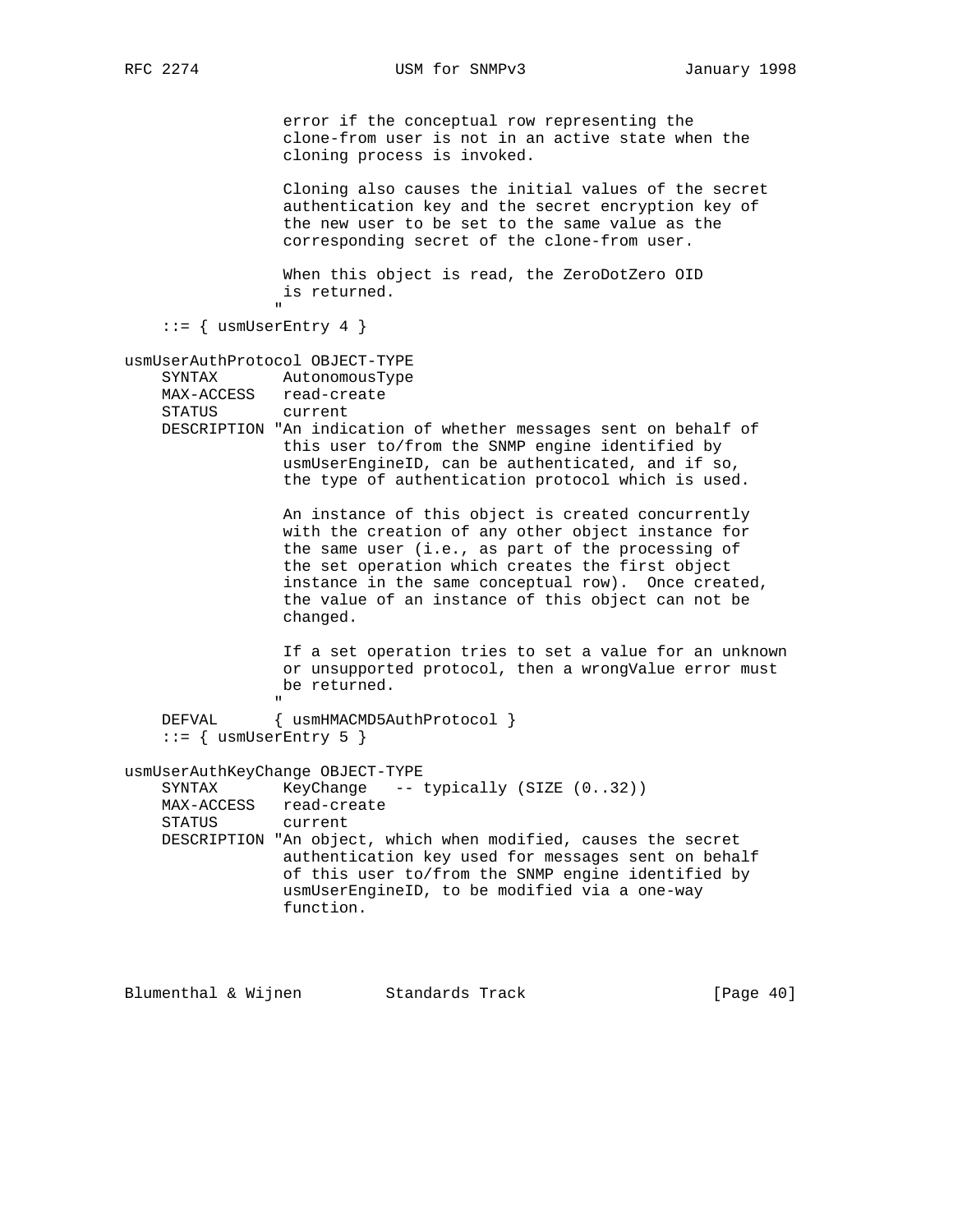RFC 2274 USM for SNMPv3 January 1998

 The associated protocol is the usmUserAuthProtocol. The associated secret key is the user's secret authentication key (authKey). The associated hash algorithm is the algorithm used by the user's usmUserAuthProtocol. When creating a new user, it is an 'inconsistentName' error for a Set operation to refer to this object unless it is previously or concurrently initialized through a set operation on the corresponding value of usmUserCloneFrom. " DEFVAL { ''H } -- the empty string  $::=$  { usmUserEntry 6 } usmUserOwnAuthKeyChange OBJECT-TYPE SYNTAX KeyChange -- typically (SIZE (0..32)) MAX-ACCESS read-create STATUS current DESCRIPTION "Behaves exactly as usmUserAuthKeyChange, with one notable difference: in order for the Set operation to succeed, the usmUserName of the operation requester must match the usmUserName that indexes the row which is targeted by this operation. The idea here is that access to this column can be public, since it will only allow a user to change his own secret authentication key (authKey). " DEFVAL { ''H } -- the empty string  $::=$  { usmUserEntry 7 } usmUserPrivProtocol OBJECT-TYPE SYNTAX AutonomousType MAX-ACCESS read-create STATUS current DESCRIPTION "An indication of whether messages sent on behalf of this user to/from the SNMP engine identified by usmUserEngineID, can be protected from disclosure, and if so, the type of privacy protocol which is used. An instance of this object is created concurrently with the creation of any other object instance for the same user (i.e., as part of the processing of the set operation which creates the first object instance in the same conceptual row). Once created, the value of an instance of this object can not be

Blumenthal & Wijnen Standards Track [Page 41]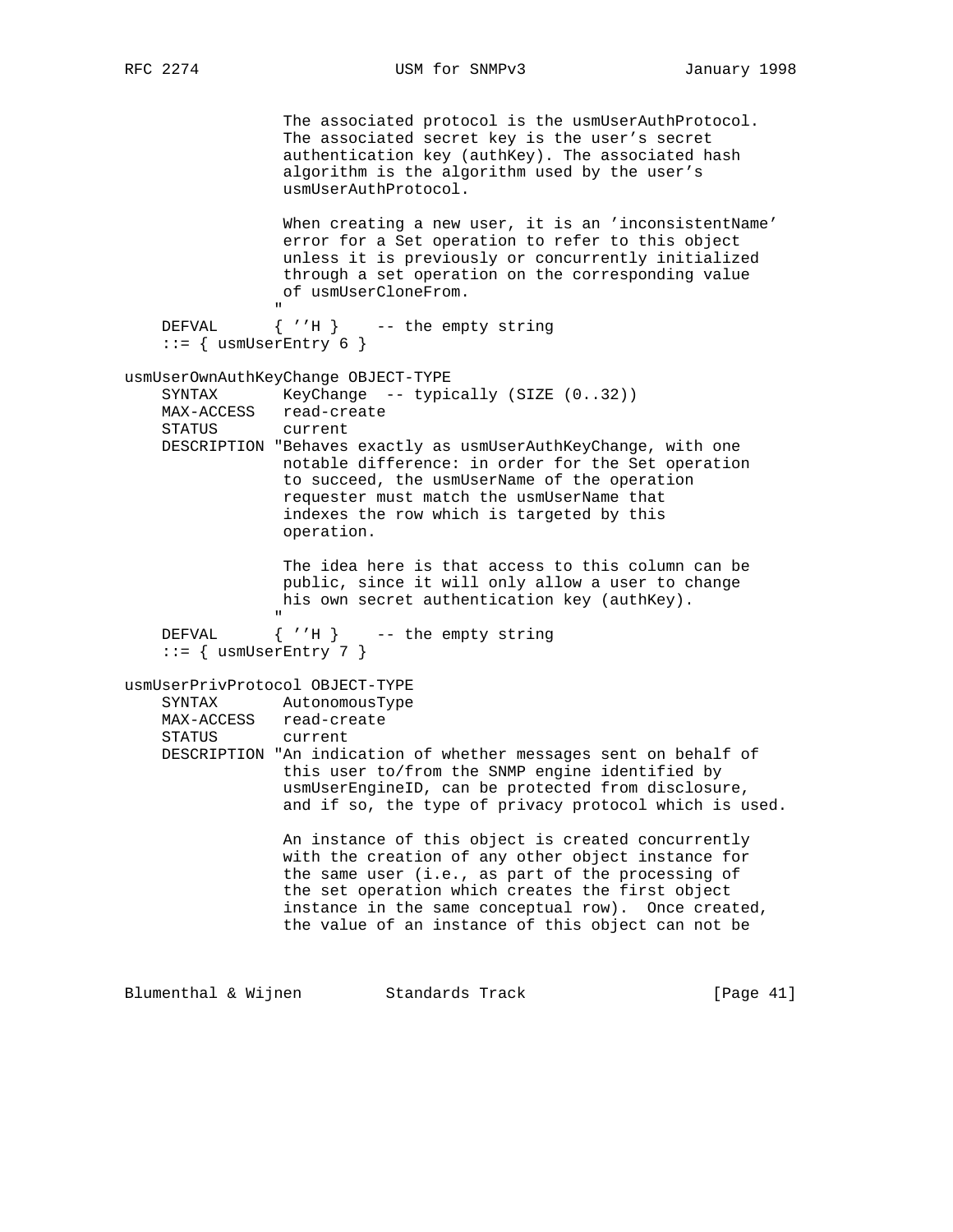changed. If a set operation tries to set a value for an unknown or unsupported protocol, then a wrongValue error must be returned. " DEFVAL { usmNoPrivProtocol }  $::= \{$  usmUserEntry 8  $\}$ usmUserPrivKeyChange OBJECT-TYPE SYNTAX KeyChange -- typically (SIZE (0..32)) MAX-ACCESS read-create STATUS current DESCRIPTION "An object, which when modified, causes the secret encryption key used for messages sent on behalf of this user to/from the SNMP engine identified by usmUserEngineID, to be modified via a one-way function. The associated protocol is the usmUserPrivProtocol. The associated secret key is the user's secret privacy key (privKey). The associated hash algorithm is the algorithm used by the user's usmUserAuthProtocol. When creating a new user, it is an 'inconsistentName' error for a set operation to refer to this object unless it is previously or concurrently initialized through a set operation on the corresponding value of usmUserCloneFrom. " "The contract of the contract of the contract of the contract of the contract of the contract of the contract of the contract of the contract of the contract of the contract of the contract of the contract of the contrac DEFVAL  $\{ 'H \}$  -- the empty string  $::=$  { usmUserEntry 9 } usmUserOwnPrivKeyChange OBJECT-TYPE SYNTAX KeyChange -- typically (SIZE (0..32)) MAX-ACCESS read-create STATUS current DESCRIPTION "Behaves exactly as usmUserPrivKeyChange, with one notable difference: in order for the Set operation to succeed, the usmUserName of the operation requester must match the usmUserName that indexes the row which is targeted by this operation. The idea here is that access to this column can be public, since it will only allow a user to change his own secret privacy key (privKey). "

Blumenthal & Wijnen Standards Track [Page 42]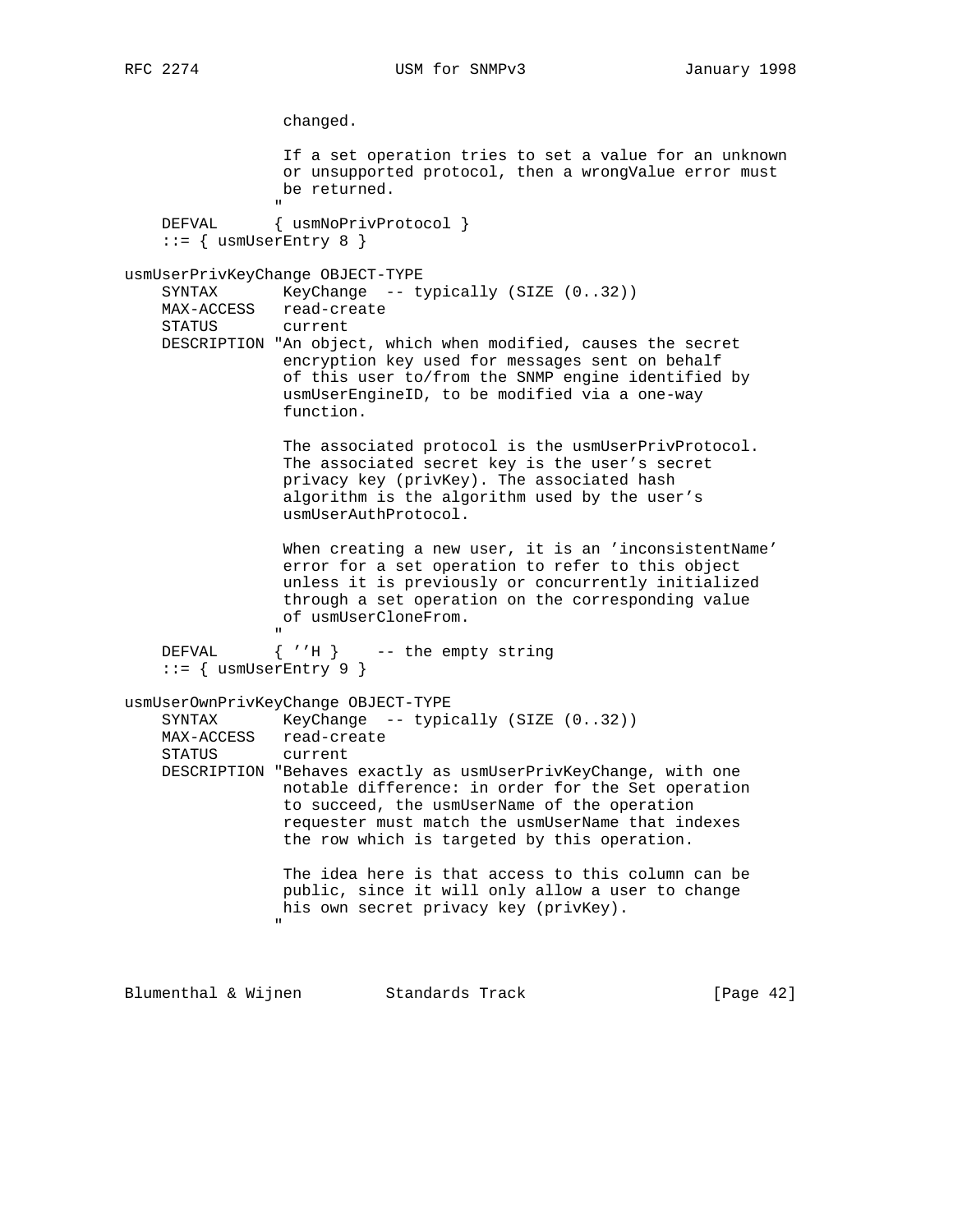```
 DEFVAL { ''H } -- the empty string
     ::= { usmUserEntry 10 }
usmUserPublic OBJECT-TYPE
    SYNTAX OCTET STRING (SIZE(0..32))
     MAX-ACCESS read-create
     STATUS current
     DESCRIPTION "A publicly-readable value which is written as part
                  of the procedure for changing a user's secret
                   authentication and/or privacy key, and later read to
                   determine whether the change of the secret was
                   effected.
" "The contract of the contract of the contract of the contract of the contract of the contract of the contract of the contract of the contract of the contract of the contract of the contract of the contract of the contrac
    DEFVAL \{ 'H \} -- the empty string
     ::= { usmUserEntry 11 }
usmUserStorageType OBJECT-TYPE
     SYNTAX StorageType
     MAX-ACCESS read-create
     STATUS current
     DESCRIPTION "The storage type for this conceptual row.
                   Conceptual rows having the value 'permanent'
                   must allow write-access at a minimum to:
                    - usmUserAuthKeyChange, usmUserOwnAuthKeyChange
                      and usmUserPublic for a user who employs
                      authentication, and
                    - usmUserPrivKeyChange, usmUserOwnPrivKeyChange
                      and usmUserPublic for a user who employs
                      privacy.
                   Note that any user who employs authentication or
                   privacy must allow its secret(s) to be updated and
                   thus cannot be 'readOnly'.
 "
    DEFVAL { nonVolatile }
    ::= { usmUserEntry 12 }
usmUserStatus OBJECT-TYPE
     SYNTAX RowStatus
     MAX-ACCESS read-create
     STATUS current
     DESCRIPTION "The status of this conceptual row.
                   Until instances of all corresponding columns are
                   appropriately configured, the value of the
                   corresponding instance of the usmUserStatus column
```
Blumenthal & Wijnen Standards Track [Page 43]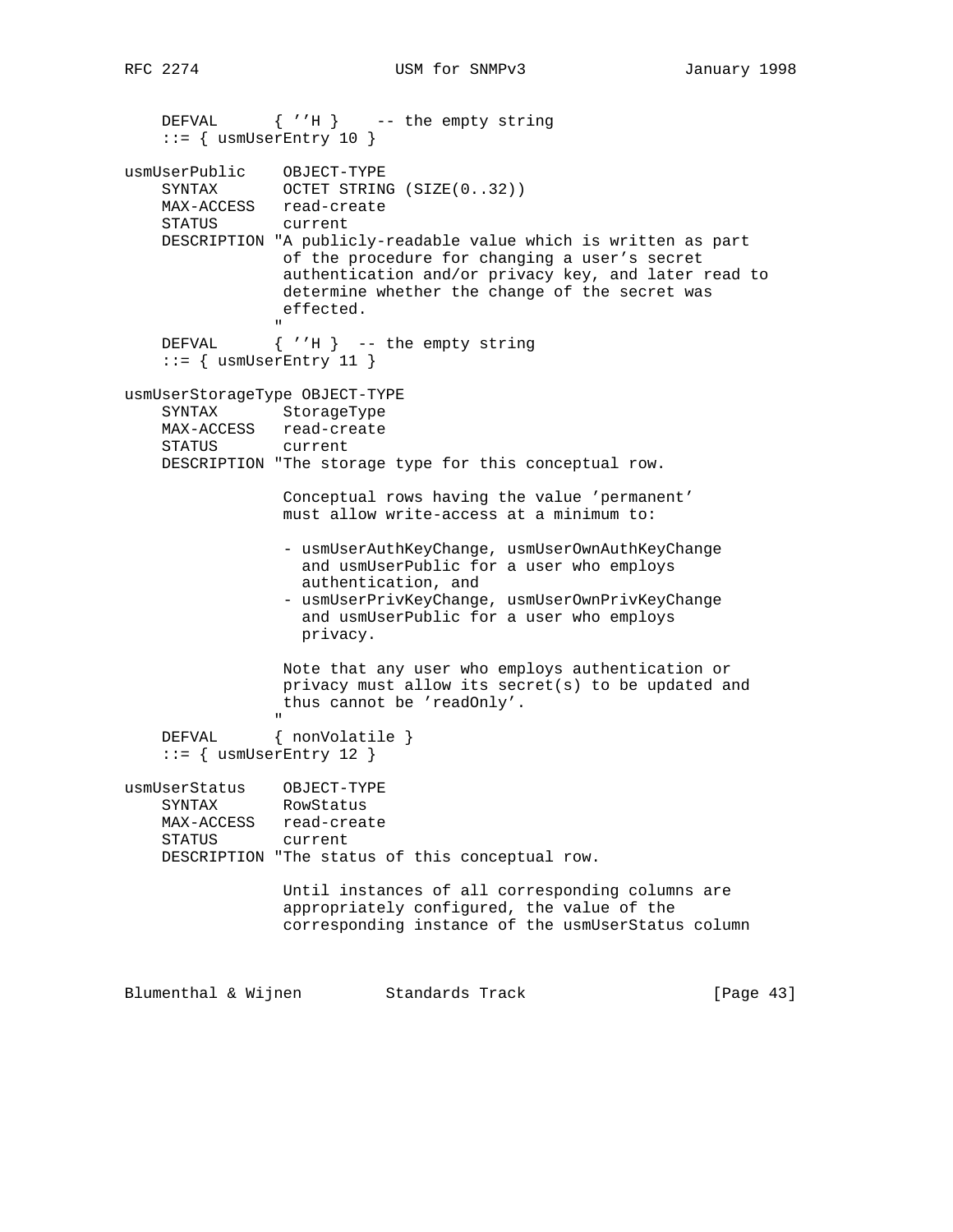is 'notReady'.

 In particular, a newly created row cannot be made active until the corresponding usmUserCloneFrom, usmUserAuthKeyChange, usmUserOwnAuthKeyChange, usmUserPrivKeyChange and usmUserOwnPrivKeyChange have all been set.

 The RowStatus TC [RFC1903] requires that this DESCRIPTION clause states under which circumstances other objects in this row can be modified:

 The value of this object has no effect on whether other objects in this conceptual row can be modified.

::= { usmUserEntry 13 }

"

-- Conformance Information \*\*\*\*\*\*\*\*\*\*\*\*\*\*\*\*\*\*\*\*\*\*\*\*\*\*\*\*\*\*\*\*\*\*\*\*\*\*\*\*\*\*\* usmMIBCompliances OBJECT IDENTIFIER ::= { usmMIBConformance 1 } usmMIBGroups OBJECT IDENTIFIER ::= { usmMIBConformance 2 } -- Compliance statements usmMIBCompliance MODULE-COMPLIANCE STATUS current DESCRIPTION "The compliance statement for SNMP engines which implement the SNMP-USER-BASED-SM-MIB. " "The contract of the contract of the contract of the contract of the contract of the contract of the contract of the contract of the contract of the contract of the contract of the contract of the contract of the contrac MODULE -- this module MANDATORY-GROUPS { usmMIBBasicGroup }

| OBJECT      | usmUserAuthProtocol             |  |  |
|-------------|---------------------------------|--|--|
| MIN-ACCESS  | read-only                       |  |  |
| DESCRIPTION | "Write access is not required." |  |  |

| OBJECT      | usmUserPrivProtocol             |  |  |
|-------------|---------------------------------|--|--|
| MIN-ACCESS  | read-only                       |  |  |
| DESCRIPTION | "Write access is not required." |  |  |

::= { usmMIBCompliances 1 }

```
-- Units of compliance
usmMIBBasicGroup OBJECT-GROUP
    OBJECTS {
                  usmStatsUnsupportedSecLevels,
                  usmStatsNotInTimeWindows,
```
Blumenthal & Wijnen Standards Track [Page 44]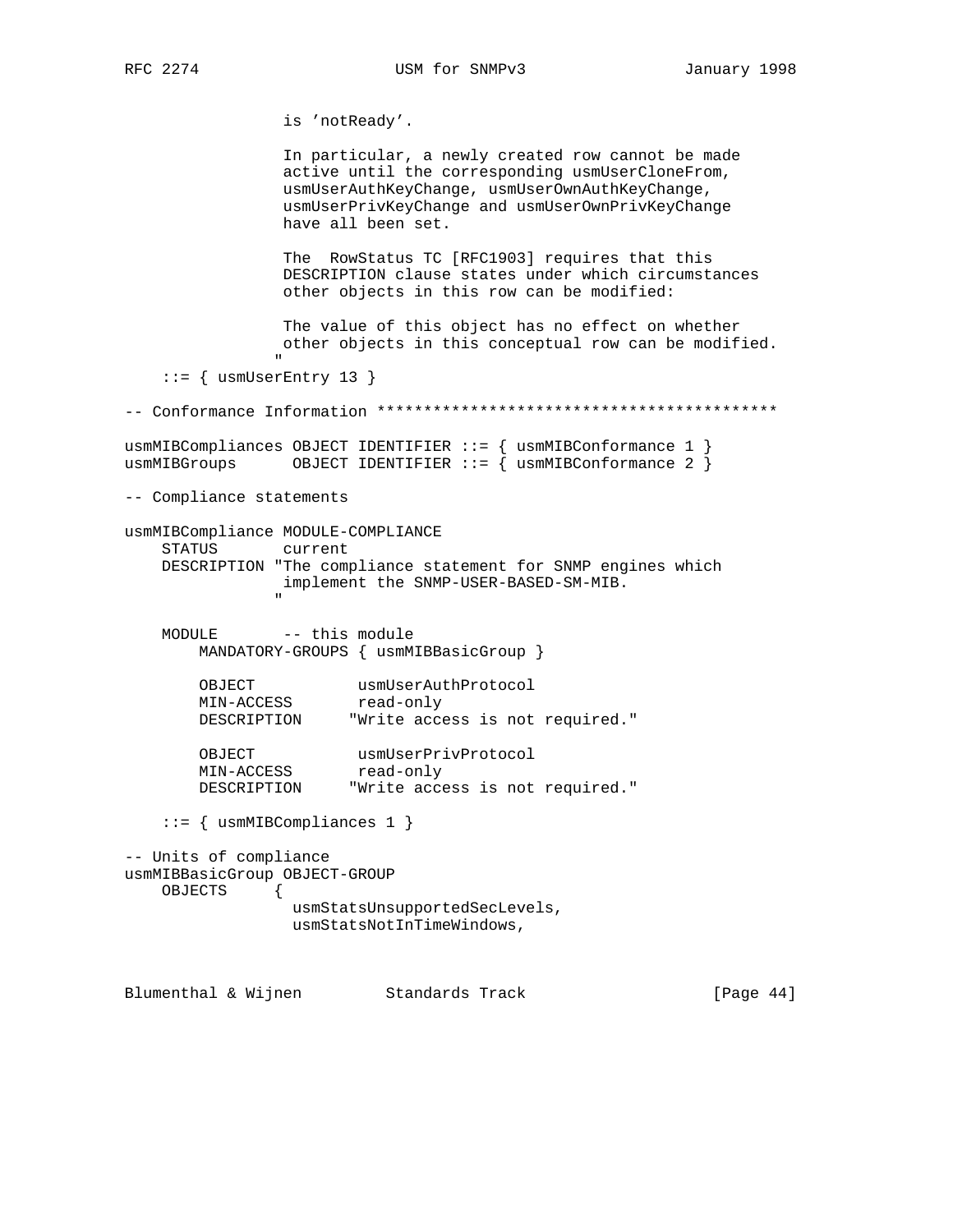usmStatsUnknownUserNames, usmStatsUnknownEngineIDs, usmStatsWrongDigests, usmStatsDecryptionErrors, usmUserSpinLock, usmUserSecurityName, usmUserCloneFrom, usmUserAuthProtocol, usmUserAuthKeyChange, usmUserOwnAuthKeyChange, usmUserPrivProtocol, usmUserPrivKeyChange, usmUserOwnPrivKeyChange, usmUserPublic, usmUserStorageType, usmUserStatus } STATUS current DESCRIPTION "A collection of objects providing for configuration of an SNMP engine which implements the SNMP User-based Security Model. " "The contract of the contract of the contract of the contract of the contract of the contract of the contract of the contract of the contract of the contract of the contract of the contract of the contract of the contrac

 $::=$  { usmMIBGroups 1 }

# END

6. HMAC-MD5-96 Authentication Protocol

 This section describes the HMAC-MD5-96 authentication protocol. This authentication protocol is the first defined for the User-based Security Model. It uses MD5 hash-function which is described in [MD5], in HMAC mode described in [RFC2104], truncating the output to 96 bits.

This protocol is identified by usmHMACMD5AuthProtocol.

 Over time, other authentication protocols may be defined either as a replacement of this protocol or in addition to this protocol.

- 6.1. Mechanisms
	- In support of data integrity, a message digest algorithm is required. A digest is calculated over an appropriate portion of an SNMP message and included as part of the message sent to the recipient.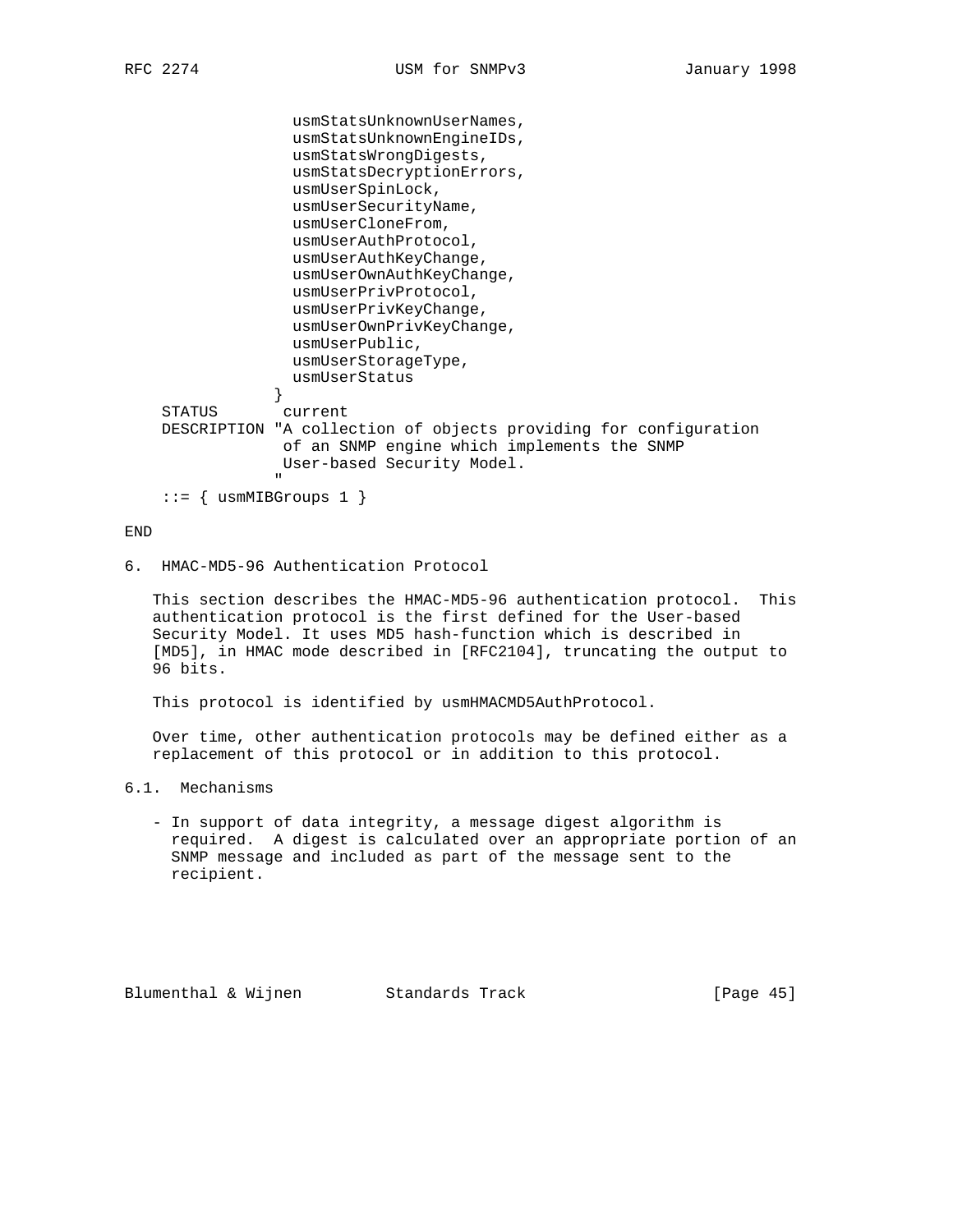- In support of data origin authentication and data integrity, a secret value is prepended to SNMP message prior to computing the digest; the calculated digest is partially inserted into the SNMP message prior to transmission, and the prepended value is not transmitted. The secret value is shared by all SNMP engines authorized to originate messages on behalf of the appropriate user.

#### 6.1.1. Digest Authentication Mechanism

 The Digest Authentication Mechanism defined in this memo provides for:

 - verification of the integrity of a received message, i.e., the message received is the message sent.

 The integrity of the message is protected by computing a digest over an appropriate portion of the message. The digest is computed by the originator of the message, transmitted with the message, and verified by the recipient of the message.

- verification of the user on whose behalf the message was generated.

 A secret value known only to SNMP engines authorized to generate messages on behalf of a user is used in HMAC mode (see [RFC2104]). It also recommends the hash-function output used as Message Authentication Code, to be truncated.

 This protocol uses the MD5 [MD5] message digest algorithm. A 128-bit MD5 digest is calculated in a special (HMAC) way over the designated portion of an SNMP message and the first 96 bits of this digest is included as part of the message sent to the recipient. The size of the digest carried in a message is 12 octets. The size of the private authentication key (the secret) is 16 octets. For the details see section 6.3.

6.2. Elements of the Digest Authentication Protocol

 This section contains definitions required to realize the authentication module defined in this section of this memo.

# 6.2.1. Users

 Authentication using this authentication protocol makes use of a defined set of userNames. For any user on whose behalf a message must be authenticated at a particular SNMP engine, that SNMP engine must have knowledge of that user. An SNMP engine that wishes to

Blumenthal & Wijnen Standards Track [Page 46]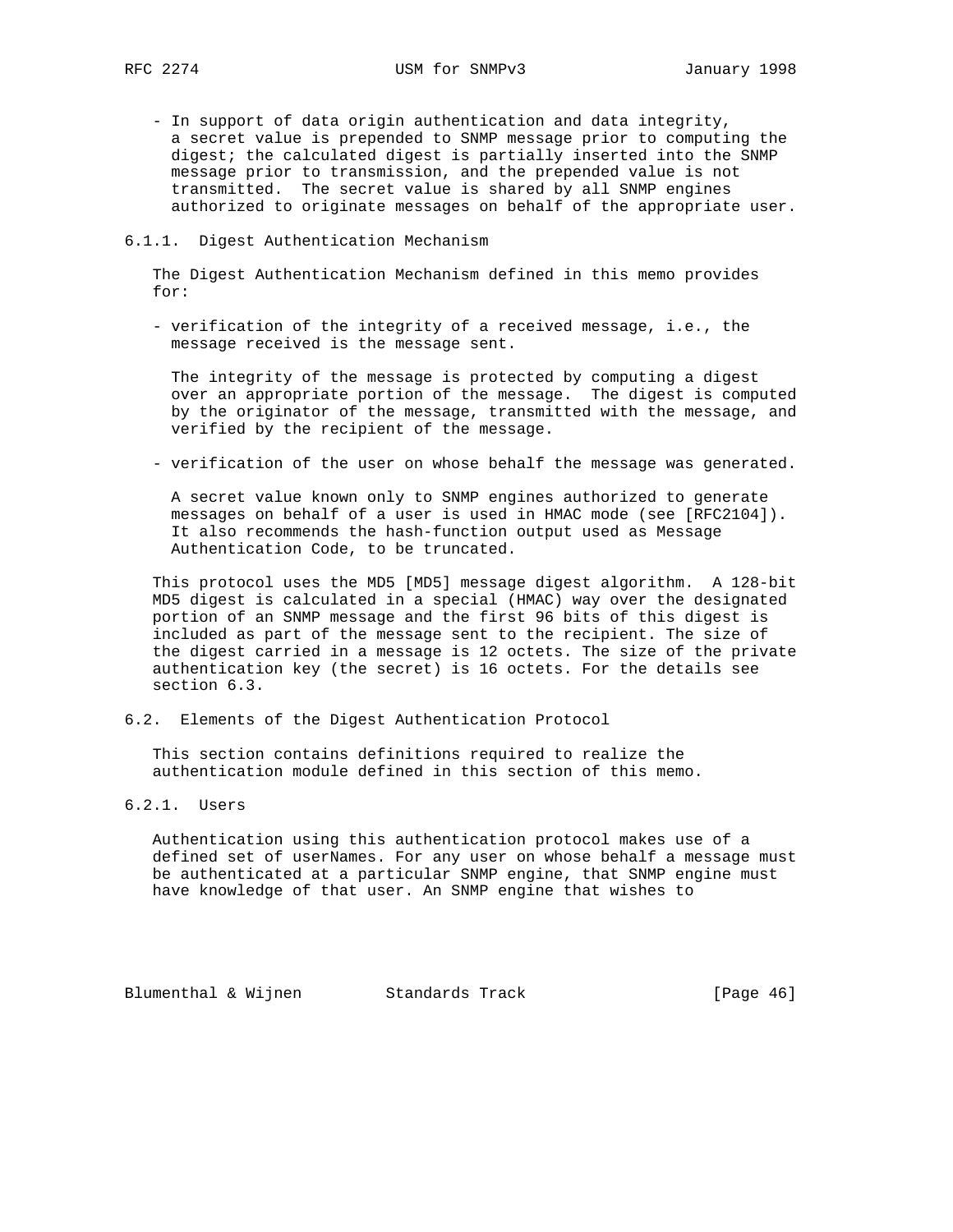communicate with another SNMP engine must also have knowledge of a user known to that engine, including knowledge of the applicable attributes of that user.

A user and its attributes are defined as follows:

 <userName> A string representing the name of the user. <authKey> A user's secret key to be used when calculating a digest. It MUST be 16 octets long for MD5.

6.2.2. msgAuthoritativeEngineID

 The msgAuthoritativeEngineID value contained in an authenticated message specifies the authoritative SNMP engine for that particular message (see the definition of SnmpEngineID in the SNMP Architecture document [RFC2271]).

 The user's (private) authentication key is normally different at each authoritative SNMP engine and so the snmpEngineID is used to select the proper key for the authentication process.

6.2.3. SNMP Messages Using this Authentication Protocol

 Messages using this authentication protocol carry a msgAuthenticationParameters field as part of the msgSecurityParameters. For this protocol, the msgAuthenticationParameters field is the serialized OCTET STRING representing the first 12 octets of the HMAC-MD5-96 output done over the wholeMsg.

 The digest is calculated over the wholeMsg so if a message is authenticated, that also means that all the fields in the message are intact and have not been tampered with.

6.2.4. Services provided by the HMAC-MD5-96 Authentication Module

 This section describes the inputs and outputs that the HMAC-MD5-96 Authentication module expects and produces when the User-based Security module calls the HMAC-MD5-96 Authentication module for services.

6.2.4.1. Services for Generating an Outgoing SNMP Message

 The HMAC-MD5-96 authentication protocol assumes that the selection of the authKey is done by the caller and that the caller passes the secret key to be used.

Blumenthal & Wijnen Standards Track [Page 47]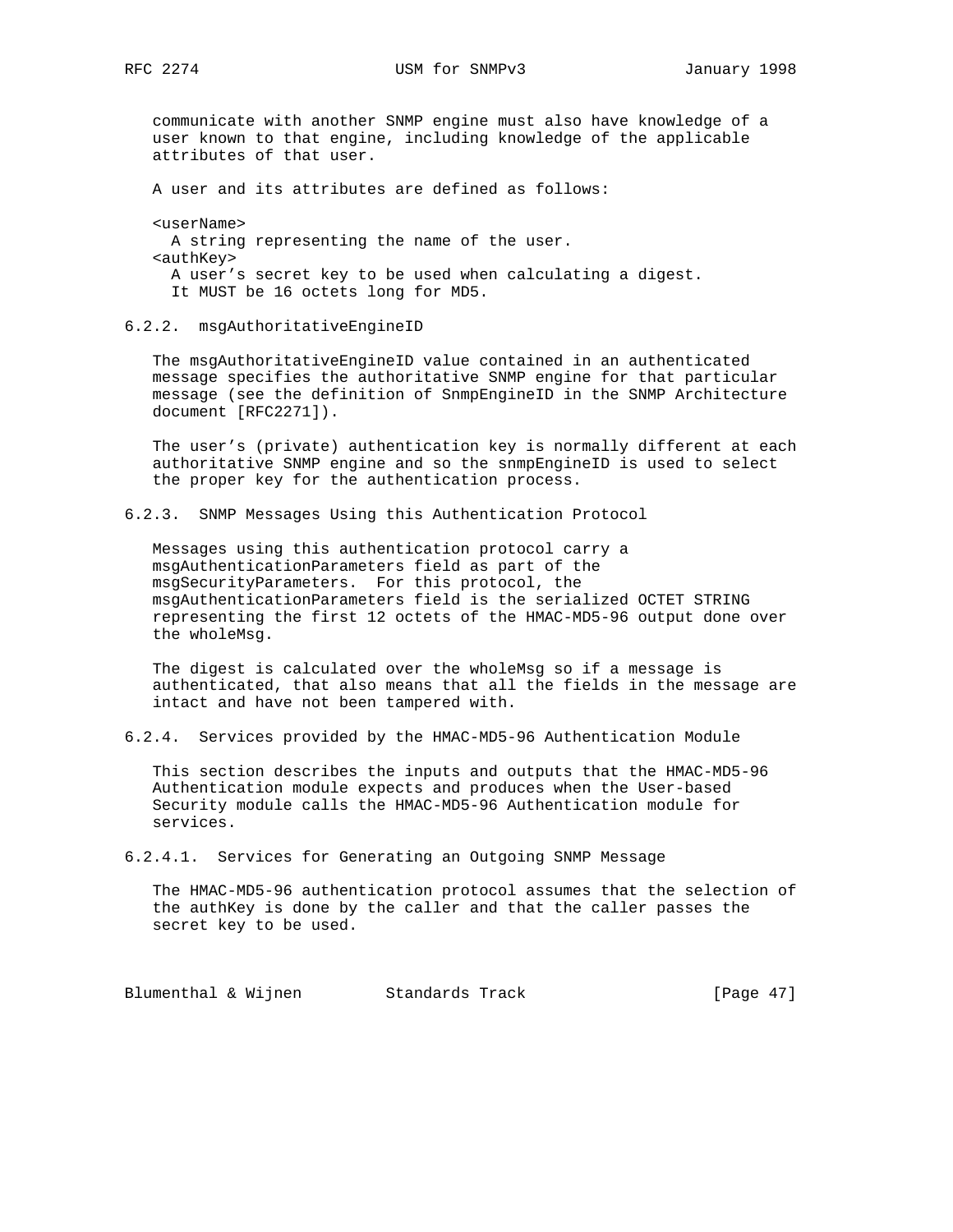Upon completion the authentication module returns statusInformation and, if the message digest was correctly calculated, the wholeMsg with the digest inserted at the proper place. The abstract service primitive is: statusInformation =  $--$  success or failure authenticateOutgoingMsg( IN authKey -- secret key for authentication IN wholeMsg -- unauthenticated complete message OUT authenticatedWholeMsg -- complete authenticated message ) The abstract data elements are: statusInformation An indication of whether the authentication process was successful. If not it is an indication of the problem. authKey The secret key to be used by the authentication algorithm. The length of this key MUST be 16 octets. wholeMsg The message to be authenticated. authenticatedWholeMsg The authenticated message (including inserted digest) on output. Note, that authParameters field is filled by the authentication module and this field should be already present in the wholeMsg before the Message Authentication Code (MAC) is generated. 6.2.4.2. Services for Processing an Incoming SNMP Message The HMAC-MD5-96 authentication protocol assumes that the selection of the authKey is done by the caller and that the caller passes the secret key to be used. Upon completion the authentication module returns statusInformation and, if the message digest was correctly calculated, the wholeMsg as it was processed. The abstract service primitive is: statusInformation =  $---$  success or failure authenticateIncomingMsg( IN authKey -- secret key for authentication IN authParameters -- as received on the wire<br>-- as received on the wire IN wholeMsg  $-$  as received on the wire OUT authenticatedWholeMsg -- complete authenticated message  $\rightarrow$ The abstract data elements are:

Blumenthal & Wijnen Standards Track [Page 48]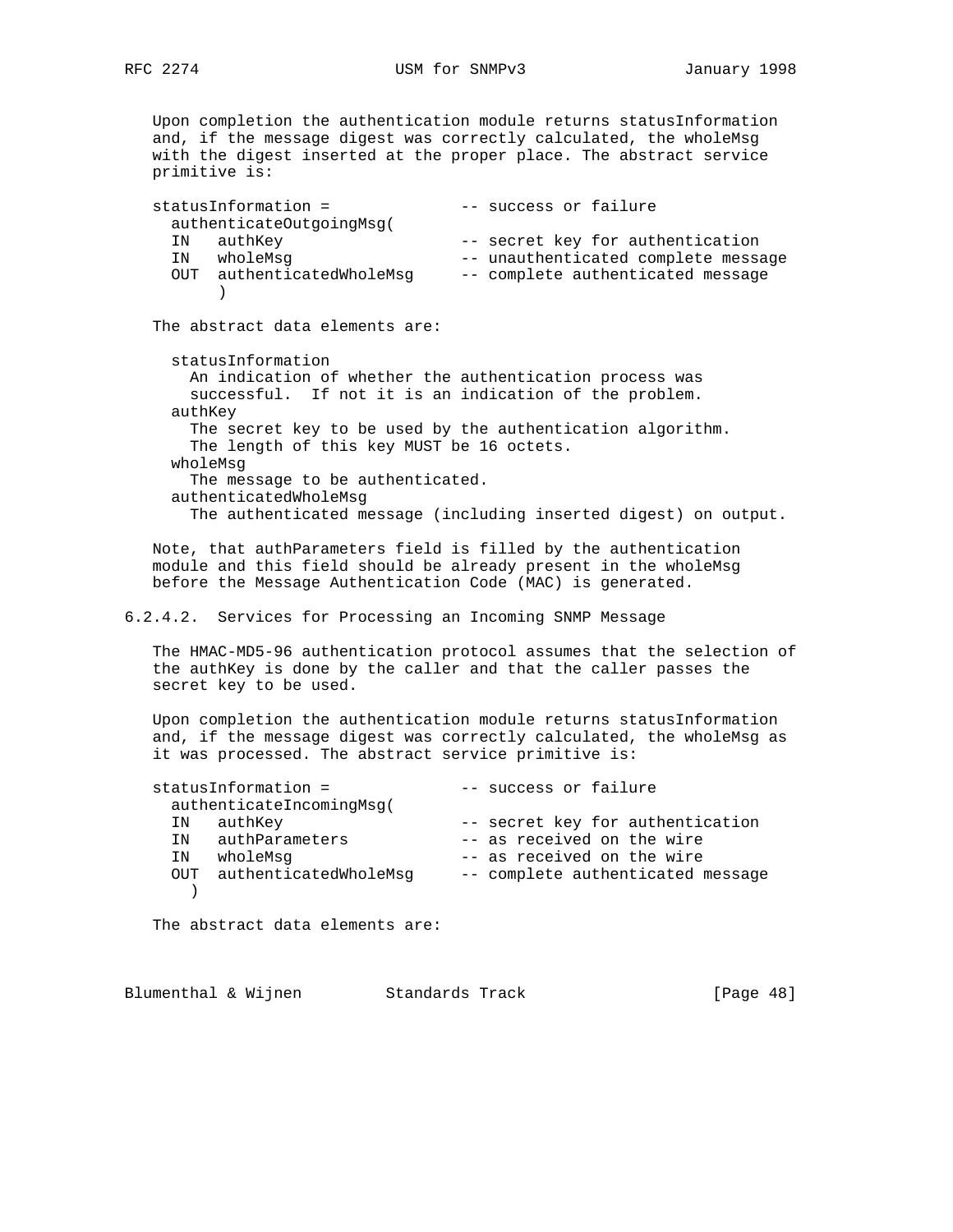statusInformation An indication of whether the authentication process was successful. If not it is an indication of the problem. authKey The secret key to be used by the authentication algorithm. The length of this key MUST be 16 octets. authParameters The authParameters from the incoming message. wholeMsg The message to be authenticated on input and the authenticated message on output. authenticatedWholeMsg The whole message after the authentication check is complete.

6.3. Elements of Procedure

 This section describes the procedures for the HMAC-MD5-96 authentication protocol.

6.3.1. Processing an Outgoing Message

 This section describes the procedure followed by an SNMP engine whenever it must authenticate an outgoing message using the usmHMACMD5AuthProtocol.

- 1) The msgAuthenticationParameters field is set to the serialization, according to the rules in [RFC1906], of an OCTET STRING containing 12 zero octets.
- 2) From the secret authKey, two keys K1 and K2 are derived:
	- a) extend the authKey to 64 octets by appending 48 zero octets; save it as extendedAuthKey
	- b) obtain IPAD by replicating the octet 0x36 64 times;
	- c) obtain K1 by XORing extendedAuthKey with IPAD;
	- d) obtain OPAD by replicating the octet 0x5C 64 times;
	- e) obtain K2 by XORing extendedAuthKey with OPAD.
- 4) Prepend K1 to the wholeMsg and calculate MD5 digest over it according to [MD5].
- 5) Prepend K2 to the result of the step 4 and calculate MD5 digest over it according to [MD5]. Take the first 12 octets of the final digest - this is Message Authentication Code (MAC).
- 6) Replace the msgAuthenticationParameters field with MAC obtained in the step 5.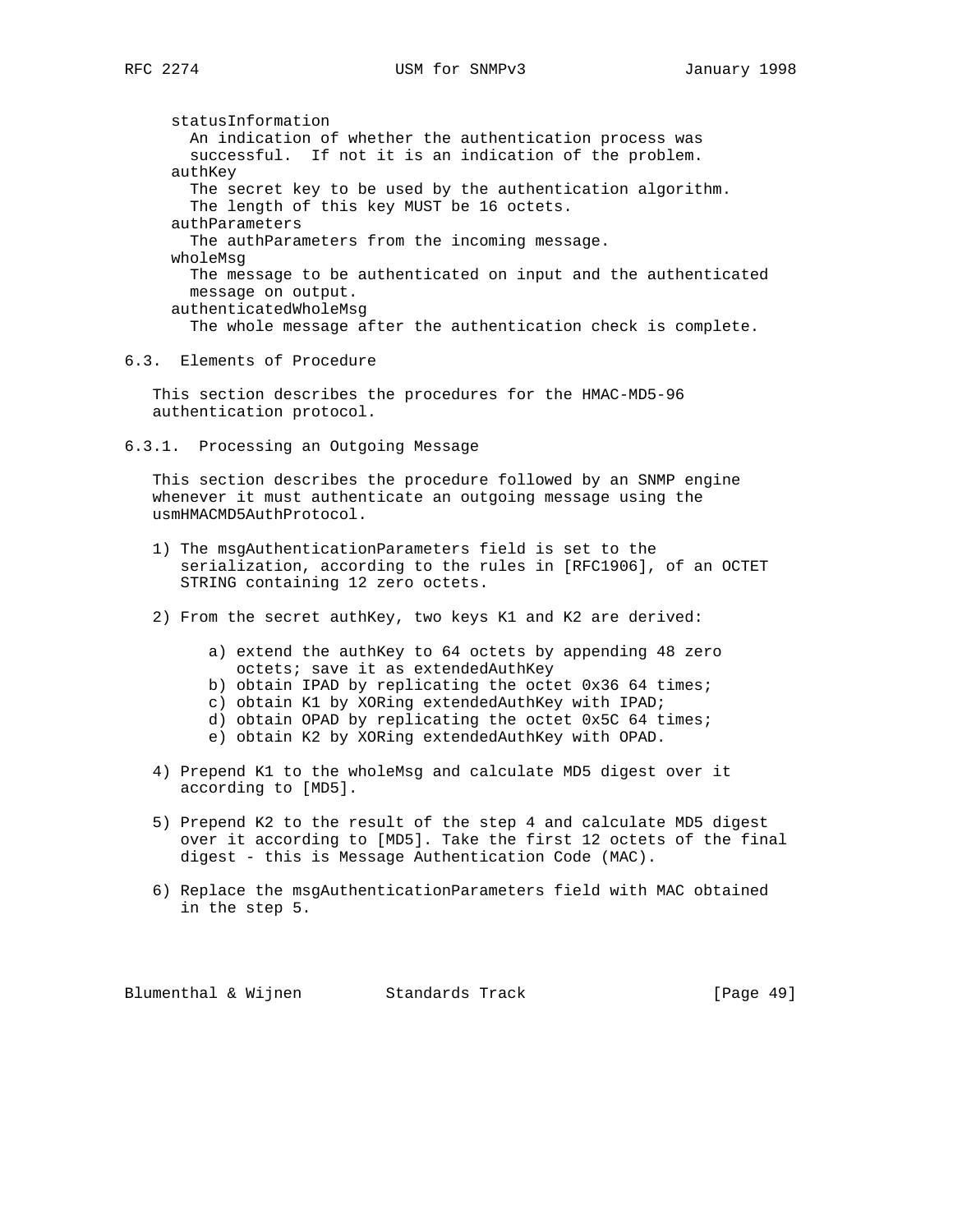- 7) The authenticatedWholeMsg is then returned to the caller together with statusInformation indicating success.
- 6.3.2. Processing an Incoming Message

 This section describes the procedure followed by an SNMP engine whenever it must authenticate an incoming message using the usmHMACMD5AuthProtocol.

- 1) If the digest received in the msgAuthenticationParameters field is not 12 octets long, then an failure and an errorIndication (authenticationError) is returned to the calling module.
- 2) The MAC received in the msgAuthenticationParameters field is saved.
- 3) The digest in the msgAuthenticationParameters field is replaced by the 12 zero octets.
- 4) From the secret authKey, two keys K1 and K2 are derived:
	- a) extend the authKey to 64 octets by appending 48 zero octets; save it as extendedAuthKey
	- b) obtain IPAD by replicating the octet 0x36 64 times;
	- c) obtain K1 by XORing extendedAuthKey with IPAD;
	- d) obtain OPAD by replicating the octet 0x5C 64 times;
	- e) obtain K2 by XORing extendedAuthKey with OPAD.
- 5) The MAC is calculated over the wholeMsg:
	- a) prepend K1 to the wholeMsg and calculate the MD5 digest over it;
	- b) prepend K2 to the result of step 5.a and calculate the MD5 digest over it;
	- c) first 12 octets of the result of step 5.b is the MAC.

 The msgAuthenticationParameters field is replaced with the MAC value that was saved in step 2.

- 6) Then the newly calculated MAC is compared with the MAC saved in step 2. If they do not match, then an failure and an errorIndication (authenticationFailure) is returned to the calling module.
- 7) The authenticatedWholeMsg and statusInformation indicating success are then returned to the caller.

Blumenthal & Wijnen Standards Track [Page 50]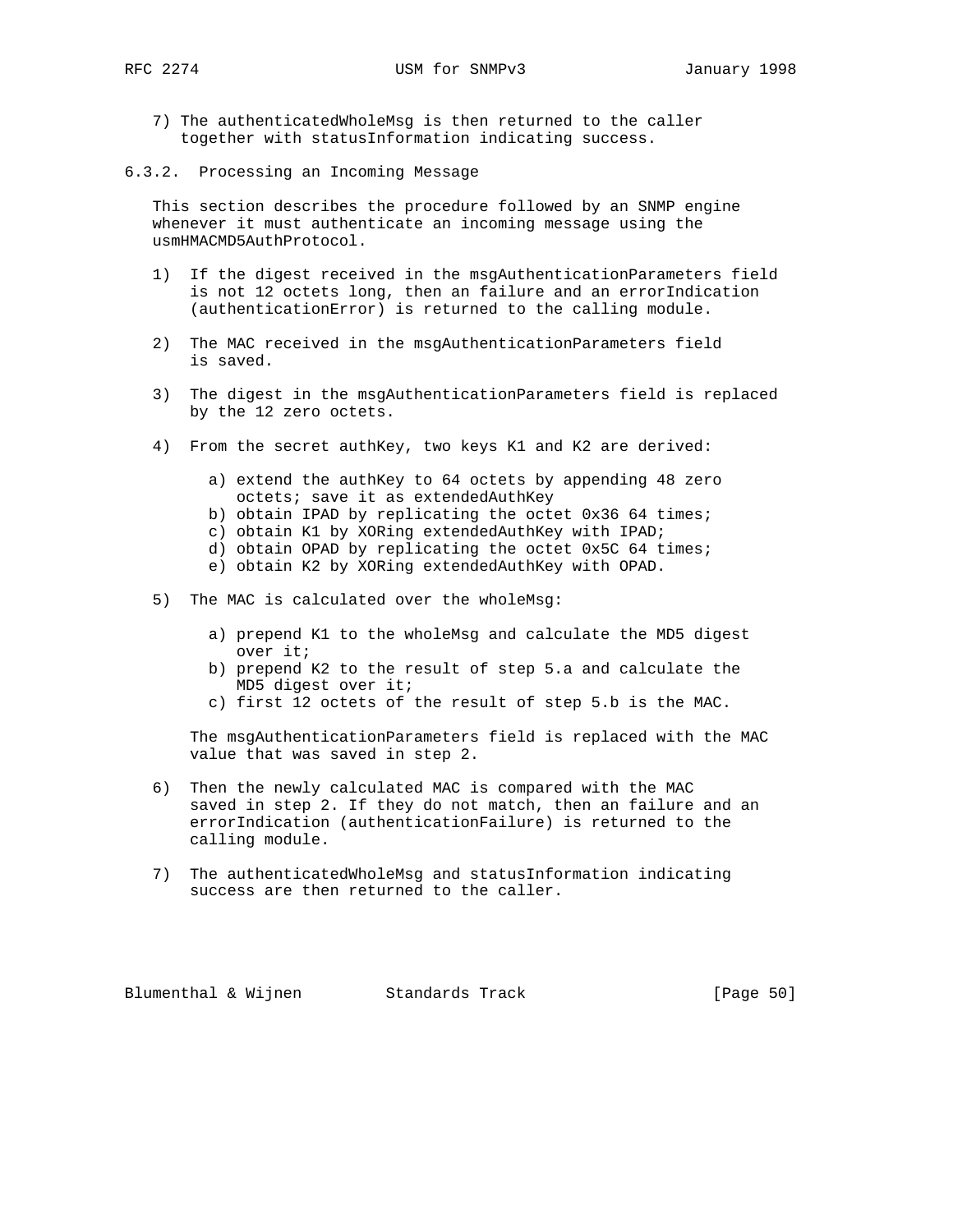7. HMAC-SHA-96 Authentication Protocol

 This section describes the HMAC-SHA-96 authentication protocol. This protocol uses the SHA hash-function which is described in [SHA-NIST], in HMAC mode described in [RFC2104], truncating the output to 96 bits.

This protocol is identified by usmHMACSHAAuthProtocol.

 Over time, other authentication protocols may be defined either as a replacement of this protocol or in addition to this protocol.

- 7.1. Mechanisms
	- In support of data integrity, a message digest algorithm is required. A digest is calculated over an appropriate portion of an SNMP message and included as part of the message sent to the recipient.
	- In support of data origin authentication and data integrity, a secret value is prepended to the SNMP message prior to computing the digest; the calculated digest is then partially inserted into the message prior to transmission. The prepended secret is not transmitted. The secret value is shared by all SNMP engines authorized to originate messages on behalf of the appropriate user.
- 7.1.1. Digest Authentication Mechanism

 The Digest Authentication Mechanism defined in this memo provides for:

 - verification of the integrity of a received message, i.e., the the message received is the message sent.

 The integrity of the message is protected by computing a digest over an appropriate portion of the message. The digest is computed by the originator of the message, transmitted with the message, and verified by the recipient of the message.

- verification of the user on whose behalf the message was generated.

 A secret value known only to SNMP engines authorized to generate messages on behalf of a user is used in HMAC mode (see [RFC2104]). It also recommends the hash-function output used as Message Authentication Code, to be truncated.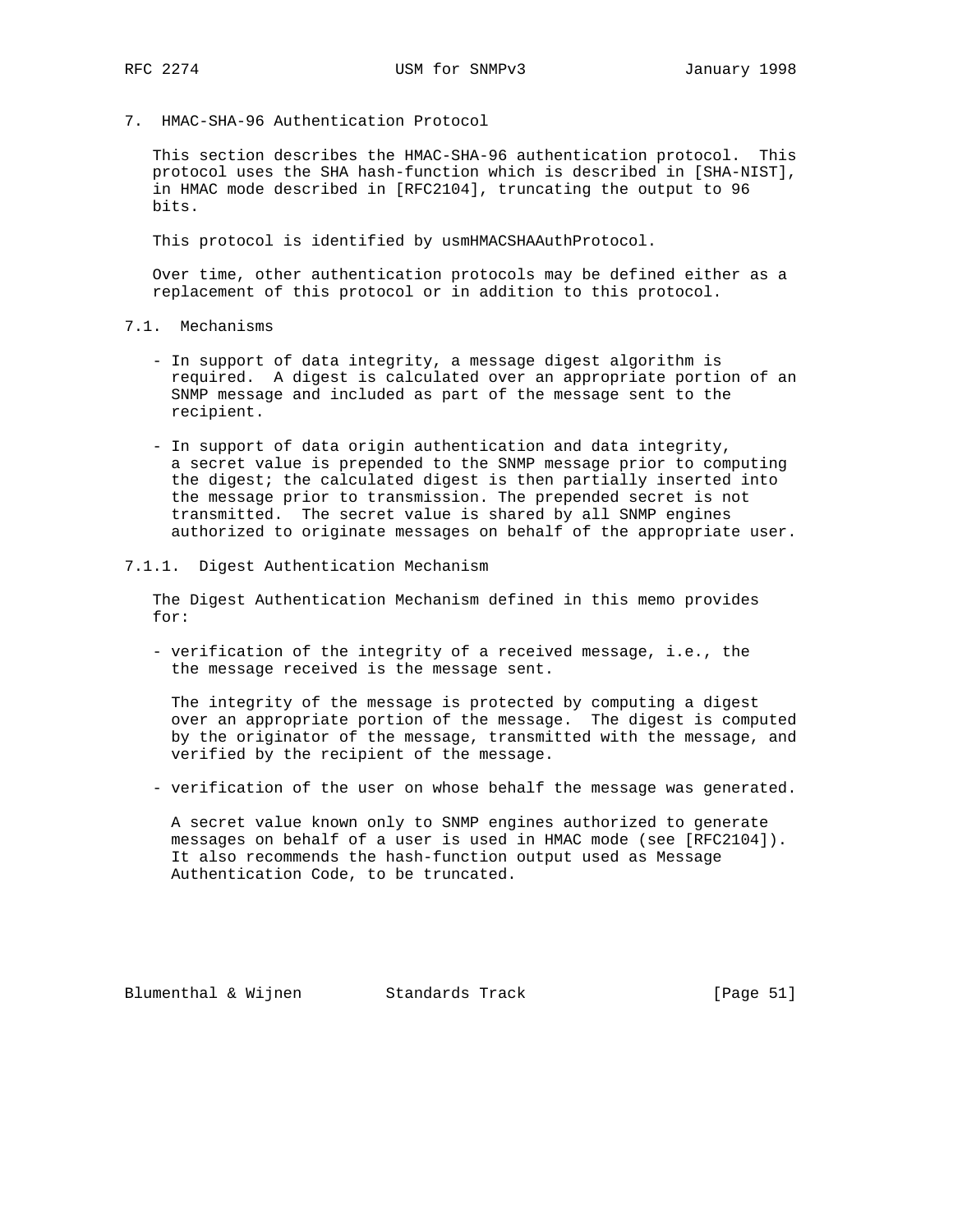This mechanism uses the SHA [SHA-NIST] message digest algorithm. A 160-bit SHA digest is calculated in a special (HMAC) way over the designated portion of an SNMP message and the first 96 bits of this digest is included as part of the message sent to the recipient. The size of the digest carried in a message is 12 octets. The size of the private authentication key (the secret) is 20 octets. For the details see section 7.3.

7.2. Elements of the HMAC-SHA-96 Authentication Protocol

 This section contains definitions required to realize the authentication module defined in this section of this memo.

7.2.1. Users

 Authentication using this authentication protocol makes use of a defined set of userNames. For any user on whose behalf a message must be authenticated at a particular SNMP engine, that SNMP engine must have knowledge of that user. An SNMP engine that wishes to communicate with another SNMP engine must also have knowledge of a user known to that engine, including knowledge of the applicable attributes of that user.

A user and its attributes are defined as follows:

<userName>

 A string representing the name of the user. <authKey> A user's secret key to be used when calculating a digest. It MUST be 20 octets long for SHA.

### 7.2.2. msgAuthoritativeEngineID

 The msgAuthoritativeEngineID value contained in an authenticated message specifies the authoritative SNMP engine for that particular message (see the definition of SnmpEngineID in the SNMP Architecture document [RFC2271]).

 The user's (private) authentication key is normally different at each authoritative SNMP engine and so the snmpEngineID is used to select the proper key for the authentication process.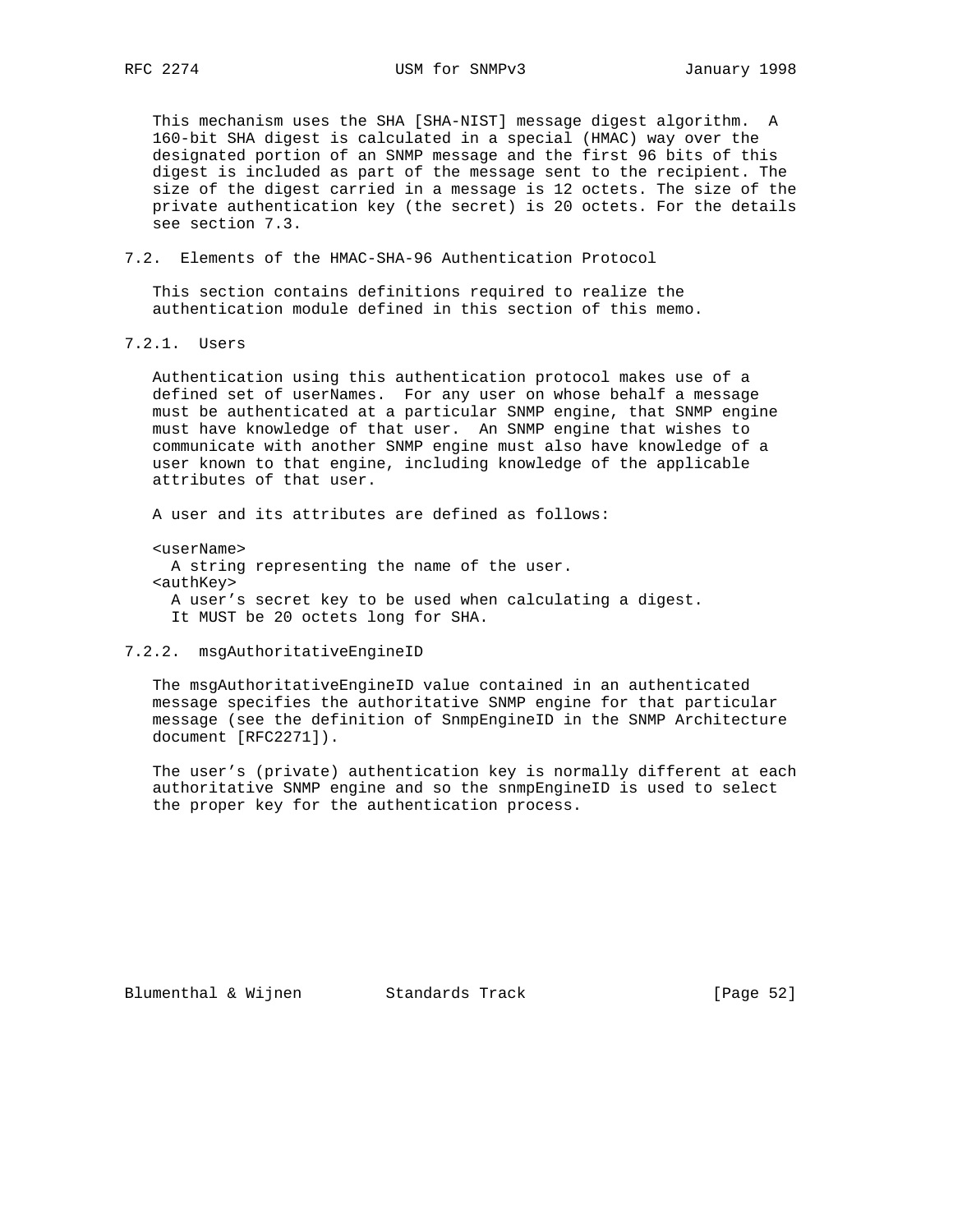7.2.3. SNMP Messages Using this Authentication Protocol

 Messages using this authentication protocol carry a msgAuthenticationParameters field as part of the msgSecurityParameters. For this protocol, the msgAuthenticationParameters field is the serialized OCTET STRING representing the first 12 octets of HMAC-SHA-96 output done over the wholeMsg.

 The digest is calculated over the wholeMsg so if a message is authenticated, that also means that all the fields in the message are intact and have not been tampered with.

7.2.4. Services provided by the HMAC-SHA-96 Authentication Module

 This section describes the inputs and outputs that the HMAC-SHA-96 Authentication module expects and produces when the User-based Security module calls the HMAC-SHA-96 Authentication module for services.

7.2.4.1. Services for Generating an Outgoing SNMP Message

 HMAC-SHA-96 authentication protocol assumes that the selection of the authKey is done by the caller and that the caller passes the secret key to be used.

 Upon completion the authentication module returns statusInformation and, if the message digest was correctly calculated, the wholeMsg with the digest inserted at the proper place. The abstract service primitive is:

| statusInformation =       | -- success or failure               |
|---------------------------|-------------------------------------|
| authenticateOutgoingMsg(  |                                     |
| IN authKey                | -- secret key for authentication    |
| wholeMsq<br>IN            | -- unauthenticated complete message |
| OUT authenticatedWholeMsq | -- complete authenticated message   |
|                           |                                     |

The abstract data elements are:

 statusInformation An indication of whether the authentication process was successful. If not it is an indication of the problem. authKey The secret key to be used by the authentication algorithm. The length of this key MUST be 20 octets. wholeMsg The message to be authenticated.

Blumenthal & Wijnen Standards Track [Page 53]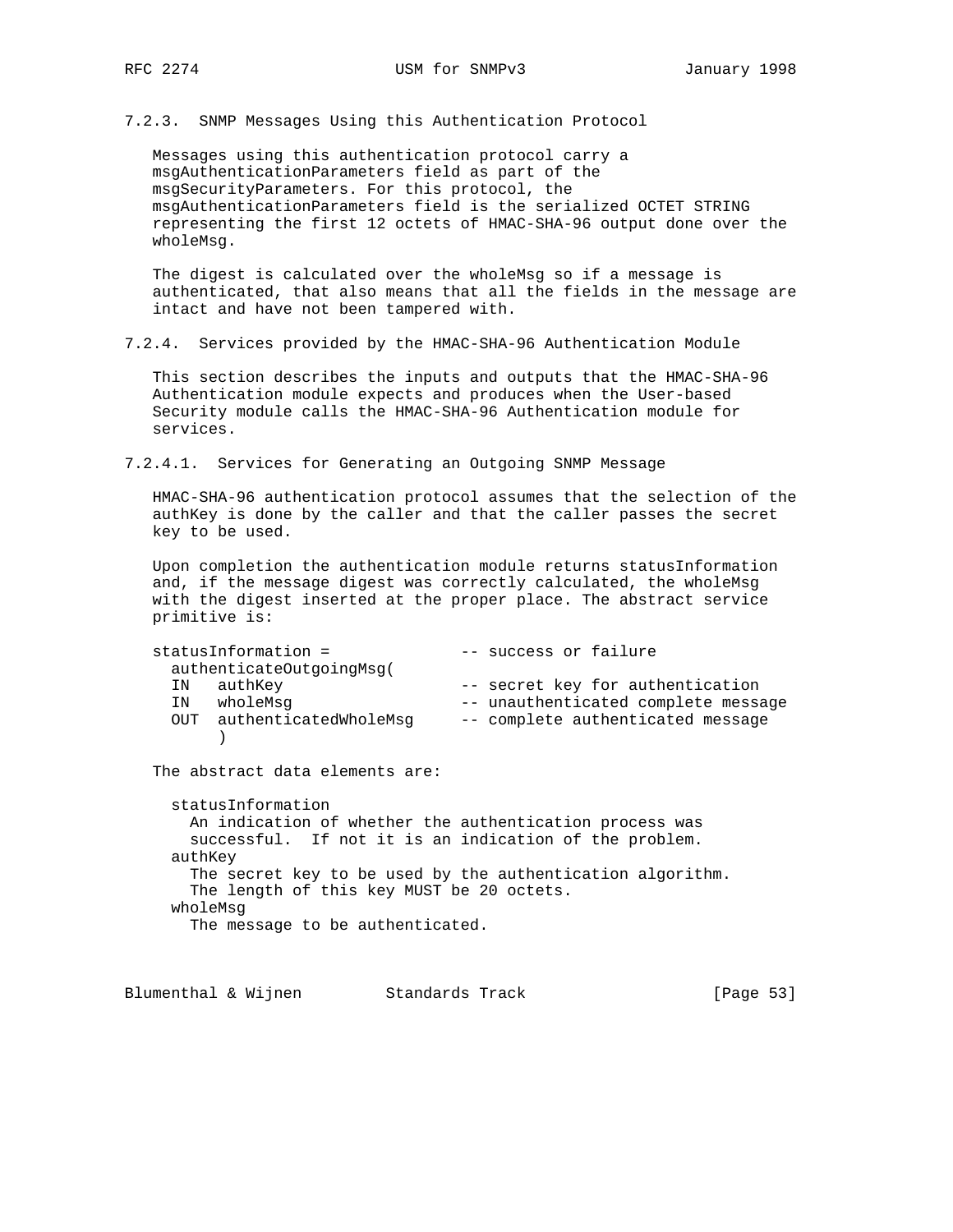Note, that authParameters field is filled by the authentication module and this field should be already present in the wholeMsg before the Message Authentication Code (MAC) is generated. 7.2.4.2. Services for Processing an Incoming SNMP Message HMAC-SHA-96 authentication protocol assumes that the selection of the key to be used. it was processed. The abstract service primitive is: statusInformation = -- success or failure authenticateIncomingMsg( IN authKey  $-$  secret key for authentication IN authParameters -- as received on the wire<br>IN authParameters -- as received on the wire IN wholeMsg -- as received on the wire OUT authenticatedWholeMsg -- complete authenticated message  $\rightarrow$  The abstract data elements are: statusInformation An indication of whether the authentication process was successful. If not it is an indication of the problem. authKey The secret key to be used by the authentication algorithm. The length of this key MUST be 20 octets. authParameters The authParameters from the incoming message. wholeMsg The message to be authenticated on input and the authenticated

message on output.

authenticatedWholeMsg

The whole message after the authentication check is complete.

7.3. Elements of Procedure

 This section describes the procedures for the HMAC-SHA-96 authentication protocol.

authenticatedWholeMsg

The authenticated message (including inserted digest) on output.

authKey is done by the caller and that the caller passes the secret

 Upon completion the authentication module returns statusInformation and, if the message digest was correctly calculated, the wholeMsg as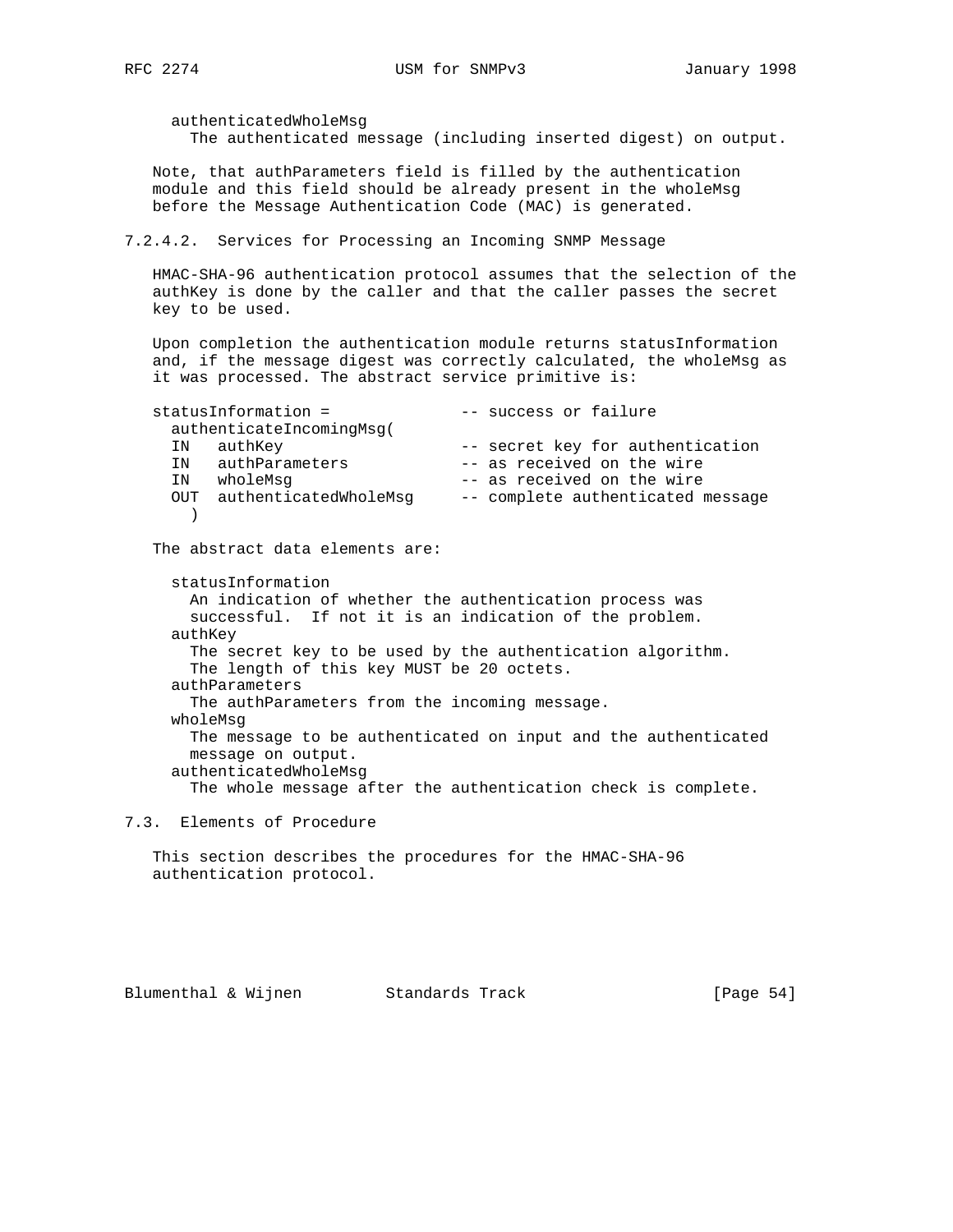7.3.1. Processing an Outgoing Message

 This section describes the procedure followed by an SNMP engine whenever it must authenticate an outgoing message using the usmHMACSHAAuthProtocol.

- 1) The msgAuthenticationParameters field is set to the serialization, according to the rules in [RFC1906], of an OCTET STRING containing 12 zero octets.
- 2) From the secret authKey, two keys K1 and K2 are derived:
	- a) extend the authKey to 64 octets by appending 44 zero octets; save it as extendedAuthKey
	- b) obtain IPAD by replicating the octet 0x36 64 times;
	- c) obtain K1 by XORing extendedAuthKey with IPAD;
	- d) obtain OPAD by replicating the octet 0x5C 64 times;
	- e) obtain K2 by XORing extendedAuthKey with OPAD.
- 3) Prepend K1 to the wholeMsg and calculate the SHA digest over it according to [SHA-NIST].
- 4) Prepend K2 to the result of the step 4 and calculate SHA digest over it according to [SHA-NIST]. Take the first 12 octets of the final digest - this is Message Authentication Code (MAC).
- 5) Replace the msgAuthenticationParameters field with MAC obtained in the step 5.
- 6) The authenticatedWholeMsg is then returned to the caller together with statusInformation indicating success.
- 7.3.2. Processing an Incoming Message

 This section describes the procedure followed by an SNMP engine whenever it must authenticate an incoming message using the usmHMACSHAAuthProtocol.

- 1) If the digest received in the msgAuthenticationParameters field is not 12 octets long, then an failure and an errorIndication (authenticationError) is returned to the calling module.
- 2) The MAC received in the msgAuthenticationParameters field is saved.
- 3) The digest in the msgAuthenticationParameters field is replaced by the 12 zero octets.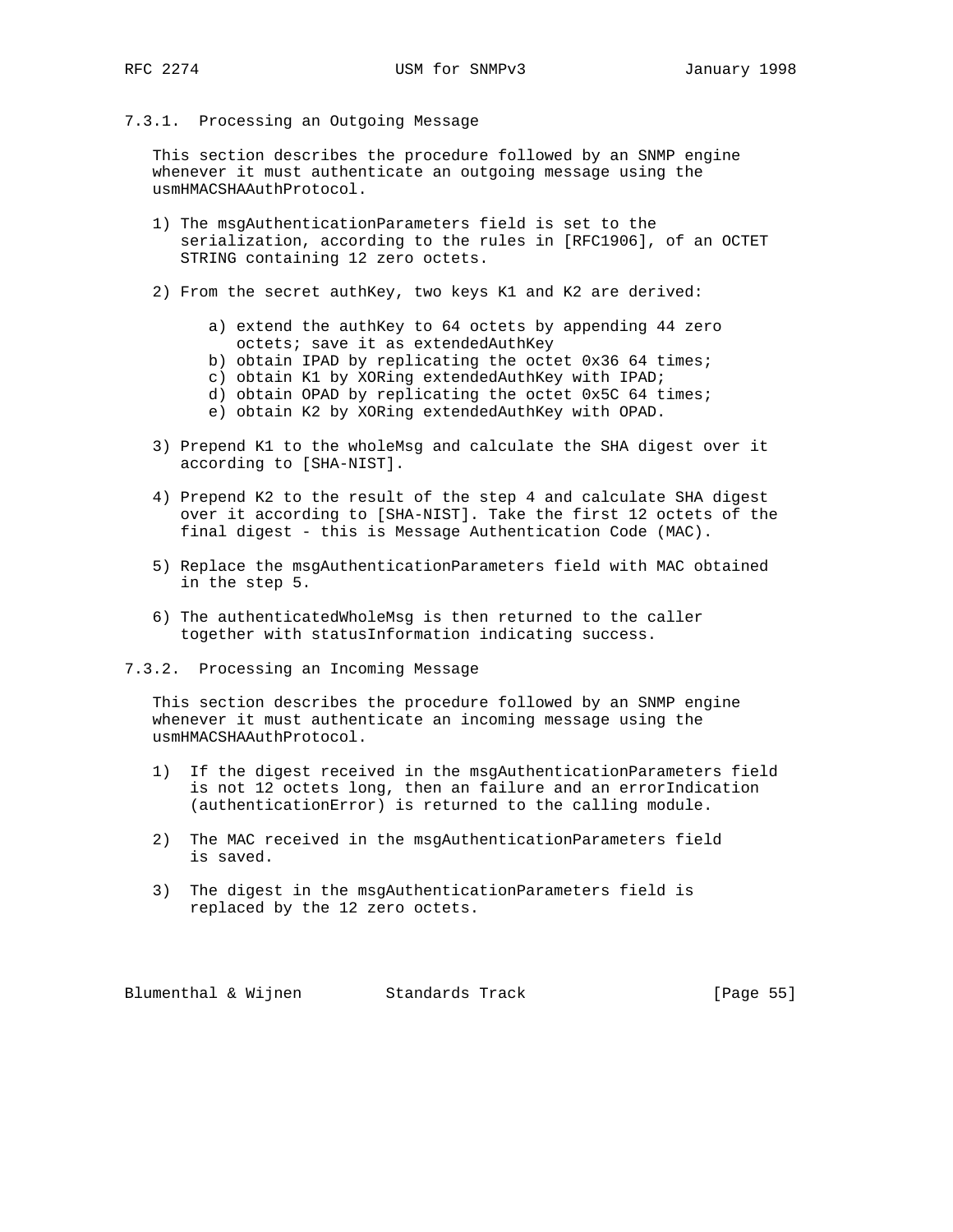- 4) From the secret authKey, two keys K1 and K2 are derived:
	- a) extend the authKey to 64 octets by appending 44 zero octets; save it as extendedAuthKey
	- b) obtain IPAD by replicating the octet 0x36 64 times;
	- c) obtain K1 by XORing extendedAuthKey with IPAD;
	- d) obtain OPAD by replicating the octet 0x5C 64 times;
	- e) obtain K2 by XORing extendedAuthKey with OPAD.
- 5) The MAC is calculated over the wholeMsg:
	- a) prepend K1 to the wholeMsg and calculate the SHA digest over it;
	- b) prepend K2 to the result of step 5.a and calculate the SHA digest over it;
	- c) first 12 octets of the result of step 5.b is the MAC.

 The msgAuthenticationParameters field is replaced with the MAC value that was saved in step 2.

- 6) The the newly calculated MAC is compared with the MAC saved in step 2. If they do not match, then a failure and an errorIndication (authenticationFailure) are returned to the calling module.
- 7) The authenticatedWholeMsg and statusInformation indicating success are then returned to the caller.
- 8. CBC-DES Symmetric Encryption Protocol

 This section describes the CBC-DES Symmetric Encryption Protocol. This protocol is the first privacy protocol defined for the User based Security Model.

This protocol is identified by usmDESPrivProtocol.

 Over time, other privacy protocols may be defined either as a replacement of this protocol or in addition to this protocol.

- 8.1. Mechanisms
	- In support of data confidentiality, an encryption algorithm is required. An appropriate portion of the message is encrypted prior to being transmitted. The User-based Security Model specifies that the scopedPDU is the portion of the message that needs to be encrypted.

Blumenthal & Wijnen Standards Track [Page 56]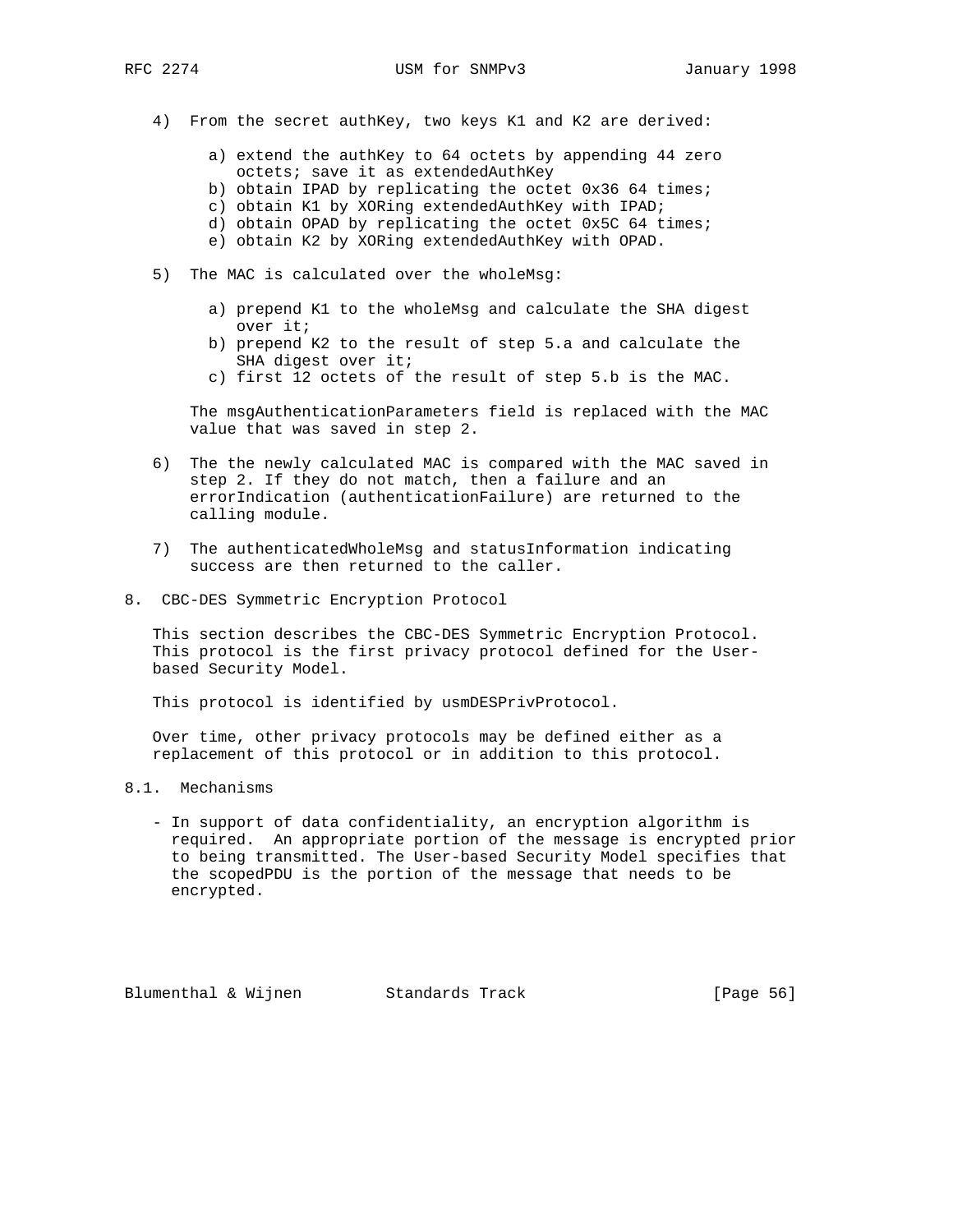- A secret value in combination with a timeliness value is used to create the en/decryption key and the initialization vector. The secret value is shared by all SNMP engines authorized to originate messages on behalf of the appropriate user.

8.1.1. Symmetric Encryption Protocol

 The Symmetric Encryption Protocol defined in this memo provides support for data confidentiality. The designated portion of an SNMP message is encrypted and included as part of the message sent to the recipient.

 Two organizations have published specifications defining the DES: the National Institute of Standards and Technology (NIST) [DES-NIST] and the American National Standards Institute [DES-ANSI]. There is a companion Modes of Operation specification for each definition ([DESO-NIST] and [DESO-ANSI], respectively).

 The NIST has published three additional documents that implementors may find useful.

- There is a document with guidelines for implementing and using the DES, including functional specifications for the DES and its modes of operation [DESG-NIST].
- There is a specification of a validation test suite for the DES [DEST-NIST]. The suite is designed to test all aspects of the DES and is useful for pinpointing specific problems.
- There is a specification of a maintenance test for the DES [DESM-NIST]. The test utilizes a minimal amount of data and processing to test all components of the DES. It provides a simple yes-or-no indication of correct operation and is useful to run as part of an initialization step, e.g., when a computer re-boots.

8.1.1.1. DES key and Initialization Vector.

 The first 8 octets of the 16-octet secret (private privacy key) are used as a DES key. Since DES uses only 56 bits, the Least Significant Bit in each octet is disregarded.

 The Initialization Vector for encryption is obtained using the following procedure.

 The last 8 octets of the 16-octet secret (private privacy key) are used as pre-IV.

Blumenthal & Wijnen Standards Track [Page 57]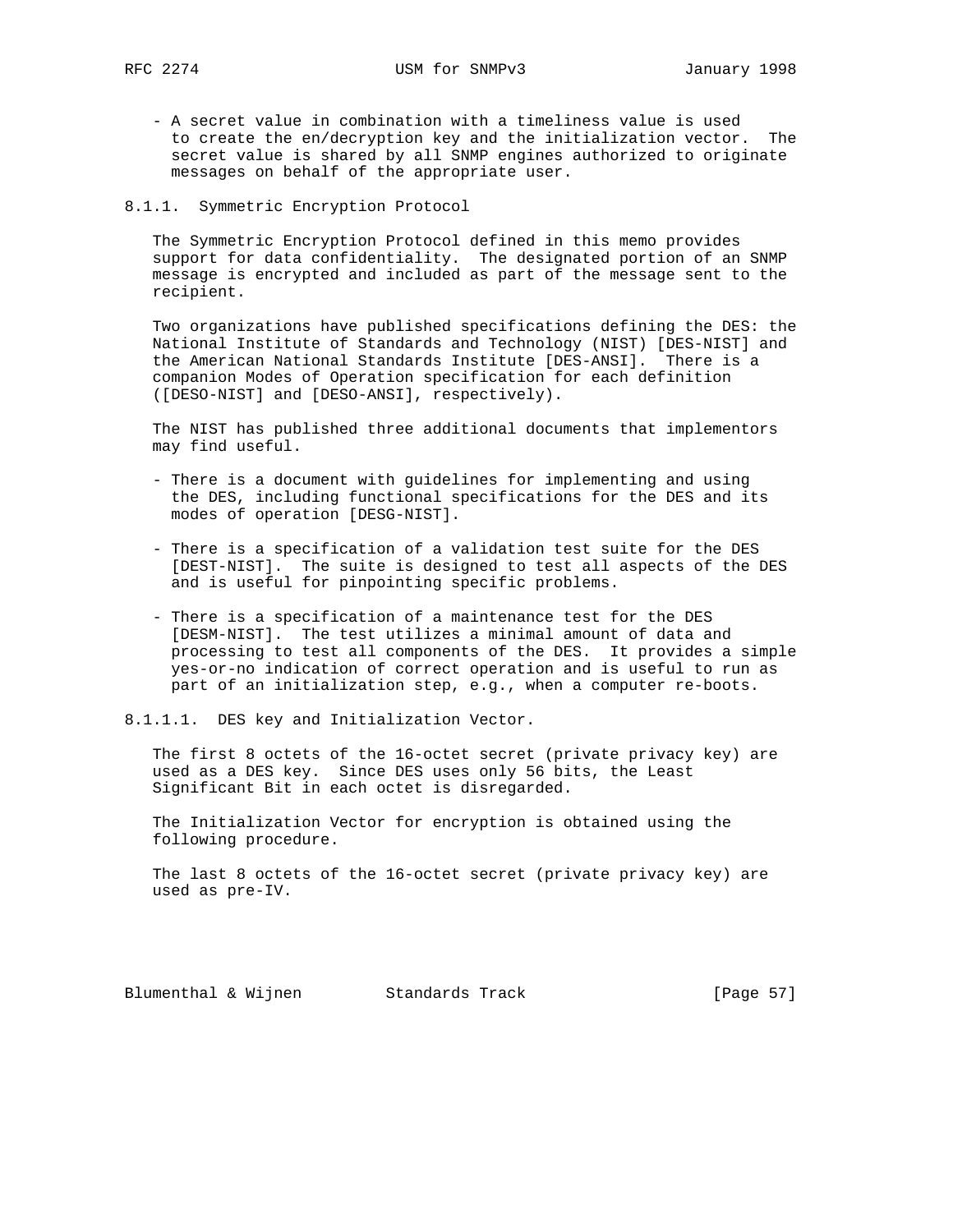In order to ensure that the IV for two different packets encrypted by the same key, are not the same (i.e., the IV does not repeat) we need to "salt" the pre-IV with something unique per packet. An 8-octet string is used as the "salt". The concatenation of the generating SNMP engine's 32-bit snmpEngineBoots and a local 32-bit integer, that the encryption engine maintains, is input to the "salt". The 32-bit integer is initialized to an arbitrary value at boot time.

 The 32-bit snmpEngineBoots is converted to the first 4 octets (Most Significant Byte first) of our "salt". The 32-bit integer is then converted to the last 4 octet (Most Significant Byte first) of our "salt". The resulting "salt" is then XOR-ed with the pre-IV. The 8 octet "salt" is then put into the privParameters field encoded as an OCTET STRING. The "salt" integer is then modified. We recommend that it be incremented by one and wrap when it reaches the maximum value.

 How exactly the value of the "salt" (and thus of the IV) varies, is an implementation issue, as long as the measures are taken to avoid producing a duplicate IV.

 The "salt" must be placed in the privParameters field to enable the receiving entity to compute the correct IV and to decrypt the message.

8.1.1.2. Data Encryption.

 The data to be encrypted is treated as sequence of octets. Its length should be an integral multiple of  $8$  - and if it is not, the data is padded at the end as necessary. The actual pad value is irrelevant.

The data is encrypted in Cipher Block Chaining mode.

The plaintext is divided into 64-bit blocks.

 The plaintext for each block is XOR-ed with the ciphertext of the previous block, the result is encrypted and the output of the encryption is the ciphertext for the block. This procedure is repeated until there are no more plaintext blocks.

 For the very first block, the Initialization Vector is used instead of the ciphertext of the previous block.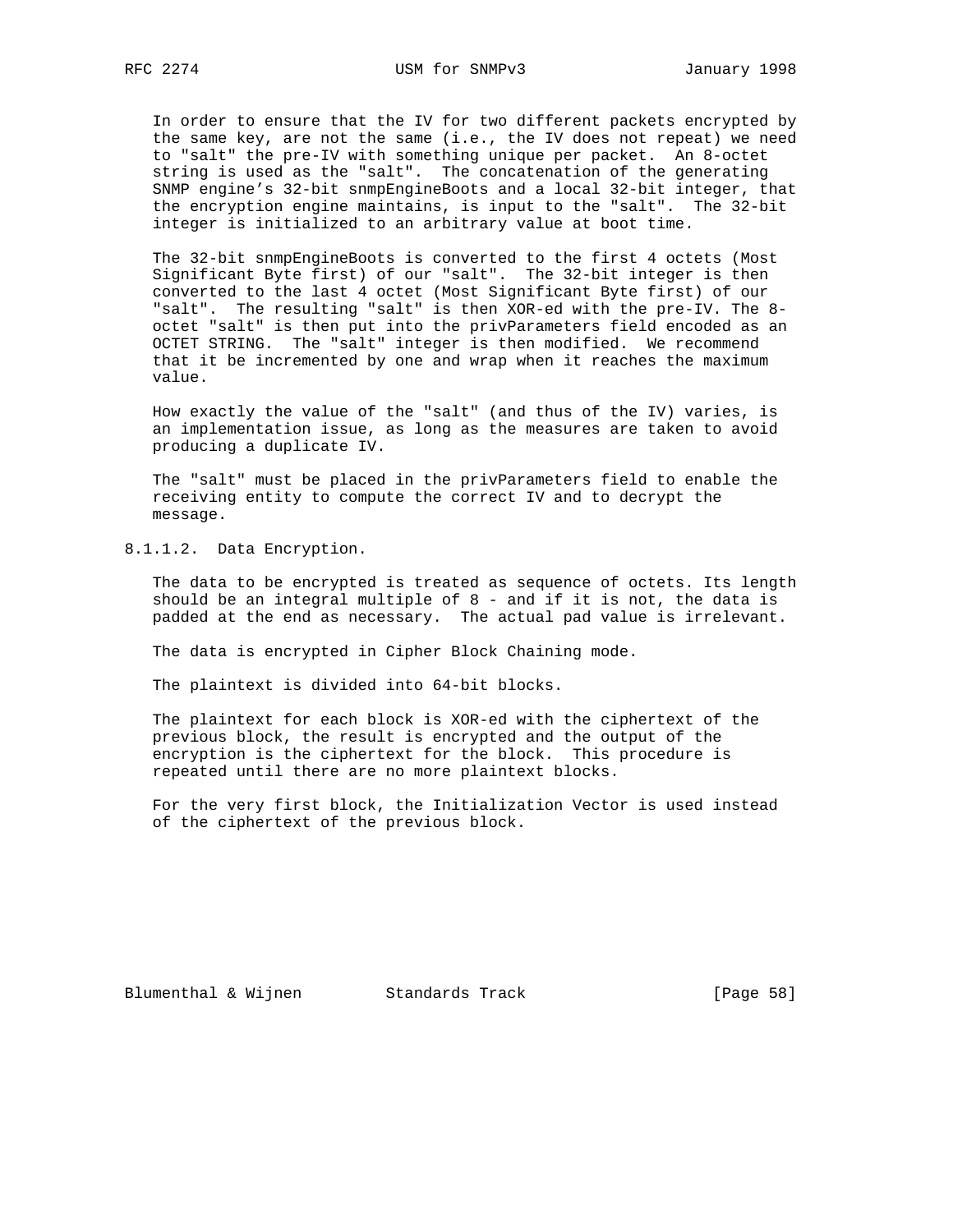# 8.1.1.3. Data Decryption

 Before decryption, the encrypted data length is verified. If the length of the OCTET STRING to be decrypted is not an integral multiple of 8 octets, the decryption process is halted and an appropriate exception noted. When decrypting, the padding is ignored.

 The first ciphertext block is decrypted, the decryption output is XOR-ed with the Initialization Vector, and the result is the first plaintext block.

 For each subsequent block, the ciphertext block is decrypted, the decryption output is XOR-ed with the previous ciphertext block and the result is the plaintext block.

8.2. Elements of the DES Privacy Protocol

 This section contains definitions required to realize the privacy module defined by this memo.

8.2.1. Users

 Data en/decryption using this Symmetric Encryption Protocol makes use of a defined set of userNames. For any user on whose behalf a message must be en/decrypted at a particular SNMP engine, that SNMP engine must have knowledge of that user. An SNMP engine that wishes to communicate with another SNMP engine must also have knowledge of a user known to that SNMP engine, including knowledge of the applicable attributes of that user.

A user and its attributes are defined as follows:

<userName>

 An octet string representing the name of the user. <privKey> A user's secret key to be used as input for the DES key and IV. The length of this key MUST be 16 octets.

### 8.2.2. msgAuthoritativeEngineID

 The msgAuthoritativeEngineID value contained in an authenticated message specifies the authoritative SNMP engine for that particular message (see the definition of SnmpEngineID in the SNMP Architecture document [RFC2271]).

Blumenthal & Wijnen Standards Track [Page 59]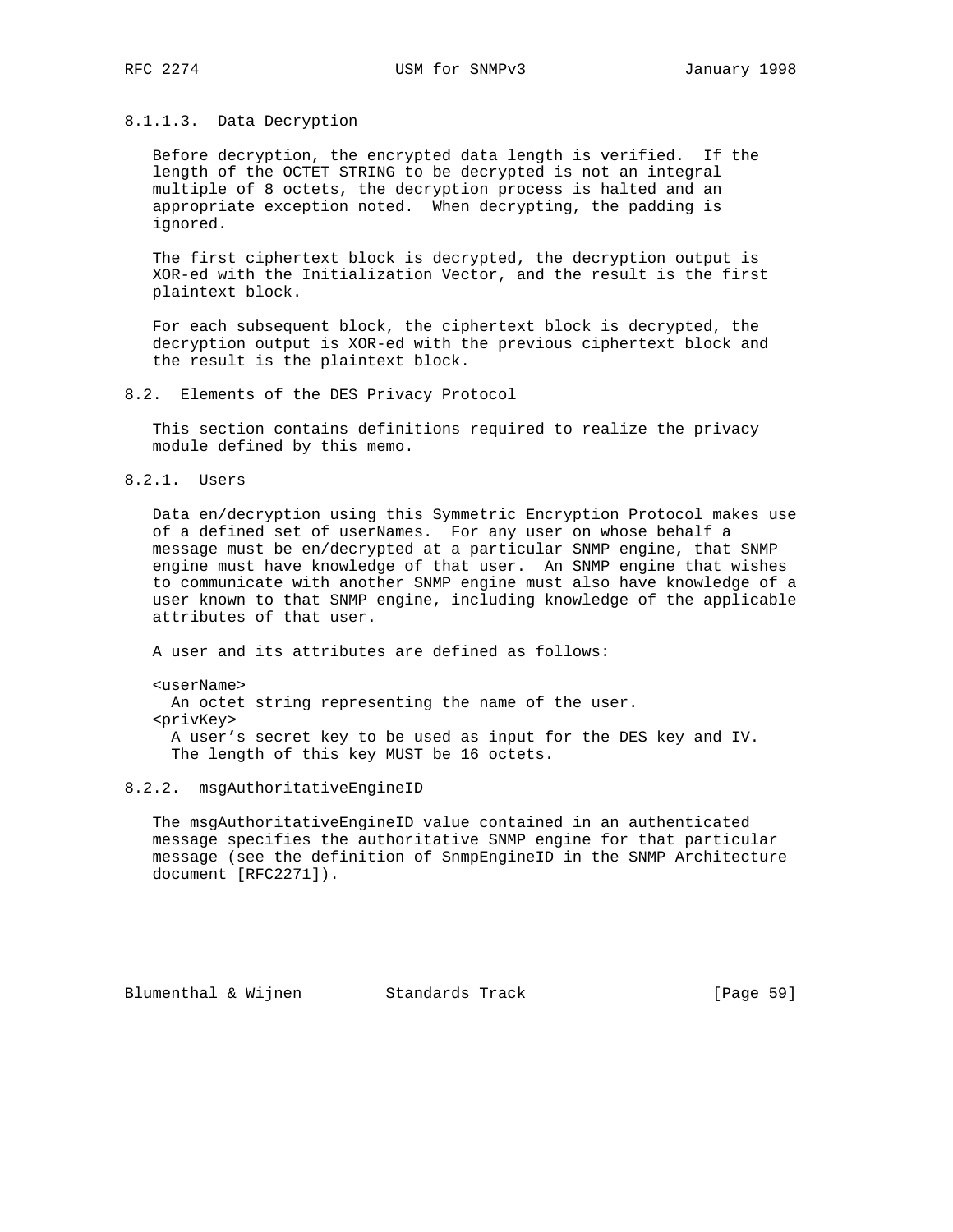The user's (private) privacy key is normally different at each authoritative SNMP engine and so the snmpEngineID is used to select the proper key for the en/decryption process.

8.2.3. SNMP Messages Using this Privacy Protocol

 Messages using this privacy protocol carry a msgPrivacyParameters field as part of the msgSecurityParameters. For this protocol, the msgPrivacyParameters field is the serialized OCTET STRING representing the "salt" that was used to create the IV.

8.2.4. Services provided by the DES Privacy Module

 This section describes the inputs and outputs that the DES Privacy module expects and produces when the User-based Security module invokes the DES Privacy module for services.

8.2.4.1. Services for Encrypting Outgoing Data

This DES privacy protocol assumes that the selection of the privKey is done by the caller and that the caller passes the secret key to be used.

 Upon completion the privacy module returns statusInformation and, if the encryption process was successful, the encryptedPDU and the msgPrivacyParameters encoded as an OCTET STRING. The abstract service primitive is:

|            | statusInformation = | -- success of failure            |
|------------|---------------------|----------------------------------|
|            | encryptData(        |                                  |
| IN         | encryptKey          | -- secret key for encryption     |
| IN         | dataToEncrypt       | -- data to encrypt (scopedPDU)   |
| OUT        | encryptedData       | -- encrypted data (encryptedPDU) |
| <b>OUT</b> | privParameters      | -- filled in by service provider |
|            |                     |                                  |

The abstract data elements are:

 statusInformation An indication of the success or failure of the encryption process. In case of failure, it is an indication of the error. encryptKey The secret key to be used by the encryption algorithm. The length of this key MUST be 16 octets. dataToEncrypt The data that must be encrypted. encryptedData The encrypted data upon successful completion.

Blumenthal & Wijnen Standards Track [Page 60]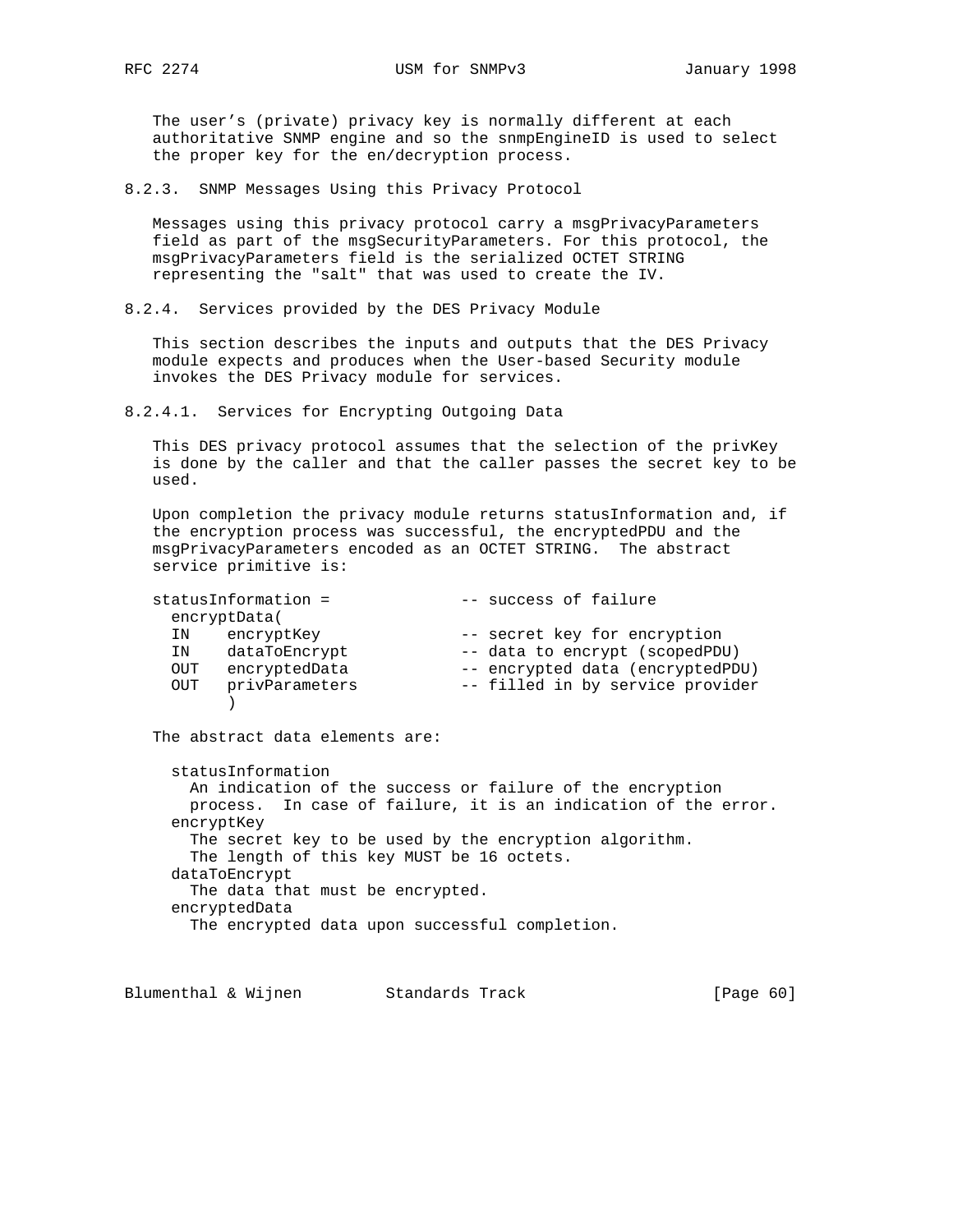privParameters The privParameters encoded as an OCTET STRING.

8.2.4.2. Services for Decrypting Incoming Data

 This DES privacy protocol assumes that the selection of the privKey is done by the caller and that the caller passes the secret key to be used.

 Upon completion the privacy module returns statusInformation and, if the decryption process was successful, the scopedPDU in plain text. The abstract service primitive is:

```
 statusInformation =
    decryptData(
 IN decryptKey -- secret key for decryption
 IN privParameters -- as received on the wire
 IN encryptedData -- encrypted data (encryptedPDU)
 OUT decryptedData -- decrypted data (scopedPDU)
 )
```
The abstract data elements are:

 statusInformation An indication whether the data was successfully decrypted and if not an indication of the error. decryptKey The secret key to be used by the decryption algorithm. The length of this key MUST be 16 octets. privParameters The "salt" to be used to calculate the IV. encryptedData The data to be decrypted. decryptedData The decrypted data.

8.3. Elements of Procedure.

This section describes the procedures for the DES privacy protocol.

8.3.1. Processing an Outgoing Message

 This section describes the procedure followed by an SNMP engine whenever it must encrypt part of an outgoing message using the usmDESPrivProtocol.

 1) The secret cryptKey is used to construct the DES encryption key, the "salt" and the DES pre-IV (as described in section 8.1.1.1).

Blumenthal & Wijnen Standards Track [Page 61]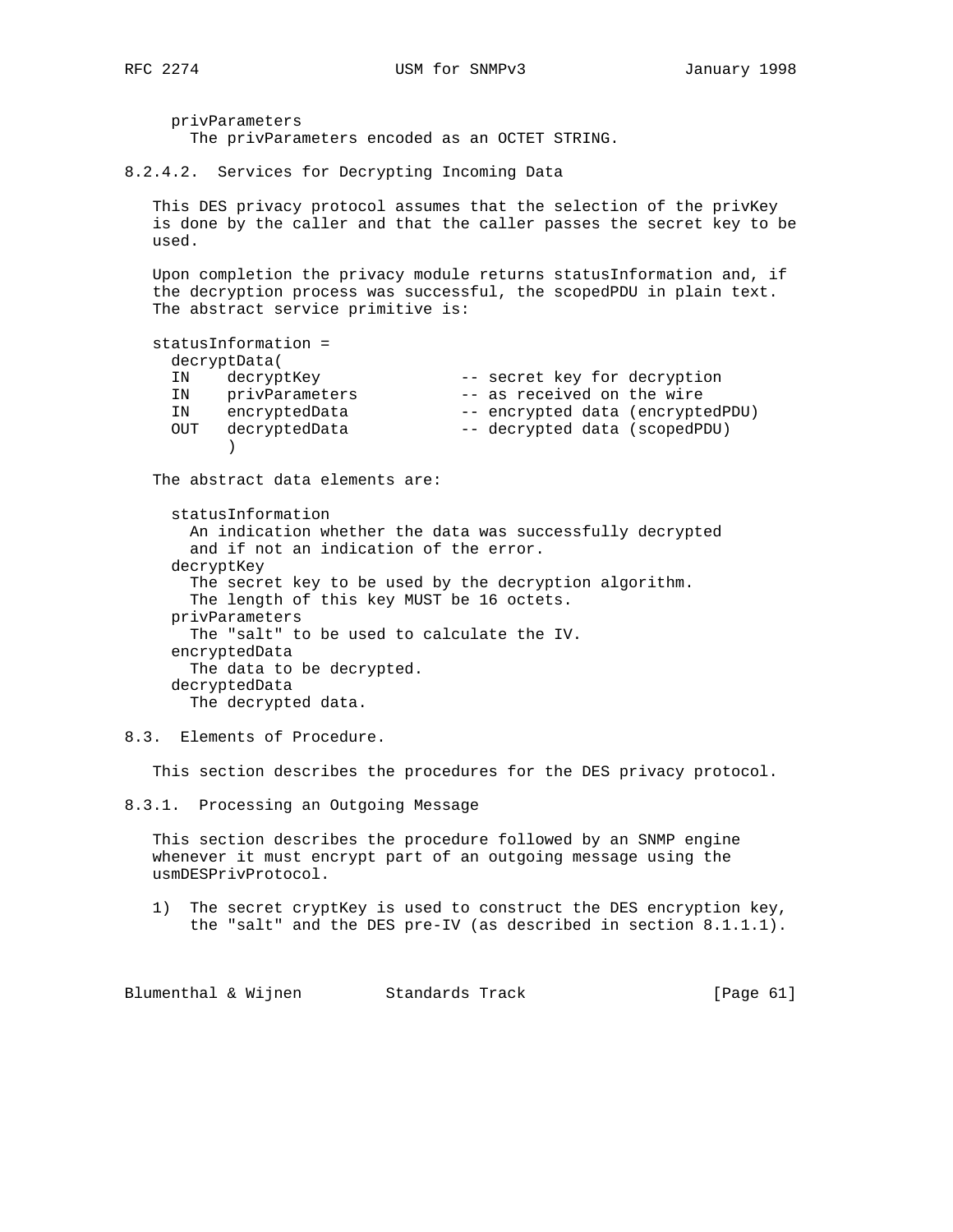- 2) The privParameters field is set to the serialization according to the rules in [RFC1906] of an OCTET STRING representing the the "salt" string.
- 3) The scopedPDU is encrypted (as described in section 8.1.1.2) and the encrypted data is serialized according to the rules in [RFC1906] as an OCTET STRING.
- 4) The serialized OCTET STRING representing the encrypted scopedPDU together with the privParameters and statusInformation indicating success is returned to the calling module.
- 8.3.2. Processing an Incoming Message

 This section describes the procedure followed by an SNMP engine whenever it must decrypt part of an incoming message using the usmDESPrivProtocol.

- 1) If the privParameters field is not an 8-octet OCTET STRING, then an error indication (decryptionError) is returned to the calling module.
- 2) The "salt" is extracted from the privParameters field.
- 3) The secret cryptKey and the "salt" are then used to construct the DES decryption key and pre-IV (as described in section 8.1.1.1).
- 4) The encryptedPDU is then decrypted (as described in section 8.1.1.3).
- 5) If the encryptedPDU cannot be decrypted, then an error indication (decryptionError) is returned to the calling module.
- 6) The decrypted scopedPDU and statusInformation indicating success are returned to the calling module.
- 9. Intellectual Property

 The IETF takes no position regarding the validity or scope of any intellectual property or other rights that might be claimed to pertain to the implementation or use of the technology described in this document or the extent to which any license under such rights might or might not be available; neither does it represent that it has made any effort to identify any such rights. Information on the IETF's procedures with respect to rights in standards-track and standards-related documentation can be found in BCP-11. Copies of claims of rights made available for publication and any assurances of licenses to be made available, or the result of an attempt made to

Blumenthal & Wijnen Standards Track [Page 62]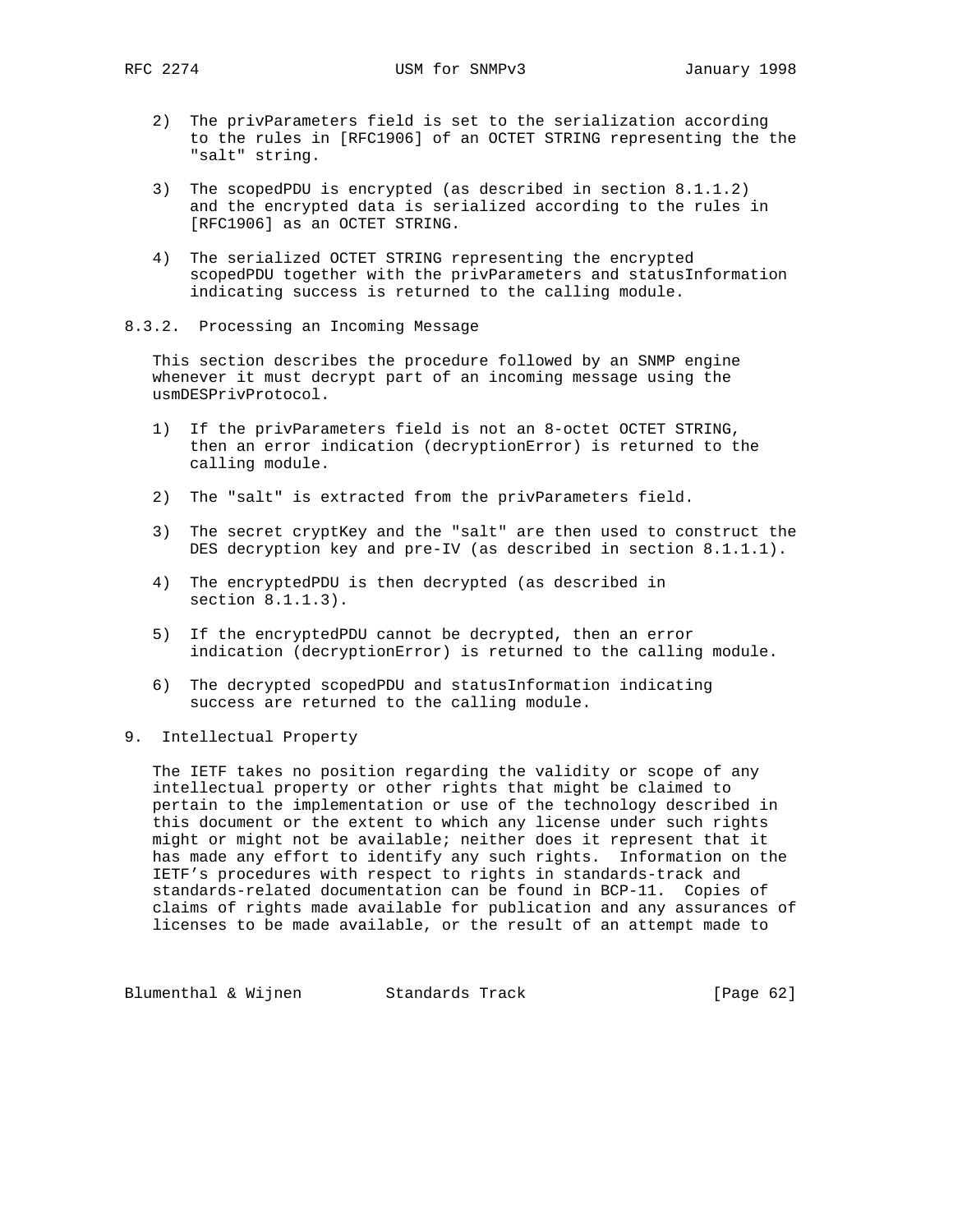obtain a general license or permission for the use of such proprietary rights by implementors or users of this specification can be obtained from the IETF Secretariat.

 The IETF invites any interested party to bring to its attention any copyrights, patents or patent applications, or other proprietary rights which may cover technology that may be required to practice this standard. Please address the information to the IETF Executive Director.

# 10. Acknowledgements

 This document is the result of the efforts of the SNMPv3 Working Group. Some special thanks are in order to the following SNMPv3 WG members:

 Dave Battle (SNMP Research, Inc.) Uri Blumenthal (IBM T.J. Watson Research Center) Jeff Case (SNMP Research, Inc.) John Curran (BBN) T. Max Devlin (Hi-TECH Connections) John Flick (Hewlett Packard) David Harrington (Cabletron Systems Inc.) N.C. Hien (IBM T.J. Watson Research Center) Dave Levi (SNMP Research, Inc.) Louis A Mamakos (UUNET Technologies Inc.) Paul Meyer (Secure Computing Corporation) Keith McCloghrie (Cisco Systems) Russ Mundy (Trusted Information Systems, Inc.) Bob Natale (ACE\*COMM Corporation) Mike O'Dell (UUNET Technologies Inc.) Dave Perkins (DeskTalk) Peter Polkinghorne (Brunel University) Randy Presuhn (BMC Software, Inc.) David Reid (SNMP Research, Inc.) Shawn Routhier (Epilogue) Juergen Schoenwaelder (TU Braunschweig) Bob Stewart (Cisco Systems) Bert Wijnen (IBM T.J. Watson Research Center)

 The document is based on recommendations of the IETF Security and Administrative Framework Evolution for SNMP Advisory Team. Members of that Advisory Team were:

 David Harrington (Cabletron Systems Inc.) Jeff Johnson (Cisco Systems) David Levi (SNMP Research Inc.) John Linn (Openvision)

Blumenthal & Wijnen Standards Track [Page 63]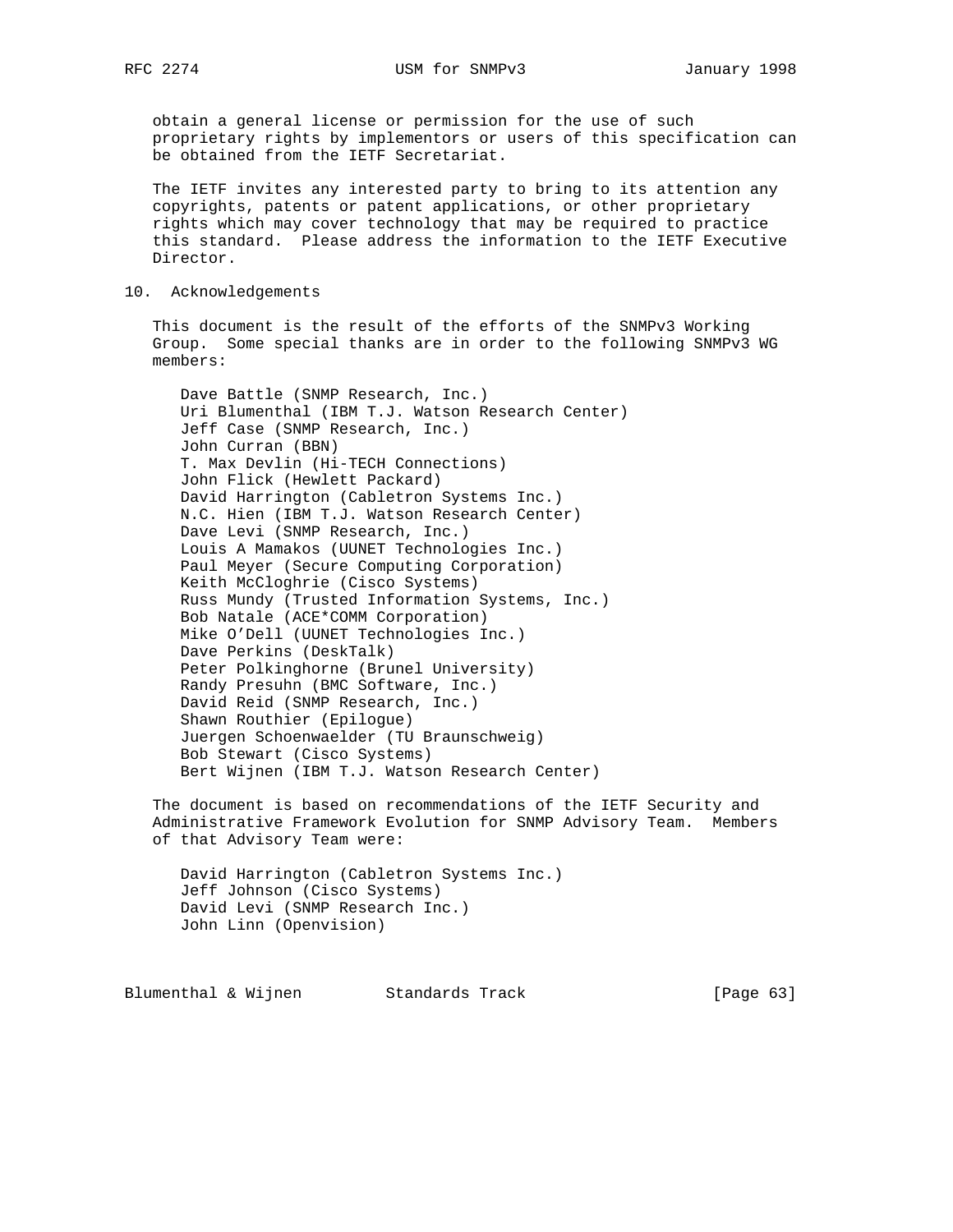Russ Mundy (Trusted Information Systems) chair Shawn Routhier (Epilogue) Glenn Waters (Nortel) Bert Wijnen (IBM T. J. Watson Research Center)

 As recommended by the Advisory Team and the SNMPv3 Working Group Charter, the design incorporates as much as practical from previous RFCs and drafts. As a result, special thanks are due to the authors of previous designs known as SNMPv2u and SNMPv2\*:

 Jeff Case (SNMP Research, Inc.) David Harrington (Cabletron Systems Inc.) David Levi (SNMP Research, Inc.) Keith McCloghrie (Cisco Systems) Brian O'Keefe (Hewlett Packard) Marshall T. Rose (Dover Beach Consulting) Jon Saperia (BGS Systems Inc.) Steve Waldbusser (International Network Services) Glenn W. Waters (Bell-Northern Research Ltd.)

11. Security Considerations

#### 11.1. Recommended Practices

 This section describes practices that contribute to the secure, effective operation of the mechanisms defined in this memo.

 - An SNMP engine must discard SNMP Response messages that do not correspond to any currently outstanding Request message. It is the responsibility of the Message Processing module to take care of this. For example it can use a msgID for that.

 An SNMP Command Generator Application must discard any Response PDU for which there is no currently outstanding Request PDU; for example for SNMPv2 [RFC1905] PDUs, the request-id component in the PDU can be used to correlate Responses to outstanding Requests.

 Although it would be typical for an SNMP engine and an SNMP Command Generator Application to do this as a matter of course, when using these security protocols it is significant due to the possibility of message duplication (malicious or otherwise).

 - If an SNMP engine uses a msgID for correlating Response messages to outstanding Request messages, then it MUST use different msgIDs in all such Request messages that it sends out during a Time Window (150 seconds) period.

Blumenthal & Wijnen Standards Track [Page 64]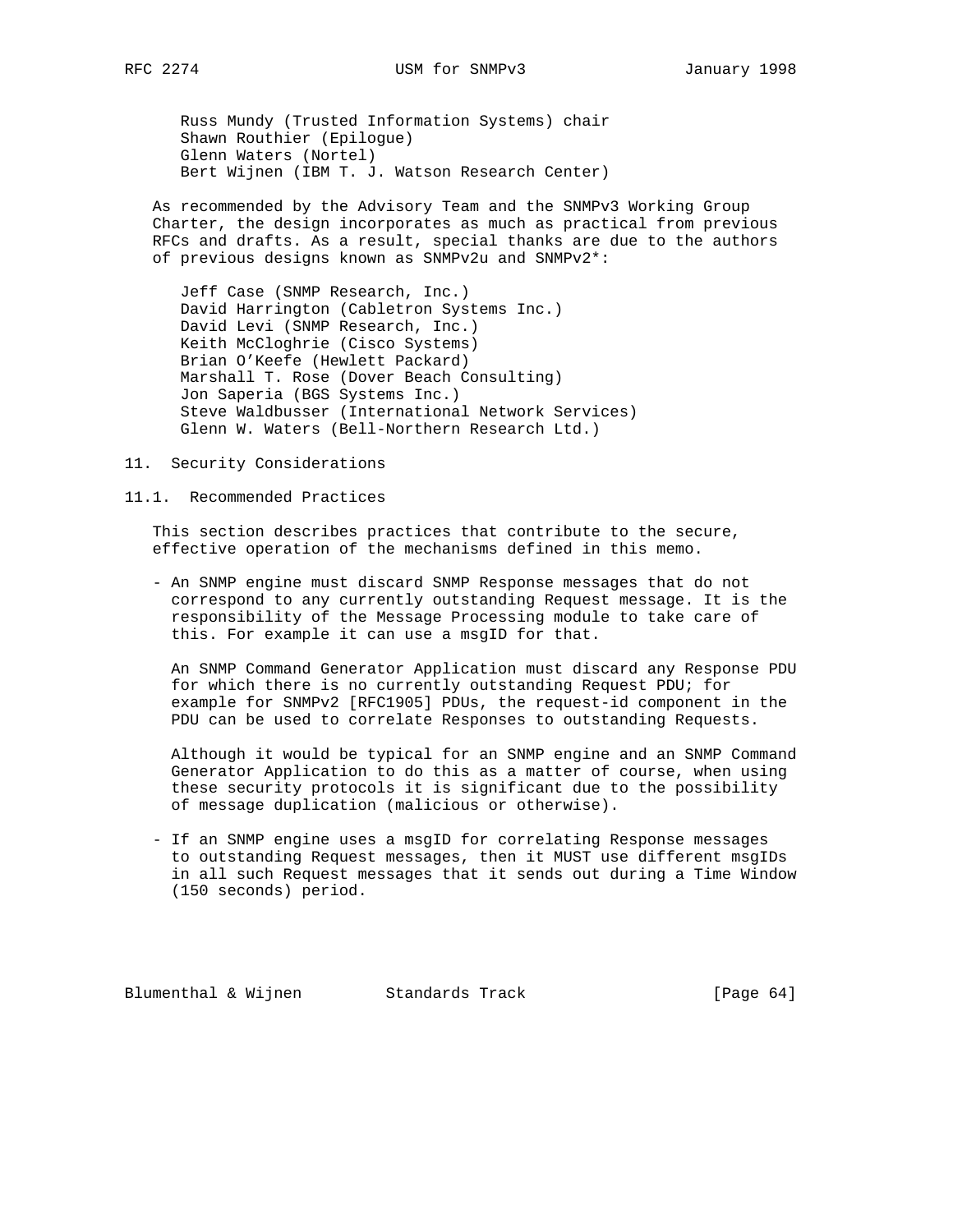A Command Generator or Notification Originator Application MUST use different request-ids in all Request PDUs that it sends out during a TimeWindow (150 seconds) period.

 This must be done to protect against the possibility of message duplication (malicious or otherwise).

 For example, starting operations with a msgID and/or request-id value of zero is not a good idea. Initializing them with an unpredictable number (so they do not start out the same after each reboot) and then incrementing by one would be acceptable.

- An SNMP engine should perform time synchronization using authenticated messages in order to protect against the possibility of message duplication (malicious or otherwise).
- When sending state altering messages to a managed authoritative SNMP engine, a Command Generator Application should delay sending successive messages to that managed SNMP engine until a positive acknowledgement is received for the previous message or until the previous message expires.

 No message ordering is imposed by the SNMP. Messages may be received in any order relative to their time of generation and each will be processed in the ordered received. Note that when an authenticated message is sent to a managed SNMP engine, it will be valid for a period of time of approximately 150 seconds under normal circumstances, and is subject to replay during this period. Indeed, an SNMP engine and SNMP Command Generator Applications must cope with the loss and re-ordering of messages resulting from anomalies in the network as a matter of course.

 However, a managed object, snmpSetSerialNo [RFC1907], is specifically defined for use with SNMP Set operations in order to provide a mechanism to ensure that the processing of SNMP messages occurs in a specific order.

 - The frequency with which the secrets of a User-based Security Model user should be changed is indirectly related to the frequency of their use.

 Protecting the secrets from disclosure is critical to the overall security of the protocols. Frequent use of a secret provides a continued source of data that may be useful to a cryptanalyst in exploiting known or perceived weaknesses in an algorithm. Frequent changes to the secret avoid this vulnerability.

Blumenthal & Wijnen Standards Track [Page 65]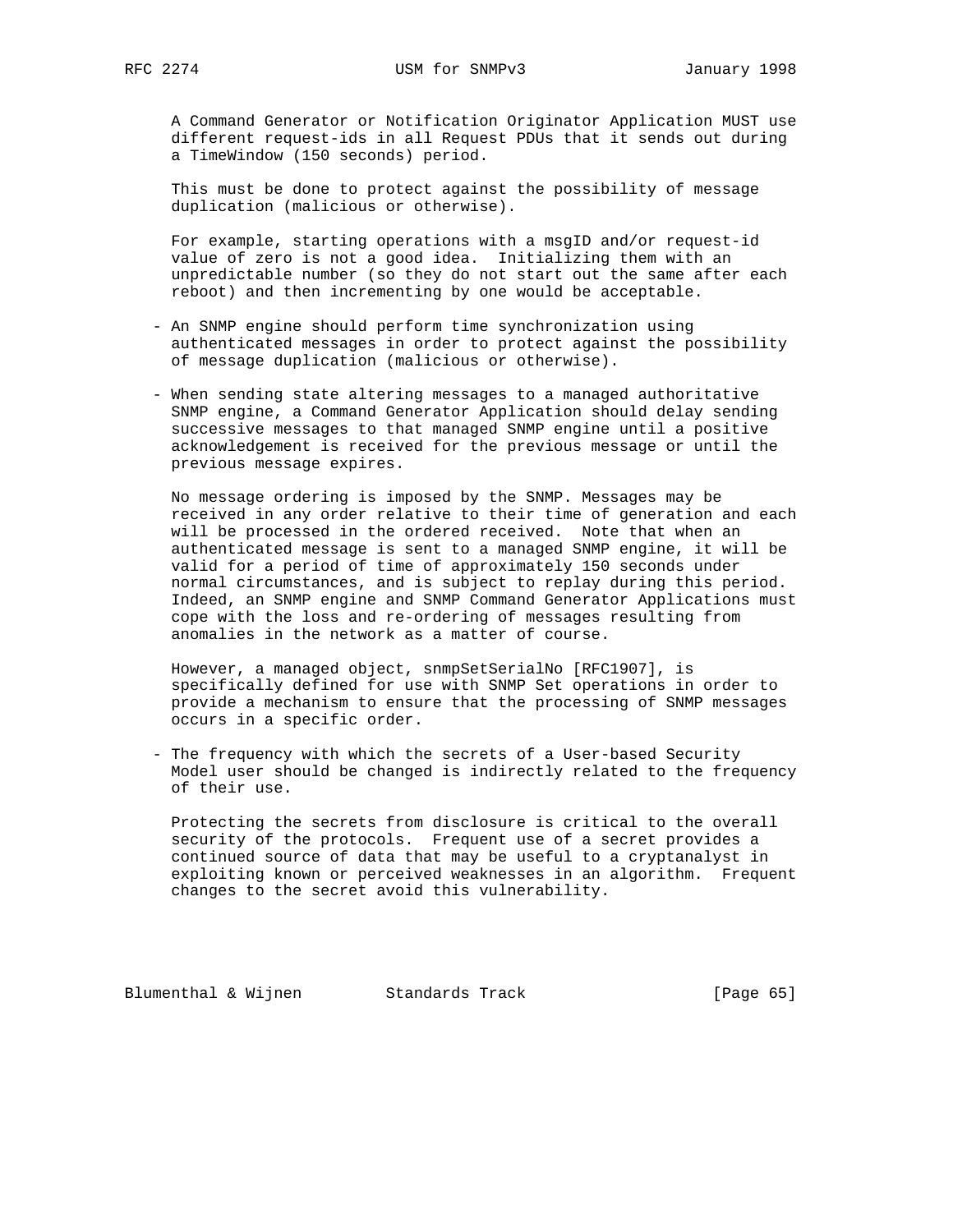Changing a secret after each use is generally regarded as the most secure practice, but a significant amount of overhead may be associated with that approach.

 Note, too, in a local environment the threat of disclosure may be less significant, and as such the changing of secrets may be less frequent. However, when public data networks are used as the communication paths, more caution is prudent.

### 11.2 Defining Users

 The mechanisms defined in this document employ the notion of users on whose behalf messages are sent. How "users" are defined is subject to the security policy of the network administration. For example, users could be individuals (e.g., "joe" or "jane"), or a particular role (e.g., "operator" or "administrator"), or a combination (e.g., "joe-operator", "jane-operator" or "joe-admin"). Furthermore, a user may be a logical entity, such as an SNMP Application or a set of SNMP Applications, acting on behalf of an individual or role, or set of individuals, or set of roles, including combinations.

 Appendix A describes an algorithm for mapping a user "password" to a 16 octet value for use as either a user's authentication key or privacy key (or both). Note however, that using the same password (and therefore the same key) for both authentication and privacy is very poor security practice and should be strongly discouraged. Passwords are often generated, remembered, and input by a human. Human-generated passwords may be less than the 16 octets required by the authentication and privacy protocols, and brute force attacks can be quite easy on a relatively short ASCII character set. Therefore, the algorithm is Appendix A performs a transformation on the password. If the Appendix A algorithm is used, SNMP implementations (and SNMP configuration applications) must ensure that passwords are at least 8 characters in length.

 Because the Appendix A algorithm uses such passwords (nearly) directly, it is very important that they not be easily guessed. It is suggested that they be composed of mixed-case alphanumeric and punctuation characters that don't form words or phrases that might be found in a dictionary. Longer passwords improve the security of the system. Users may wish to input multiword phrases to make their password string longer while ensuring that it is memorable.

 Since it is infeasible for human users to maintain different passwords for every SNMP engine, but security requirements strongly discourage having the same key for more than one SNMP engine, the User-based Security Model employs a compromise proposed in [Localized-key]. It derives the user keys for the SNMP engines from

Blumenthal & Wijnen Standards Track [Page 66]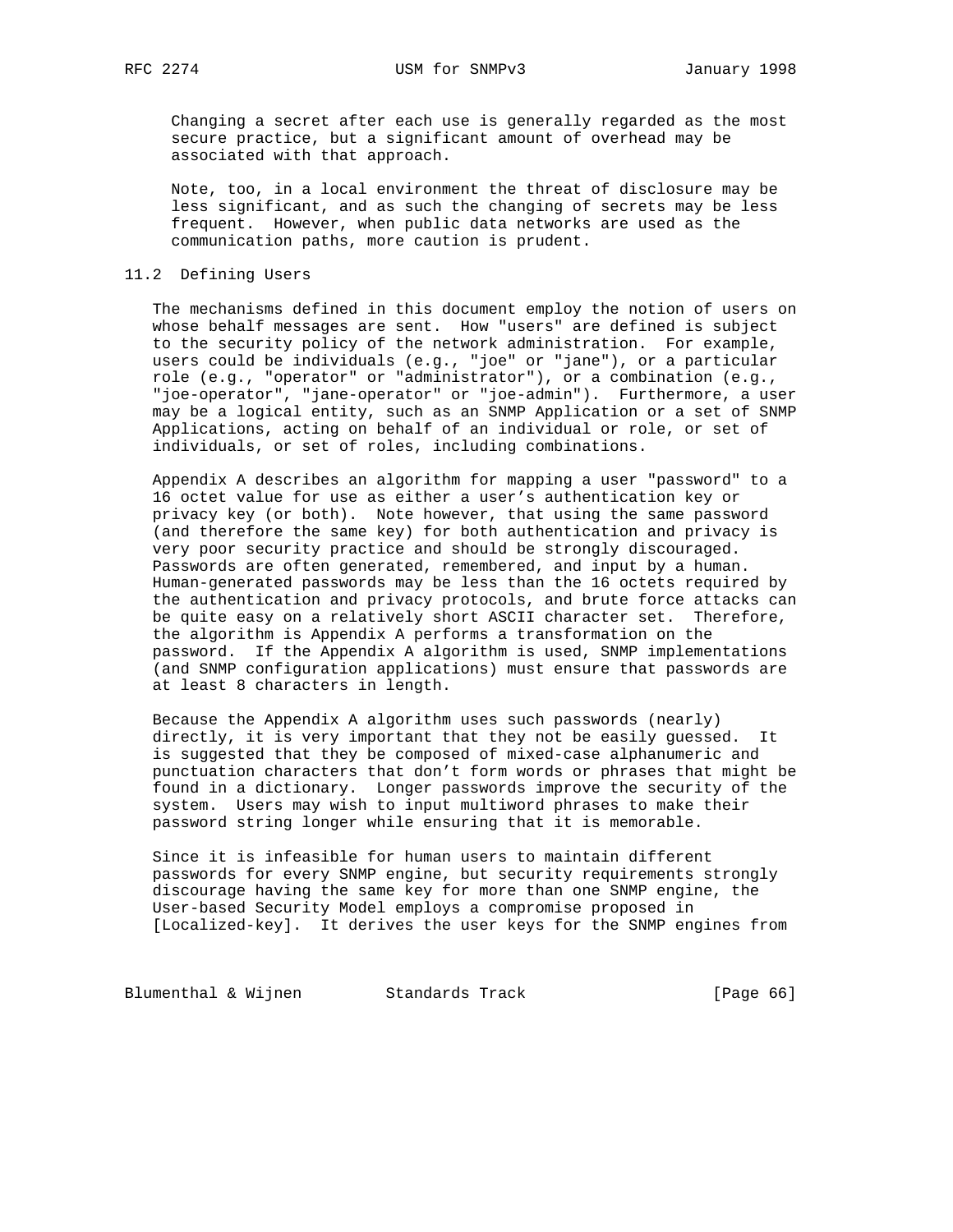user's password in such a way that it is practically impossible to either determine the user's password, or user's key for another SNMP engine from any combination of user's keys on SNMP engines.

 Note however, that if user's password is disclosed, then key localization will not help and network security may be compromised in this case. Therefore a user's password or non-localized key MUST NOT be stored on a managed device/node. Instead the localized key SHALL be stored (if at all) , so that, in case a device does get compromised, no other managed or managing devices get compromised.

11.3. Conformance

 To be termed a "Secure SNMP implementation" based on the User-based Security Model, an SNMP implementation MUST:

- implement one or more Authentication Protocol(s). The HMAC-MD5-96 and HMAC-SHA-96 Authentication Protocols defined in this memo are examples of such protocols.
- to the maximum extent possible, prohibit access to the secret(s) of each user about which it maintains information in a Local Configuration Datastore (LCD) under all circumstances except as required to generate and/or validate SNMP messages with respect to that user.
- implement the key-localization mechanism.
- implement the SNMP-USER-BASED-SM-MIB.

 In addition, an authoritative SNMP engine SHOULD provide initial configuration in accordance with Appendix A.1.

 Implementation of a Privacy Protocol (the DES Symmetric Encryption Protocol defined in this memo is one such protocol) is optional.

# 12. References

 [RFC1321] Rivest, R., "Message Digest Algorithm MD5", RFC 1321, April 1992.

 [RFC1903] Case, J., McCloghrie, K., Rose, M. and S. Waldbusser, "Textual Conventions for Version 2 of the Simple Network Management Protocol (SNMPv2)", RFC 1903, January 1996.

 [RFC1905] Case, J., McCloghrie, K., Rose, M. and S. Waldbusser, "Protocol Operations for Version 2 of the Simple Network Management Protocol (SNMPv2)", RFC 1905, January 1996.

Blumenthal & Wijnen Standards Track [Page 67]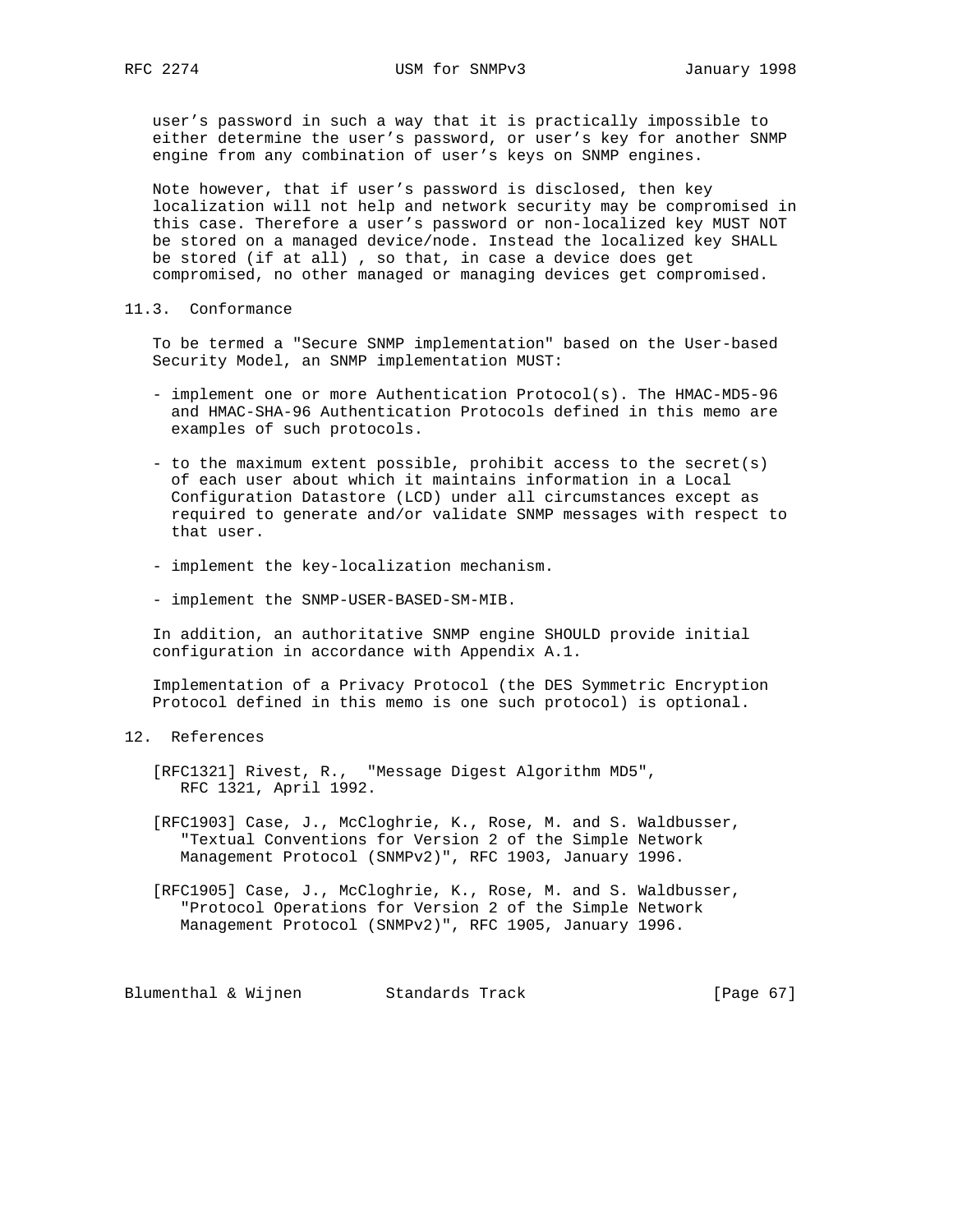- [RFC1906] Case, J., McCloghrie, K., Rose, M. and S. Waldbusser, "Transport Mappings for Version 2 of the Simple Network Management Protocol (SNMPv2)", RFC 1906, January 1996.
- [RFC1907] Case, J., McCloghrie, K., Rose, M. and S. Waldbusser, "Management Information Base for Version 2 of the Simple Network Management Protocol (SNMPv2)", RFC 1907 January 1996.
- [RFC2104] Krawczyk, H., Bellare, M., and R. Canetti, "HMAC: Keyed-Hashing for Message Authentication", RFC 2104, February 1997.
- [RFC2028] Hovey, R., and S. Bradner, "The Organizations Involved in the IETF Standards Process", BCP 11, RFC 2028, October 1996.
- [RFC2119] Bradner, S., "Key words for use in RFCs to Indicate Requirement Levels", BCP 14, RFC 2119, March 1997.
- [RFC2271] Harrington, D., Presuhn, R., and B. Wijnen, "An Architecture for describing SNMP Management Frameworks", RFC 2271, January 1998.
- [RFC2272] Case, J., Harrington, D., Presuhn, R., and B. Wijnen, "Message Processing and Dispatching for the Simple Network Management Protocol (SNMP)", RFC 2272, January 1998.
- [Localized-Key] U. Blumenthal, N. C. Hien, B. Wijnen "Key Derivation for Network Management Applications" IEEE Network Magazine, April/May issue, 1997.
- [DES-NIST] Data Encryption Standard, National Institute of Standards and Technology. Federal Information Processing Standard (FIPS) Publication 46-1. Supersedes FIPS Publication 46, (January, 1977; reaffirmed January, 1988).
- [DES-ANSI] Data Encryption Algorithm, American National Standards Institute. ANSI X3.92-1981, (December, 1980).
- [DESO-NIST] DES Modes of Operation, National Institute of Standards and Technology. Federal Information Processing Standard (FIPS) Publication 81, (December, 1980).
- [DESO-ANSI] Data Encryption Algorithm Modes of Operation, American National Standards Institute. ANSI X3.106-1983, (May 1983).
- [DESG-NIST] Guidelines for Implementing and Using the NBS Data Encryption Standard, National Institute of Standards and Technology. Federal Information Processing Standard (FIPS)

Blumenthal & Wijnen Standards Track [Page 68]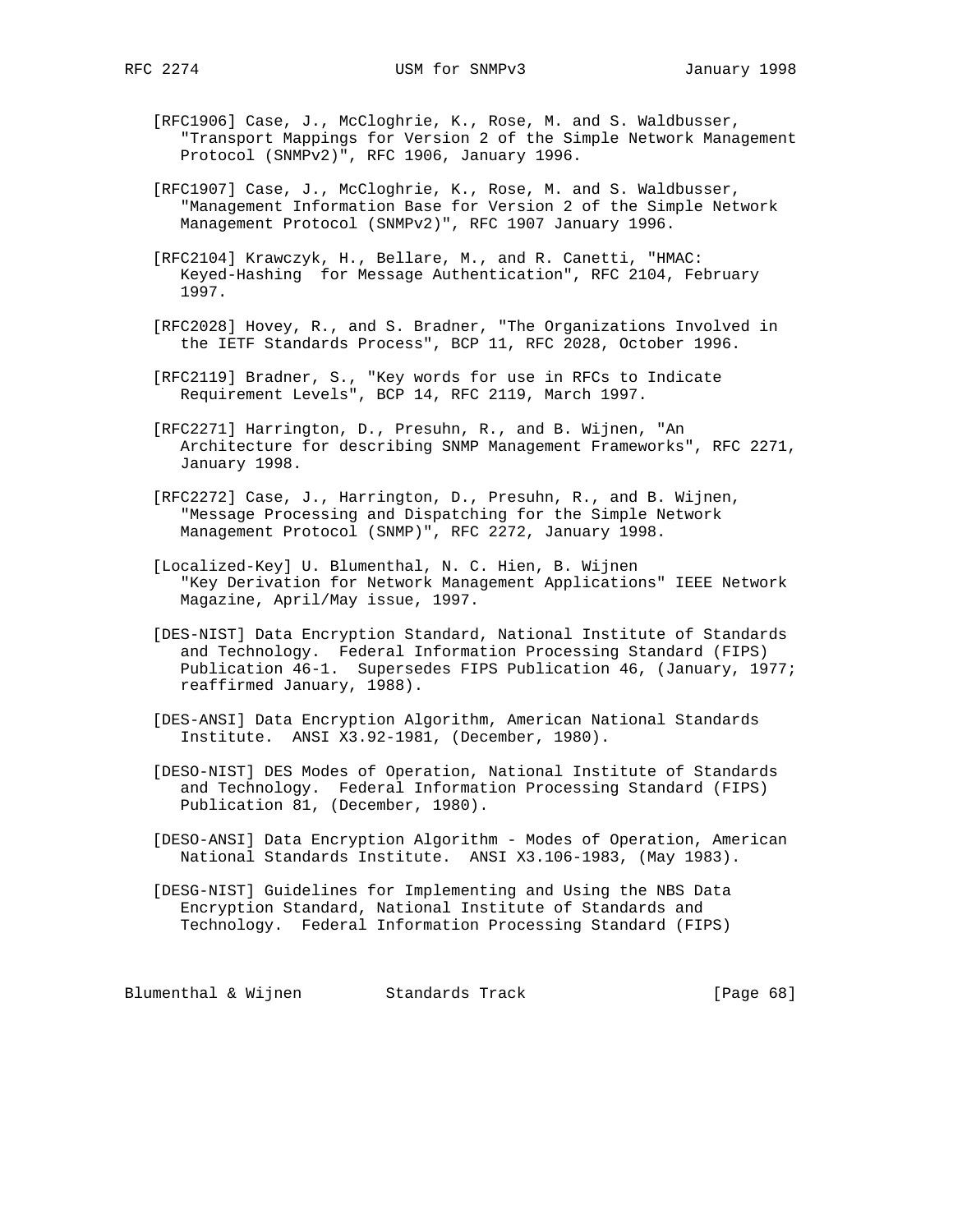Publication 74, (April, 1981).

- [DEST-NIST] Validating the Correctness of Hardware Implementations of the NBS Data Encryption Standard, National Institute of Standards and Technology. Special Publication 500-20.
- [DESM-NIST] Maintenance Testing for the Data Encryption Standard, National Institute of Standards and Technology. Special Publication 500-61, (August, 1980).
- [SHA-NIST] Secure Hash Algorithm. NIST FIPS 180-1, (April, 1995) http://csrc.nist.gov/fips/fip180-1.txt (ASCII) http://csrc.nist.gov/fips/fip180-1.ps (Postscript)
- 13. Editors' Addresses

 Uri Blumenthal IBM T. J. Watson Research 30 Saw Mill River Pkwy, Hawthorne, NY 10532 USA

 EMail: uri@watson.ibm.com Phone: +1-914-784-7064

 Bert Wijnen IBM T. J. Watson Research Schagen 33 3461 GL Linschoten Netherlands

 EMail: wijnen@vnet.ibm.com Phone: +31-348-432-794

Blumenthal & Wijnen Standards Track [Page 69]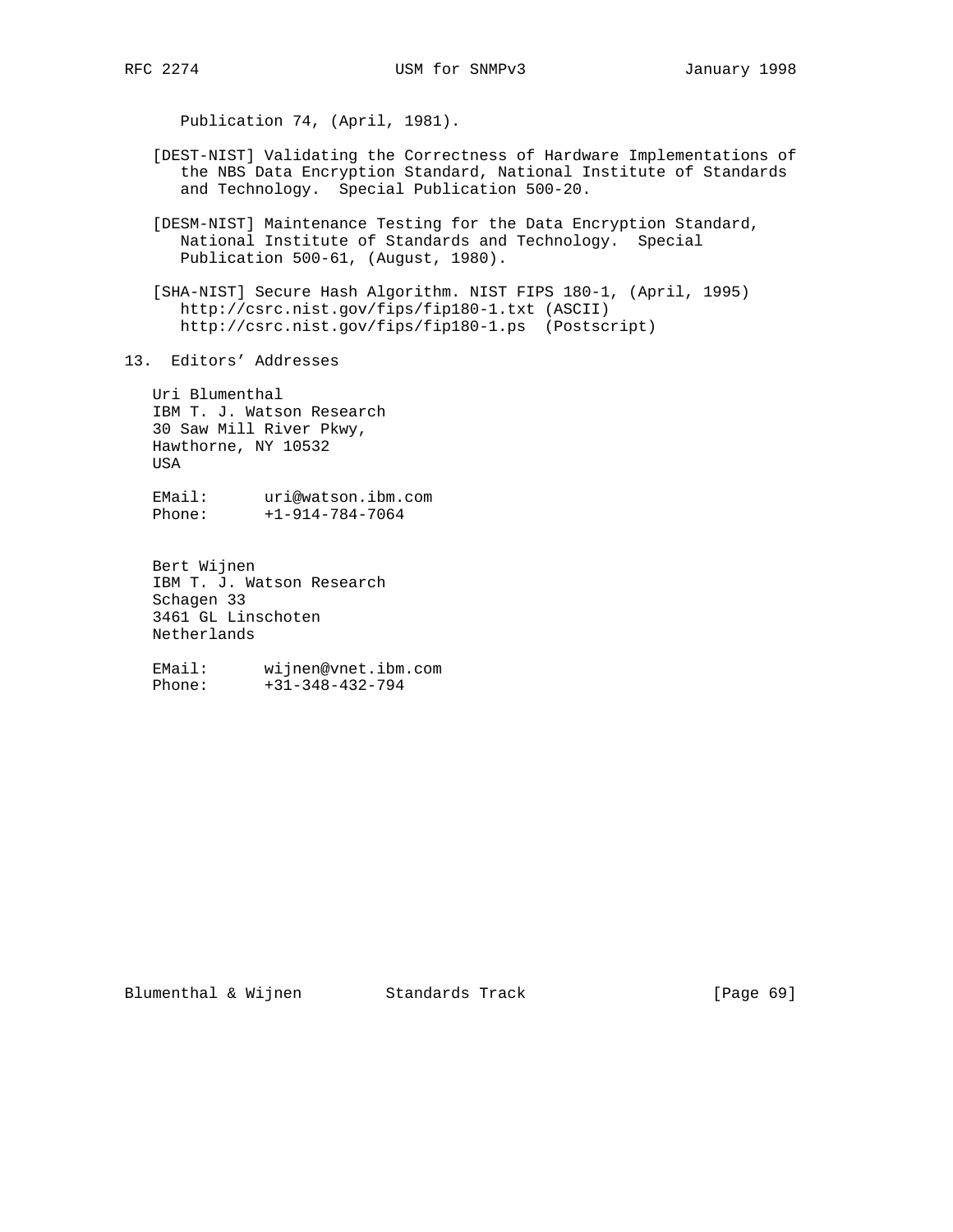APPENDIX A - Installation

A.1. SNMP engine Installation Parameters

 During installation, an authoritative SNMP engine SHOULD (in the meaning as defined in [RFC2119]) be configured with several initial parameters. These include:

1) A security posture

 The choice of security posture determines if initial configuration is implemented and if so how. One of three possible choices is selected:

 minimum-secure, semi-secure, very-secure (i.e., no-initial-configuration)

 In the case of a very-secure posture, there is no initial configuration, and so the following steps are irrelevant.

2) one or more secrets

 These are the authentication/privacy secrets for the first user to be configured.

 One way to accomplish this is to have the installer enter a "password" for each required secret. The password is then algorithmically converted into the required secret by:

- forming a string of length 1,048,576 octets by repeating the value of the password as often as necessary, truncating accordingly, and using the resulting string as the input to the MD5 algorithm [MD5]. The resulting digest, termed "digest1", is used in the next step.
- a second string is formed by concatenating digest1, the SNMP engine's snmpEngineID value, and digest1. This string is used as input to the MD5 algorithm [MD5].

The resulting digest is the required secret (see Appendix A.2).

 With these configured parameters, the SNMP engine instantiates the following usmUserEntry in the usmUserTable: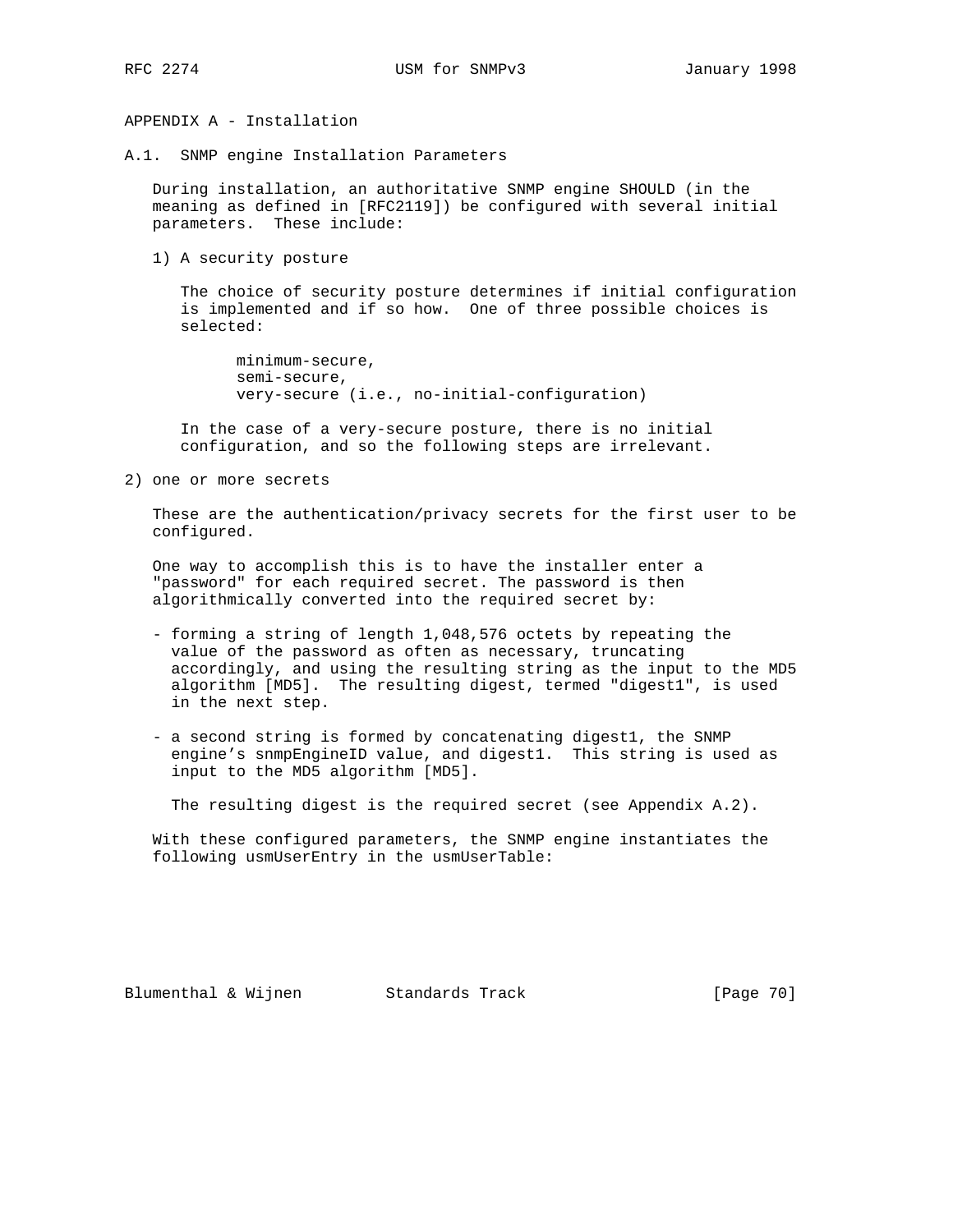|                                     | no privacy support                            | privacy support               |
|-------------------------------------|-----------------------------------------------|-------------------------------|
| usmUserEngineID                     | localEngineID                                 | localEngineID                 |
| usmUserName                         | "initial"                                     | "initial"                     |
| usmUserSecurityName                 | "initial"                                     | "initial"                     |
| usmUserCloneFrom                    | ZeroDotZero                                   | ZeroDotZero                   |
| usmUserAuthProtocol                 | usmHMACMD5AuthProtocol usmHMACMD5AuthProtocol |                               |
| usmUserAuthKeyChange                | $II$ $II$                                     | $II$ $II$                     |
| usmUserOwnAuthKeyChange             | $\mathbf{u}$                                  | $II$ $II$                     |
| usmUserPrivProtocol                 | none                                          | usmDESPrivProtocol            |
| usmUserPrivKeyChange                | $H$ $H$                                       | $II$ $II$                     |
| usmUserOwnPrivKeyChange             | $II$ $II$                                     | $\mathbf{H}$ $\mathbf{H}$     |
| usmUserPublic                       | $II$ $II$                                     | $\mathbf{H}$ $\mathbf{H}$     |
| usmUserStorageType<br>usmUserStatus | anyValidStorageType<br>active                 | anyValidStorageType<br>active |
|                                     |                                               |                               |

A.2. Password to Key Algorithm

 A sample code fragment (section A.2.1) demonstrates the password to key algorithm which can be used when mapping a password to an authentication or privacy key using MD5. The reference source code of MD5 is available in [RFC1321].

 Another sample code fragment (section A.2.2) demonstrates the password to key algorithm which can be used when mapping a password to an authentication or privacy key using SHA (documented in SHA- NIST).

 An example of the results of a correct implementation is provided (section A.3) which an implementor can use to check if his implementation produces the same result.

A.2.1. Password to Key Sample Code for MD5

```
void password_to_key_md5(
   u_char *password, /* IN */
         passwordlen, /* IN */
 u_char *engineID, /* IN - pointer to snmpEngineID */
 u_int engineLength /* IN - length of snmpEngineID */
   u_char *key) /* OUT - pointer to caller 16-octet buffer */
{
   MD5_CTX MD;
 u_char *cp, password_buf[64];
 u_long password_index = 0;
 u_long count = 0, i;
   MD5Init (&MD); /* initialize MD5 */
```
Blumenthal & Wijnen Standards Track [Page 71]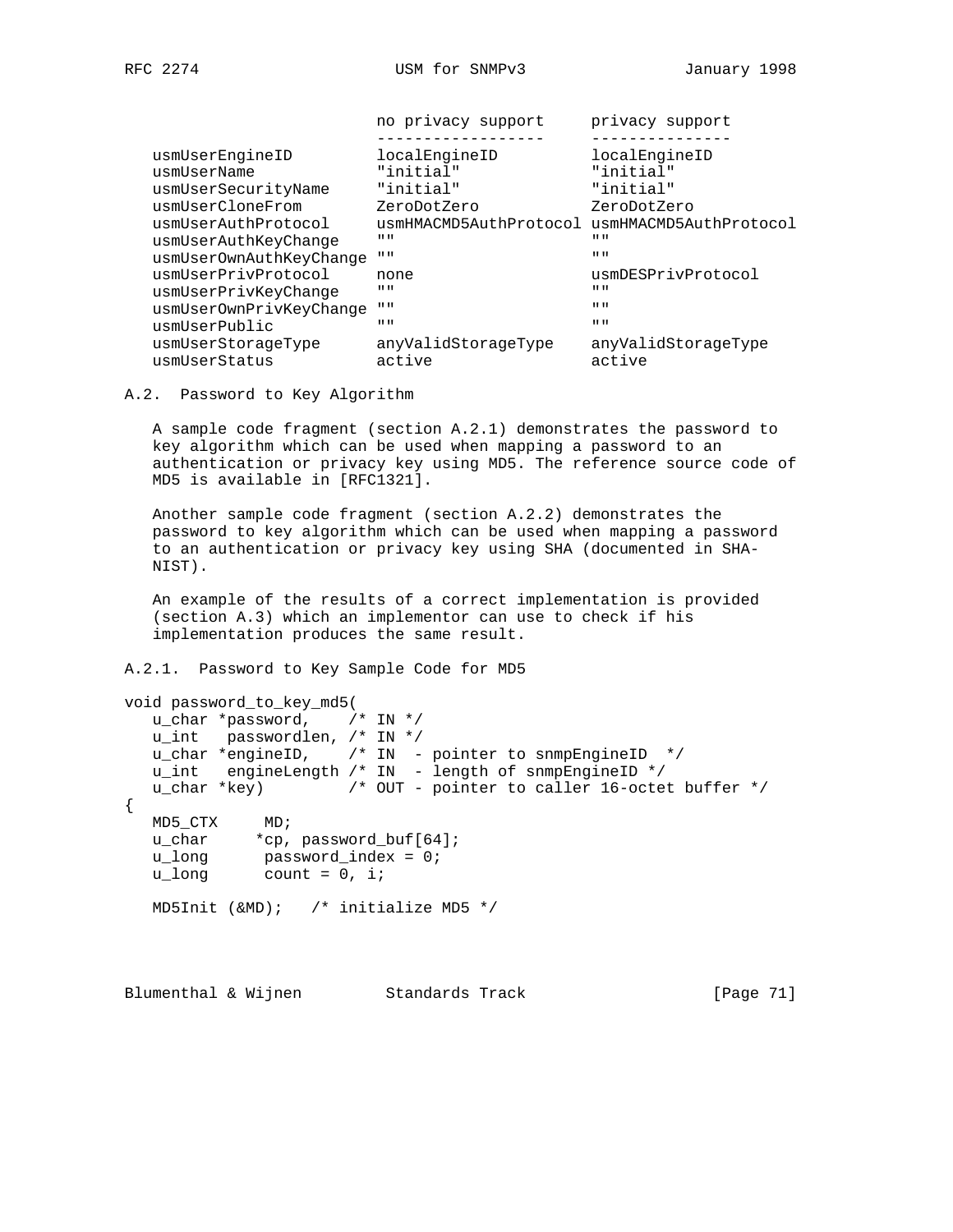```
 /**********************************************/
 /* Use while loop until we've done 1 Megabyte */
 /**********************************************/
 while (count < 1048576) {
```

```
 cp = password_buf;
      for (i = 0; i < 64; i++) {
           /*************************************************/
           /* Take the next octet of the password, wrapping */
           /* to the beginning of the password as necessary.*/
           /*************************************************/
           *cp++ = password[password_index++ % passwordlen];
       }
      MD5Update (&MD, password_buf, 64);
     count += 64; }
   MD5Final (key, &MD); /* tell MD5 we're done */
    /*****************************************************/
   /* Now localize the key with the engineID and pass */<br>/* through MD5 to produce final key */
   /* through MD5 to produce final key
   /* May want to ensure that engineLength \leq 32, */
   /* otherwise need to use a buffer larger than 64 */
    /*****************************************************/
   memcpy(password_buf, key, 16);
   memcpy(password_buf+16, engineID, engineLength);
   memcpy(password_buf+engineLength, key, 16);
   MD5Init(&MD);
   MD5Update(&MD, password_buf, 32+engineLength);
   MD5Final(key, &MD);
   return;
}
A.2.2. Password to Key Sample Code for SHA
void password_to_key_sha(
  <code>u_char *password</code>, \quad /* IN */ \quadu_int passwordlen, /* IN */ u_char *engineID, /* IN - pointer to snmpEngineID */
   u_int engineLength /* IN - length of snmpEngineID */
   u_char *key) /* OUT - pointer to caller 20-octet buffer */
{
SHA_CTX SH;
 u_char *cp, password_buf[72];
 u_long password_index = 0;
 u_long count = 0, i;
```
Blumenthal & Wijnen Standards Track [Page 72]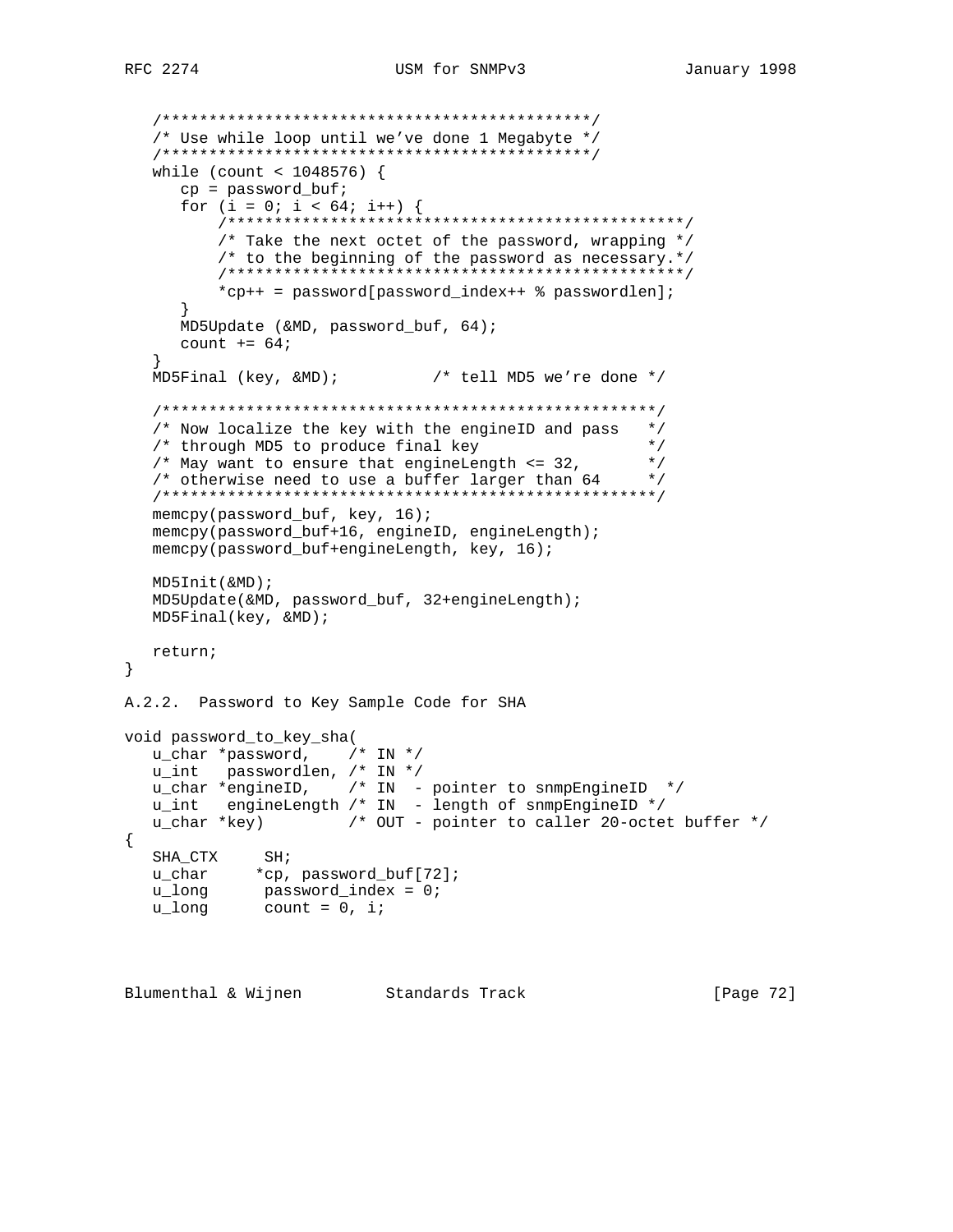```
SHAInit (&SH); /* initialize SHA */
  /* Use while loop until we've done 1 Megabyte */
  while (count < 1048576) {
    cp = password_buf;for (i = 0; i < 64; i++) {
       /* Take the next octet of the password, wrapping */
       /* to the beginning of the password as necessary.*/
       *cp++ = password[password_index++ % passwordlen];
    SHAUpdate (&SH, password_buf, 64);
    count += 64;SHAFinal (key, &SH);
                         /* tell SHA we're done *//* Now localize the key with the engineID and pass */
  /* through SHA to produce final key
                                           \star /
  /* May want to ensure that engineLength \leq 32,
                                           \star /
  /* otherwise need to use a buffer larger than 72 */
  memcpy(password_buf, key, 20);
  memcpy(password_buf+20, engineID, engineLength);
  memcpy(password_buf+engineLength, key, 20);
  SHAINit(\&SH);SHAUpdate(&SH, password_buf, 40+engineLength);
  SHAFinal(key, & SH);return;
\}A.3. Password to Key Sample Results
A.3.1. Password to Key Sample Results using MD5
  The following shows a sample output of the password to key algorithm
  for a 16-octet key using MD5.
  With a password of "maplesyrup" the output of the password to key
  algorithm before the key is localized with the SNMP engine's
  snmpEngineID is:
    '9f af 32 83 88 4e 92 83 4e bc 98 47 d8 ed d9 63'H
Blumenthal & Wijnen Standards Track
                                                  [Page 73]
```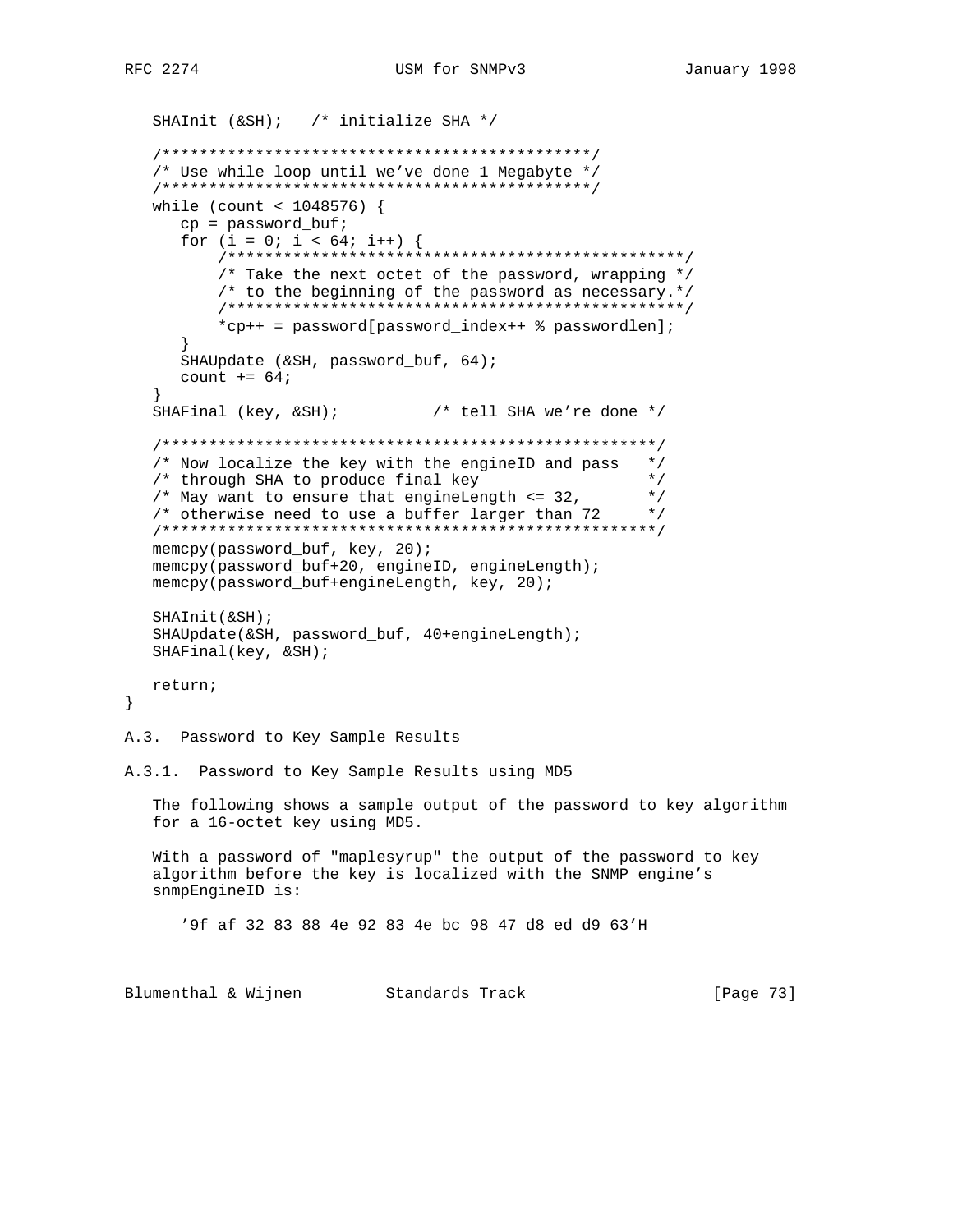After the intermediate key (shown above) is localized with the snmpEngineID value of:

'00 00 00 00 00 00 00 00 00 00 00 02'H

the final output of the password to key algorithm is:

'52 6f 5e ed 9f cc e2 6f 89 64 c2 93 07 87 d8 2b'H

A.3.2. Password to Key Sample Results using SHA

 The following shows a sample output of the password to key algorithm for a 20-octet key using SHA.

 With a password of "maplesyrup" the output of the password to key algorithm before the key is localized with the SNMP engine's snmpEngineID is:

'f1 be a9 ae 66 7f 4f b6 34 1e 51 af 06 80 7e 91 e4 3b 01 ac'H

 After the intermediate key (shown above) is localized with the snmpEngineID value of:

'00 00 00 00 00 00 00 00 00 00 00 02'H

the final output of the password to key algorithm is:

'8a a3 d9 9e 3e 30 56 f2 bf e3 a9 ee f3 45 d5 39 54 91 12 be'H

A.4. Sample encoding of msgSecurityParameters

 The msgSecurityParameters in an SNMP message are represented as an OCTET STRING. This OCTET STRING should be considered opaque outside a specific Security Model.

 The User-based Security Model defines the contents of the OCTET STRING as a SEQUENCE (see section 2.4).

 Given these two properties, the following is an example of the msgSecurityParameters for the User-based Security Model, encoded as an OCTET STRING:

 04 <length> 30 <length> 04 <length> <msgAuthoritativeEngineID> 02 <length> <msgAuthoritativeEngineBoots> 02 <length> <msgAuthoritativeEngineTime> 04 <length> <msgUserName>

Blumenthal & Wijnen Standards Track [Page 74]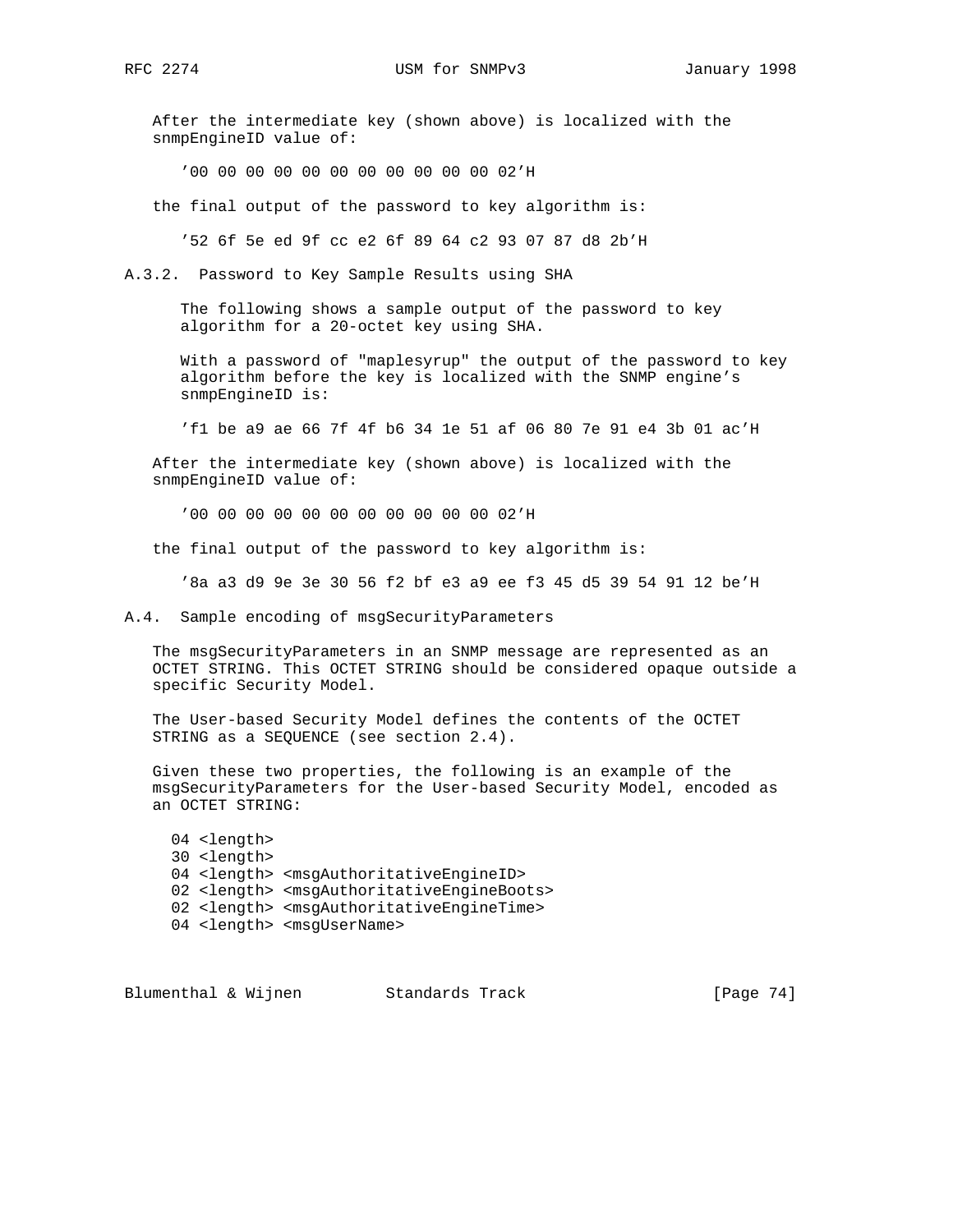04 0c <HMAC-MD5-96-digest> 04 08 <salt>

 Here is the example once more, but now with real values (except for the digest in msgAuthenticationParameters and the salt in msgPrivacyParameters, which depend on variable data that we have not defined here):

| Hex Data       |                                                            | Description                                                                                                 |                                  |
|----------------|------------------------------------------------------------|-------------------------------------------------------------------------------------------------------------|----------------------------------|
| 04 39<br>30 37 |                                                            | OCTET STRING,<br>SEOUENCE,                                                                                  | length 57<br>length 55           |
|                | 04 0c 80000002<br>01<br>09840301                           | msqAuthoritativeEnqineID:                                                                                   | IBM<br>IPv4 address<br>9.132.3.1 |
| 02 01 01       | 02 02 0101<br>04 04 62657274<br>04 0c 01234567<br>89abcdef | msqAuthoritativeEnqineBoots:<br>msqAuthoritativeEnqineTime:<br>msqUserName:<br>msqAuthenticationParameters: | 257<br>bert<br>sample value      |
|                | fedcba98<br>04 08 01234567<br>89abcdef                     | msqPrivacyParameters:                                                                                       | sample value                     |